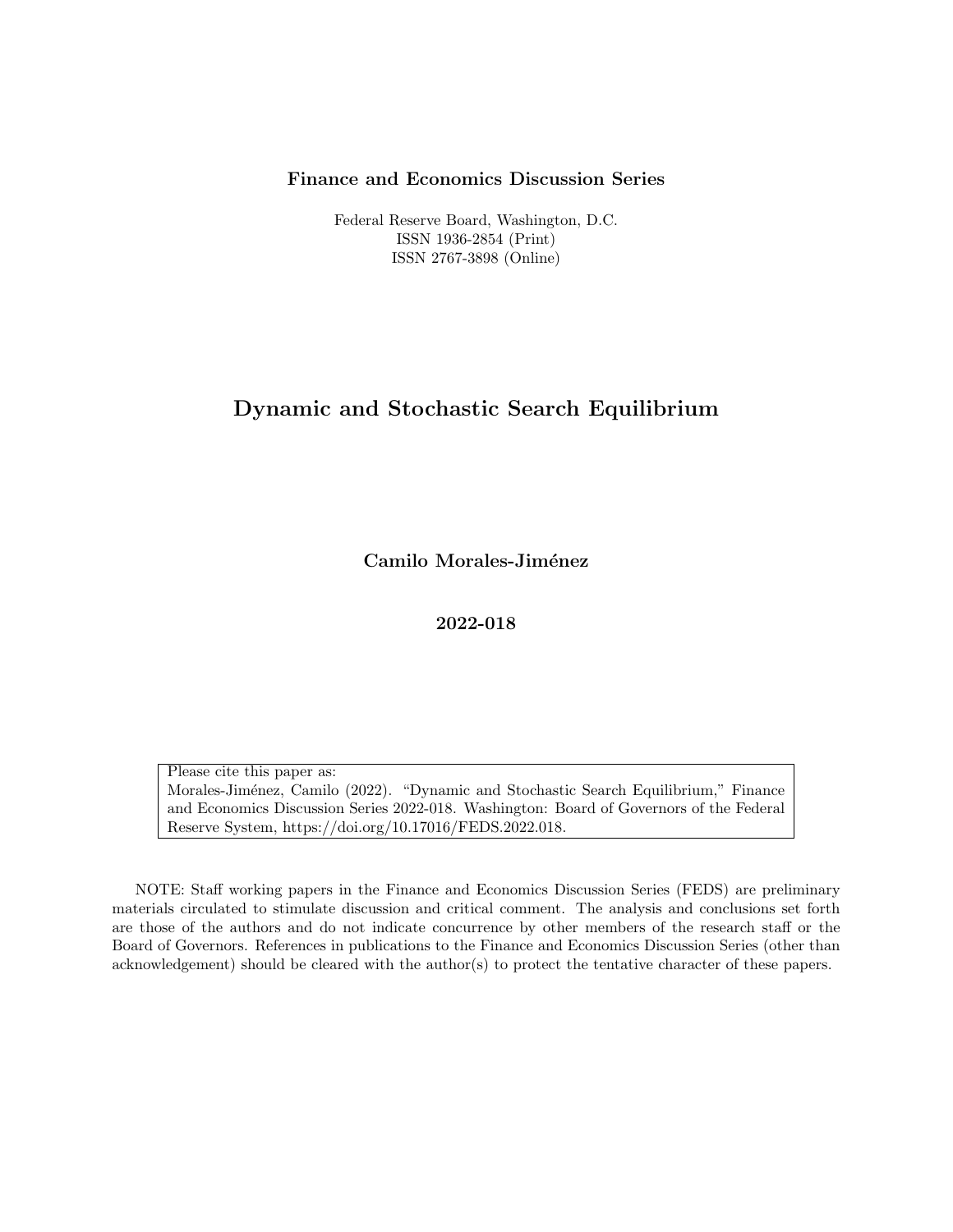## <span id="page-1-0"></span>Dynamic and Stochastic Search Equilibrium<sup>∗</sup>

Camilo Morales-Jiménez<sup>†</sup> Federal Reserve Board

This Version: February, 2022

#### Abstract

I study the business cycle properties of wage posting models with random search, for which the distributions of employment and wages play a nontrivial role for the equilibrium path. In fact, the main result of this paper is that the distribution of firms is one of the most important elements to understand business cycle fluctuations in the labor market. The distribution of firms (1) determines which shocks are relevant for the labor market, (2) implies that wage rigidity does not significantly amplify shocks, and (3) puts discipline on the relative value of the flow opportunity cost of employment. To assess these type of models quantitatively, I propose a new algorithm that finds the steady state and computes transitional dynamics rapidly. Hence, integrating wage posting models with random search to larger models becomes possible (and easy) with this new algorithm.

JEL Classifications: E24, E25, E32, J31

Keywords: Wage Posting, Search and Matching, Stochastic Simulations

<sup>∗</sup>The views expressed in this paper are solely the responsibility of the author and should not be interpreted as reflecting the views of the Board of Governors of the Federal Reserve System or of anyone else associated with the Federal Reserve System. I would like to thank participants of SED 2018 (Mexico), CEF 2018, (Milan), and SAEe 2019 (Alicante).

<sup>†</sup>Contact: camilo.moralesjimenez@frb.gov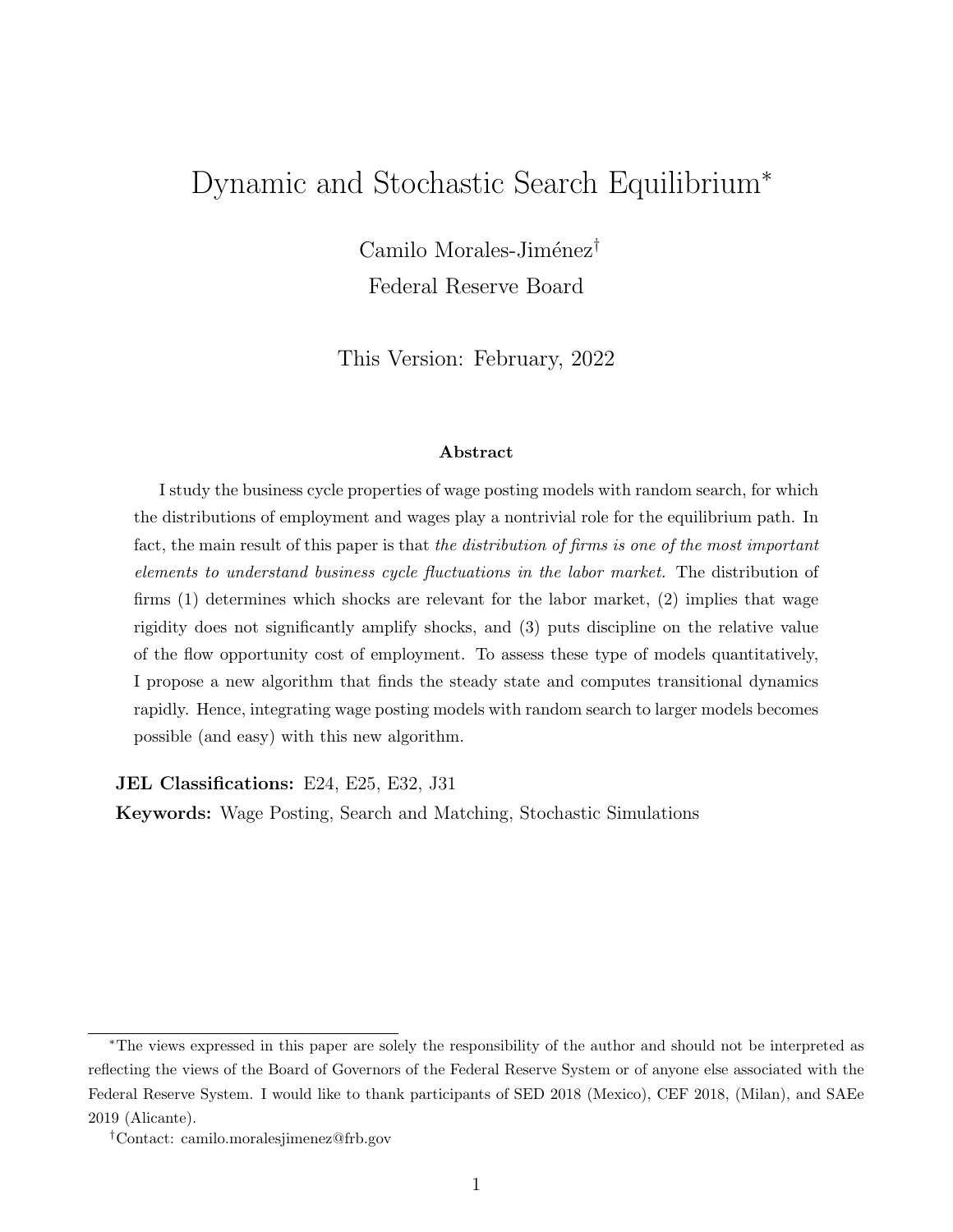## 1 Introduction

Wage posting models emerged as an appealing way of studying wage dispersion and growth, as firms post high wages to prevent their employees from taking other job offers and to poach more workers from other companies. Since the wage posting model of Burdett and Mortensen (1998), significant progress has been achieved in this literature. Moscarini and Postel-Vinay (2013, 2016) prove the existence and uniqueness of a rank-preserving equilibrium in the context of a model with random search in which firms post and commit to state-contingent wage contracts. Menzio and Shi (2011) propose a model with directed search and random match quality in which agents' decision rules do not depend on the distribution of employment in equilibrium, simplifying the simulation of the model. Coles and Mortensen (2011) develop a model in which firms cannot commit to wage contracts, but the effect of offering a high wage on firms' reputations works as a commitment device. They also show that under some assumptions, the equilibrium path depends only on the level of employment and not on its distribution.

In spite of the significant theoretical progress in this literature, quantifying the cyclical proper-ties of these types of models has remained a challenging task.<sup>[1](#page-1-0)</sup> In this paper, I study the business cycle properties of wage posting models with random search by proposing a new algorithm that computes the steady state and transitional dynamics of the model rapidly. The goal is to study a class of models in which the distribution of employment and wages matter for agents' decision rules and the aggregate equilibrium path. These models not only provide a richer description of the economy but also enable us to study in deeper detail distributional dynamics facts documented, for example, by Haltiwanger, Hyatt, and McEntarfer (2015) and Moscarini and Postel-Vinay (2012) in an economy with a well-defined distribution.

In fact, the main message from this paper is that the distribution of firms is one of the most important elements to understand the business cycle fluctuations in the labor market. For example, the distribution of firms determines which shocks are relevant for the volatility in the labor market. In addition, the distribution of firms indicates that wage rigidity generates little amplification of shocks in the labor market, and it provides information about the relative value of the flow opportunity cost of employment  $(FOCE)^2$  $(FOCE)^2$ .

I present a model that extends the work by Moscarini and Postel-Vinay (2013) [MPV13]. I introduce capital and a strictly concave utility function for households, and I assume imperfect substitution between jobs. There is a continuum of firms that produce a homogeneous good that is sold in a competitive market to the household that can be used for consumption or capital

<sup>&</sup>lt;sup>1</sup>For example, Moscarini and Postel-Vinay (2016) write "In a series of articles  $(...)$  we explore, both theoretically and empirically, the business cycle implications of the wage posting paradigm. Progress in this direction has been stunted by technical difficulties in finding equilibrium where the law of one price fails" (p. 136).

<sup>2</sup>FOCE is the forgone value of unemployment benefits plus the forgone value of non-working activities in terms of consumption.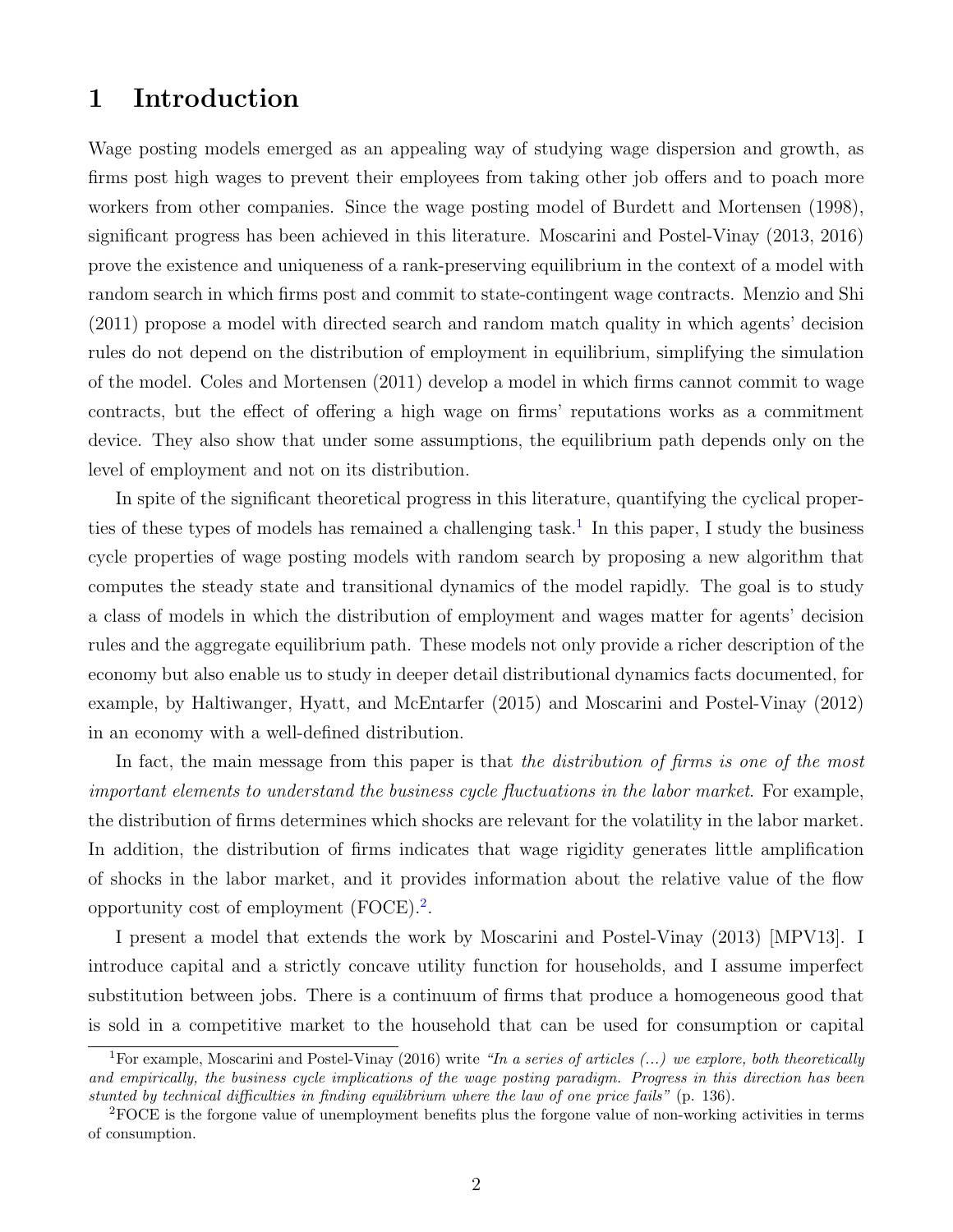accumulation. A priori, the only difference among firms is their permanent log-TFP level. Firms open new vacancies and face a convex recruiting cost function that depends either on the amount of vacancies or hires. Following the work of MPV13, I initially assume that firms post and commit to state-contingent wage contracts (values of employment) to all of their workers. However, I show that that assumption results in counterfactual responses and business cycle moments for wages. For that reason, I also propose a version of this model in which firms post and commit to wages to all of their employees, rather than values of employment, and assume wage rigidity. I refer to these two versions of the model as value posting and wage posting models, respectively. However, in all cases, workers' decision to stay at or leave a job depends exclusively on the "value of employment." Based on the results of this paper:

- 1. I show that aggregate productivity shocks (alone) are unlikely to be an important driver of the business cycle fluctuations in the labor market. In contrast to the standard Diamond-Mortensen-Pissarides model (DMP), this result holds even for large FOCE values and in the presence of rigid wages. The reason for this result is that productivity represents a larger fraction of the value of a filled vacancy for the least-productive firms than for the mostproductive firms. Hence, productivity shocks generate a larger hiring response from the leastproductive firms, which are small and represent a small fraction of aggregate employment.
- 2. As in the standard DMP model, the FOCE value is key to determining how much shocks are amplified in the labor market. But that is where the similarities end. Large FOCE values do not significantly amplify productivity shocks and, in fact, reduce the amplification of other relevant shocks—for instance, recruiting cost shocks. The reason is that the FOCE becomes more sensitive to changes in employment as it gets bigger, preventing aggregate employment from increasing in booms. Also, in the standard DMP model the relative FOCE value is, to a large extent, a "free" parameter. However, I show that information on the distribution of firms helps determine the relative size of the FOCE in wage posting models.
- 3. Wage rigidity does not significantly amplify shocks in the labor market as wages represent a large fraction of the value of a filled vacancy only for the least-productivity firms, which are small and account for a small fraction of total employment.
- 4. Recruiting cost shocks and matching efficiency shocks are likely to be import drivers of the business cycle volatility in the labor market. Those shocks generate large volatility and good co movements in the labor market. These two shocks, in contrast to productivity shocks, tend to affect all firms homogeneously.
- 5. As in the standard DMP model, separation rate shocks can generate large fluctuations in the labor market but generate counter factual dynamics. For example, those shocks generate a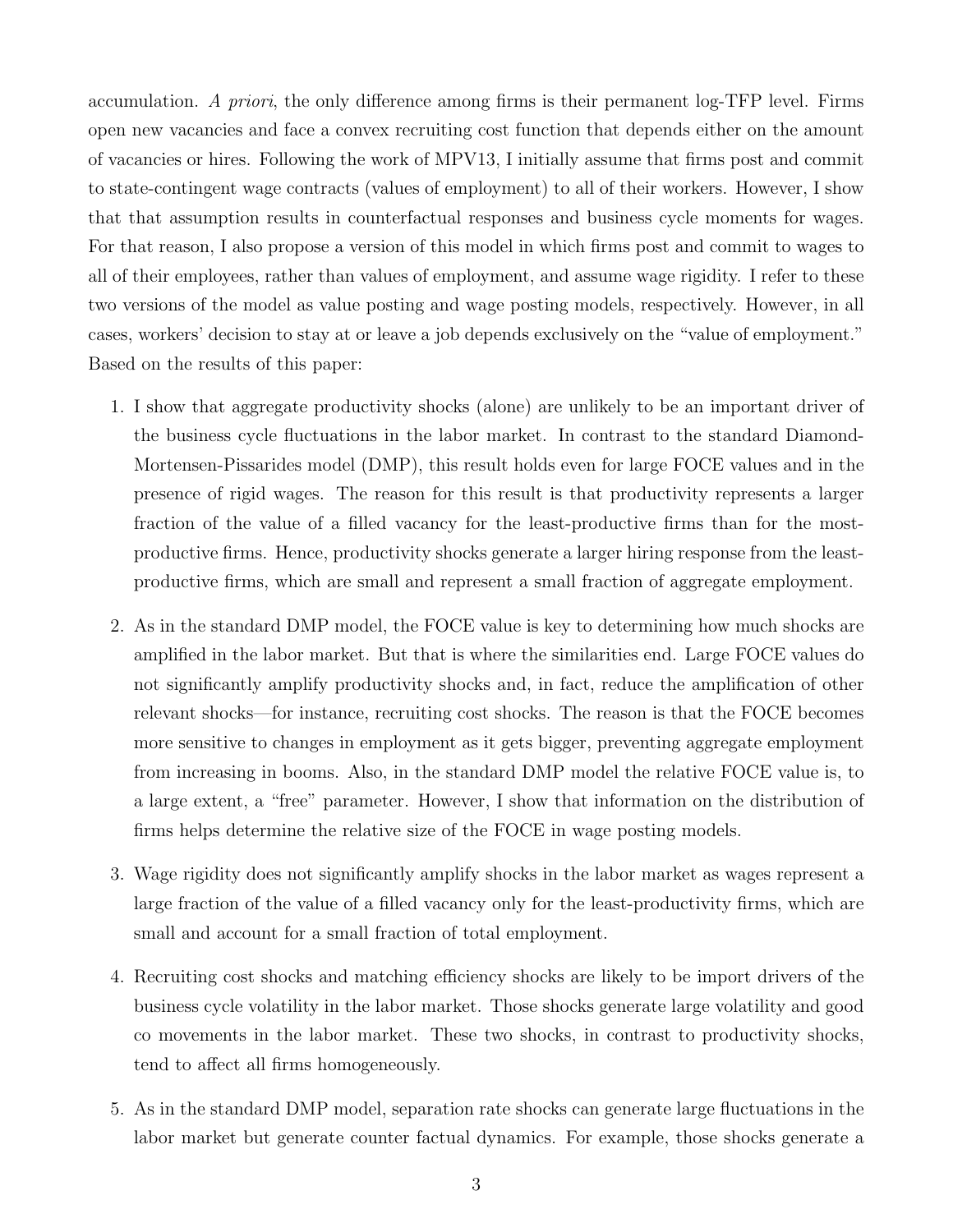positive correlation between unemployment and hires.

Moscarini and Postel-Vinay (2016) [MPV16] also propose an algorithm for solving these types of models. Even though I am able to reproduce the simulated business cycle moments of MPV16 with my algorithm, my conclusions are significantly different. In particular, my findings seem at odds with the claim that value posting models (with productivity shocks alone) can generate good business cycle moments in the labor market. Thanks to the tractability of my algorithm, I am able to show that the large volatility that results from the MPV16 calibration comes exclusively from the assumption that productivity shocks are correlated with changes in the separation rate. I show that in the absence of that correlation, (1) labor market volatility is insignificant, and (2) the movements in the separation rate generate the same counterfactual dynamics that I present in this paper—for example, the positive correlation between unemployment and hires.

As mentioned before, to assess quantitatively the performance of this model, I propose a new algorithm that computes transitional dynamics in seconds and may be of interest in its own right. This new method consists, mainly, of three steps: First, given a distribution of idiosyncratic productivities, I find the exact solution for a finite number of points, and approximate the remaining points by interpolating. Second, I compute the deterministic steady state by iterating on a guess for the vacancy decision rule or value of employment. Third, I take a numerical first-order approximation around the deterministic steady state, as proposed by Reiter (2009). While I see the MPV16 algorithm as a useful method that enables researchers to answer particular questions that my algorithm may not, the method proposed in this paper has some particular (and powerful) advances over MPV16. My method does not suffer from the *curse of dimensionality*. I can include as many shocks and state variables as I want without increasing significantly the computational burden, allowing researchers to study other frictions and sources of aggregate fluctuations. Hence, one can easily integrate wage posting models with random search in an even more general framework (such as a medium scale New-Keynesian model). Also, because of the nature of my algorithm, stochastic simulations and impulse response functions are an easy and useful exercise to implement.

The rest of this paper is organized as follows: Section [2](#page-5-0) presents the model. Section [3](#page-10-0) defines and characterizes the equilibrium of the model. I describe the computational method in Section [4,](#page-12-0) present the calibration of my model in Section [5,](#page-19-0) and present the results in Section [6.](#page-21-0) Then, I compare my results with MPV16 in Section [7.](#page-31-0) Finally, Section [8](#page-34-0) concludes and discusses some caveats related to my results.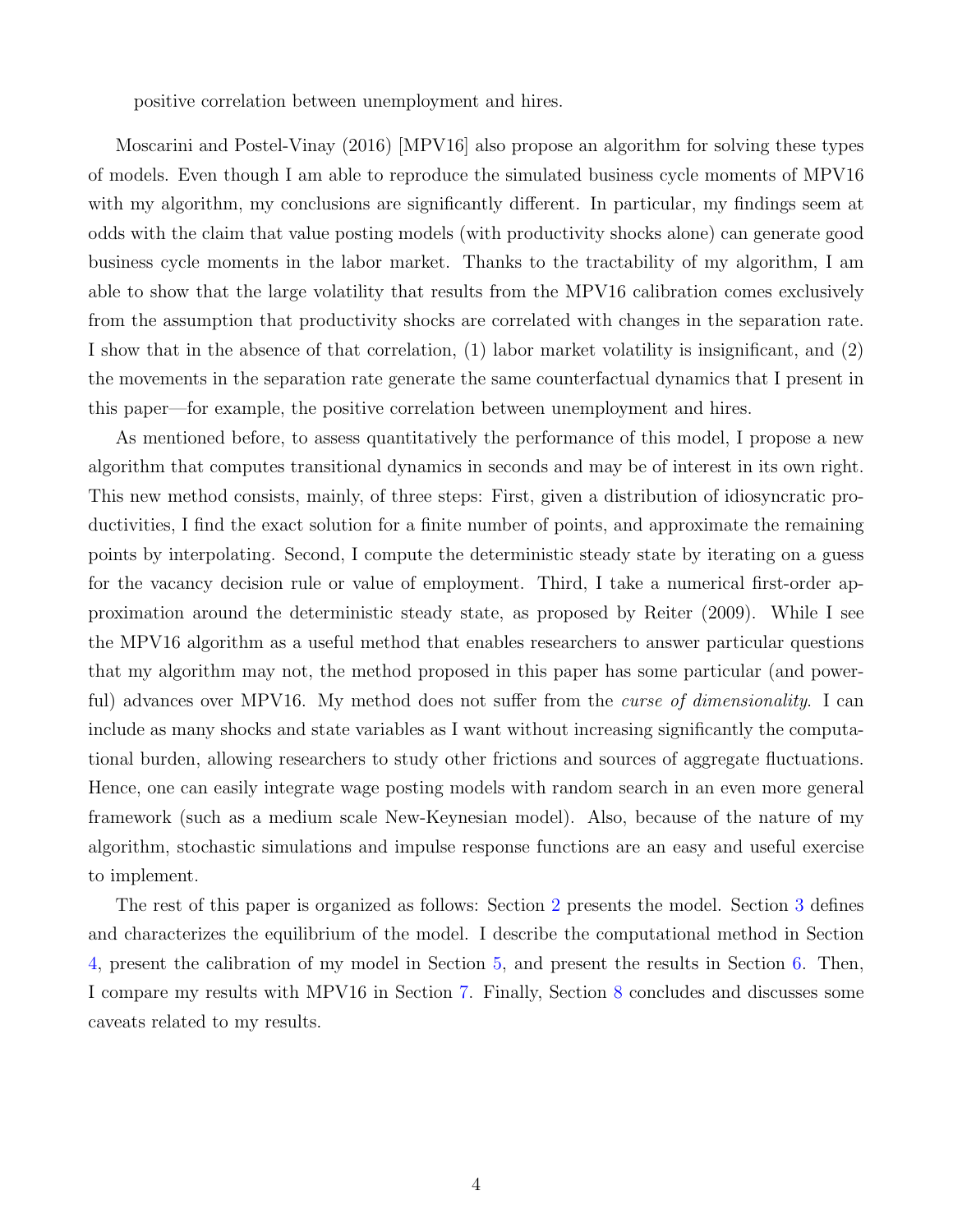### <span id="page-5-0"></span>2 Theoretical Framework

The model presented in this section is a generalization of the wage posting model presented in MPV13. I introduce capital and a strictly concave utility function for households. I also allow for imperfect substitution between jobs, which will help me explain the observed wage dispersion in the economy.

### 2.1 Model Overview

There are two types of agents in this economy: households and firms. There is a representative household in the economy made up of a continuum of workers. The household derives utility from consumption and leisure, discounts future utility at rate  $\beta$ , supplies capital and labor to firms, and owns all firms in the economy. Capital is supplied in a perfectly competitive market at the capital rental rate  $r_t$  and depreciates at rate  $\delta_k$ , while labor supply is subject to search frictions. I assume complete consumption insurance, which implies that workers seek to maximize income for the household. A worker can be employed or unemployed at each point in time. Unemployed workers receive unemployment compensation b and are matched with a firm with probability  $q_t$ . Employed workers are separated from their job with exogenous probability  $\delta_{nt}$ , in which case they must spend at least one period in unemployment before they can be matched with another firm. Employed workers can search on the job. An employed worker is matched with another firm with probability  $\bar{i}\cdot q_t$ , where  $\bar{i}$  is the search intensity of employed workers relative to unemployed workers and is fixed. However, employed workers only change jobs if they find a firm that offers a greater or equal value of employment.

There is a continuum of firms indexed by  $j$  with mass normalized to 1. All firms produce a homogeneous good that is sold in a competitive market to the household and can be used for consumption or capital accumulation. A priori, the only difference among firms is their permanent log-TFP level, which is denoted by  $a_j$  and is distributed across firms according to a continuous pdf f over the interval  $(-\infty,\infty)$ . Without loss of generality, I assume that  $a_j$  is increasing in j  $(a_x \ge a_y$  for all  $x \ge y)$ , and to save on notation  $f_j = f(a_j)$ . Firms produce with capital  $k_{jt}$ and labor  $n_{jt}$ , and firms' output is denoted by  $y_{jt} = e^{a_j + a_t} k_{jt}^{\alpha} n_{jt}^{1-\alpha}$ , where  $a_t$  stands for aggregate log-TFP, which is common to all firms and follows an exogenous process. At the beginning of each period, firms rent capital, open new vacancies  $(v_{it})$ , and post a (net) employment value for the next period  $(W_{jt+1} \geq 0)^3$  $(W_{jt+1} \geq 0)^3$ . A vacancy is matched with a worker with probability  $\tilde{q}_t$ . If a vacancy is matched with an unemployed worker, in equilibrium, the vacancy is filled with probability 1. However, if a vacancy is matched with a worker employed at firm  $y$ , the vacancy is filled only if  $W_{jt+1} \geq W_{yt+1}$ . As is standard, new hires (filled vacancies) become productive in the subsequent

<sup>&</sup>lt;sup>3</sup>In other words, value  $W_{jt+1}$  is net of the unemployment value.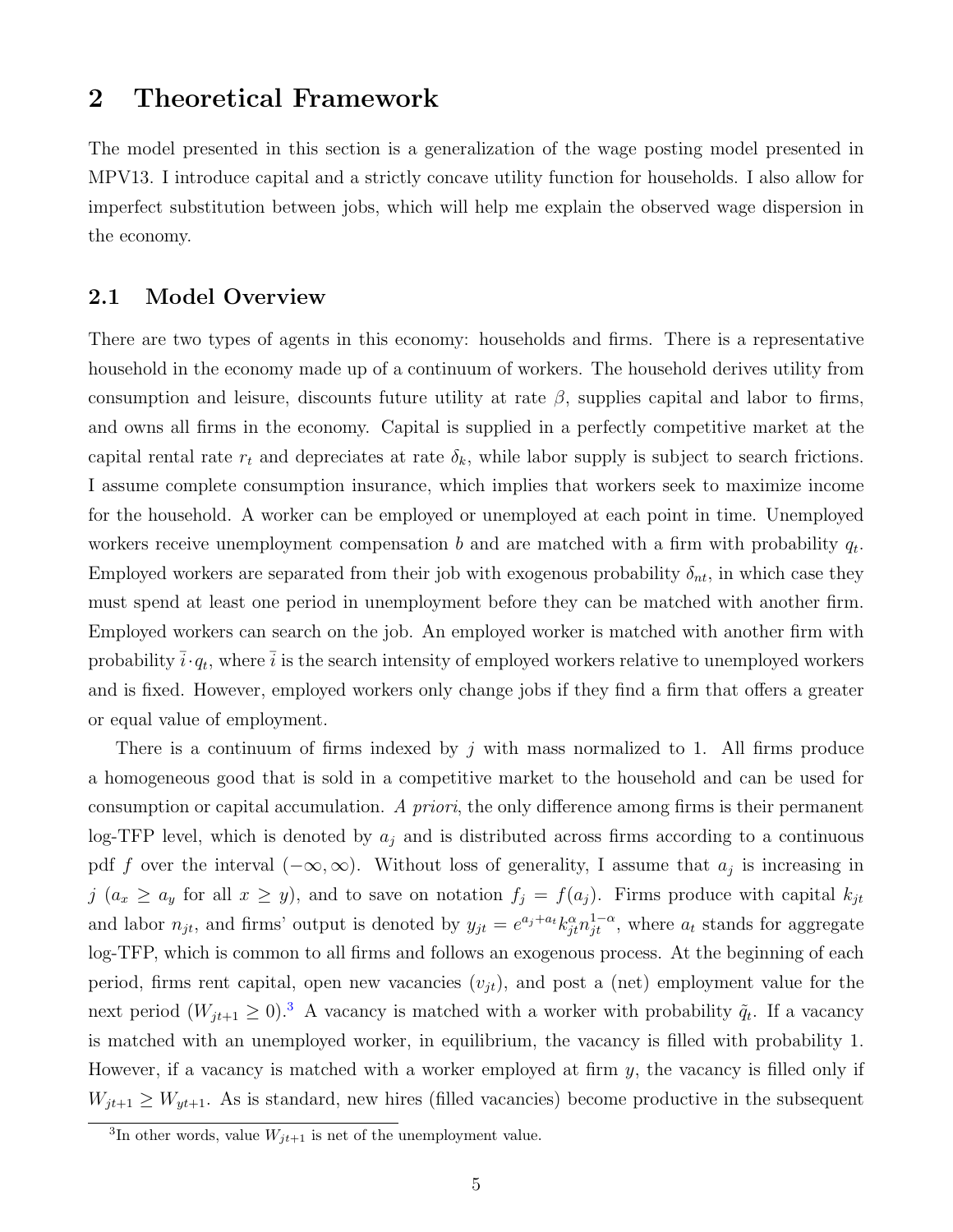period. At the beginning of each period, after the realization of all shocks, only firms with a non-negative value will be active. As will be shown below, firms with productivity lower than  $a_t$ will exit the market or remain inactive, as the presented discounted value of their profits and, as a consequence, their values are negative. Hence, each period, employment will be destroyed at firms with a low productivity level.

The total number of matches in the economy  $m(v_t, s_t)$  is an increasing function in the total number of vacancies  $(v_t)$  and the total number of job searchers  $(s = u + (1 - \delta_{nt})\overline{i}n_t)$ , where  $u_t = 1 - n_t$  is the number of unemployed workers. Following the literature,  $m(v_t, s_t)$  is assumed to be homogeneous of degree 1. Hence,  $q_t = m(\theta_t, 1)$  and  $\tilde{q}_t = m(1, \theta_t^{-1})$ , where  $\theta_t = v_t/s_t$  is labor market tightness.

The timing of the model each period is as follows: (1) aggregate shocks are realized; (2) firms enter/exit the market; (3) firms rent capital, post vacancies and employment offers; (4) production takes place, and factors are paid; (5) the household makes a consumption decision; (6) a fraction  $\delta_{nt}$  of employed workers lose their jobs, and a fraction  $q_t$  of unemployed workers find new jobs; (7) a fraction  $(1 - \delta_{nt})\overline{i}q_tG_{jt}$  of employed workers leave firm j to join another firm, where  $G_{jt}$  is the probability of firm j's employees being matched with a firm that offers a higher employment value.

### 2.2 Household

Consumption and savings decisions are made at the household level to maximize the life time utility function

$$
\mathbb{U}(k_t, n_t) = \frac{c_t^{1-\sigma}}{1-\sigma} - \Psi \frac{\tilde{n}_t^{1+\eta}}{1+\eta} + \beta E_t \left[ \mathbb{U}(k_{t+1}, n_{t+1}) \right]
$$
(1)

subject to the budget constraint  $(2)$  and the aggregation of labor  $(3)$ :

$$
c_{t} + k_{t+1} \leq (r_{t} + 1 - \delta_{k})k_{t} + \int w_{jt}n_{jt}dj + \int \pi_{jt}dj + b \cdot u_{t} - T_{t}
$$
\n(2)

<span id="page-6-1"></span><span id="page-6-0"></span>
$$
\tilde{n}_t = \left(\int n_{jt}^{1+\xi} dj\right)^{\frac{1}{1+\xi}}
$$
\n(3)

where c is consumption, k is capital,  $w_j$  is the wage paid by firm j, and  $\pi_j$  stands for firm j's profits.  $u = \int_0^1 (1 - n_j) \, dj$  is the total number of unemployed workers, and b is unemployment compensation, which is financed by lump sum taxes  $(T = b \cdot u)$ . Parameter  $\xi$  in [\(3\)](#page-6-1) governs the elasticity of substitution between  $n_x$  and  $n_y$  for all  $x \neq y$ .<sup>[4](#page-1-0)</sup> Hence, the optimality condition for

 $4$ We can interpret this parameter as follows: firms and workers are located uniformly on a circle, and firms hire workers who are closer to them. As firms increase in size, they have to attract workers who are farther away, which implies that workers have to spend more time commuting, which reduces their utility level.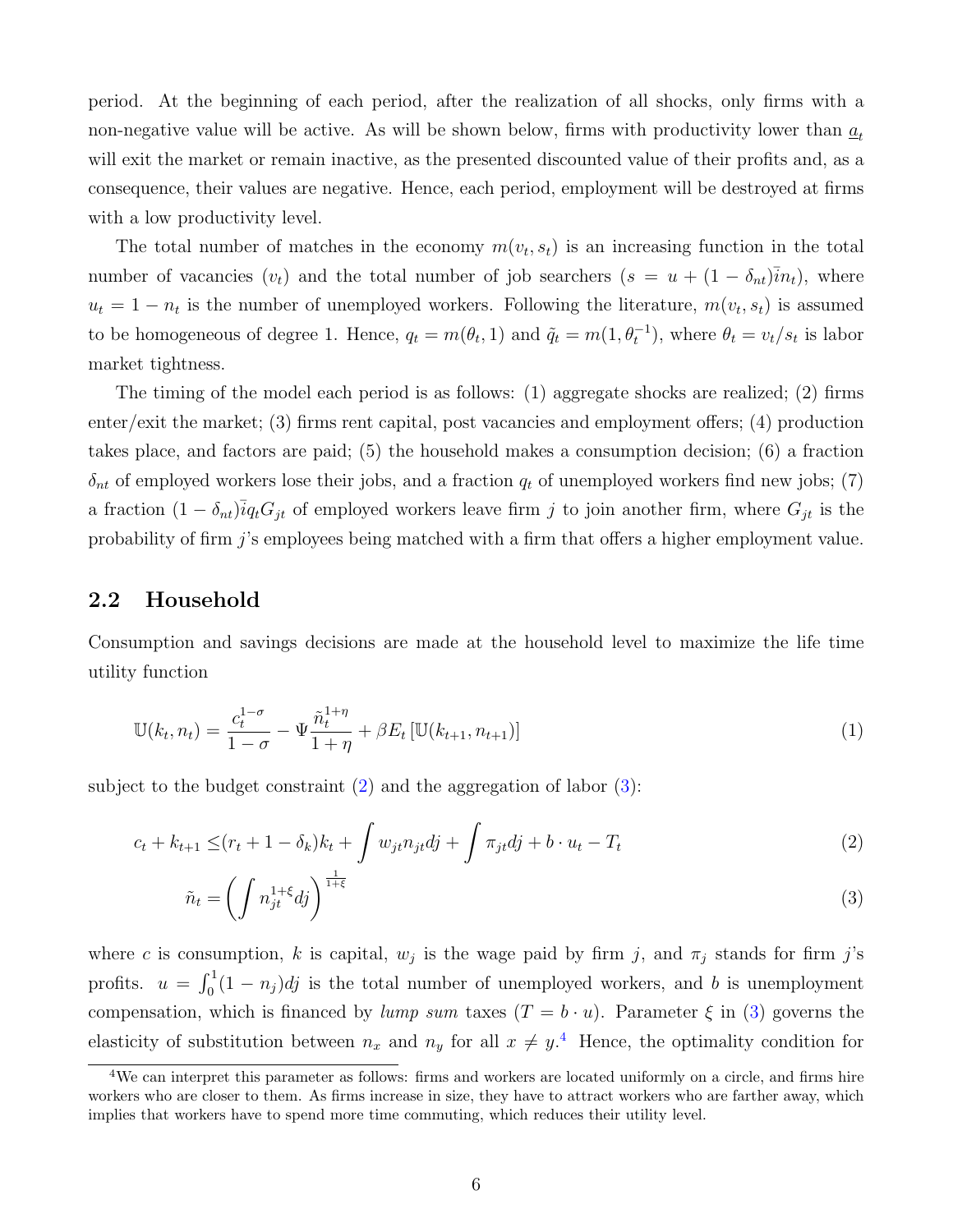consumption is given by

<span id="page-7-0"></span>
$$
c_t^{-\sigma} = \beta E_t \left[ (1 - \delta_k + r_{t+1}) c_{t+1}^{-\sigma} \right]. \tag{4}
$$

A worker can be employed or unemployed at each point in time. Unemployed workers receive unemployment compensation  $b$  and are matched with a firm with probability  $q_t$ . Meanwhile, employed workers are separated from their job with exogenous probability  $\delta_{nt}$ , in which case they have to spend at least one period in unemployment before they can be matched with another firm. I assume that employed workers can search on the job and are matched with another firm with probability  $\bar{i}q_t$ . However, employed workers only change jobs if they find a firm that offers a greater or equal value of employment than their current employer. Hence, the net value of employment at firm  $i$  is given by:

<span id="page-7-1"></span>
$$
W_{jt} = w_{jt} - z_{jt} + E_t \Big[ Q_t \Big( (1 - \delta_{nt})(1 - \bar{i}q_t G_{jt}) W_{jt+1} + (1 - \delta_{nt}) \bar{i}q_t \int_{W_{jt+1}}^{\infty} W f_{Wt}^v dW - q_t \int_0^{\infty} W f_{Wt}^v dW \Big] \Big), \tag{5}
$$

where employment offers are distributed according to a continuous pdf  $f_{Wt}^v$  over the interval  $W \in$  $[0,\infty)$ ,  $z_{jt}$  is the FOCE for firm j,  $G_{jt}$  is the probability of receiving a better employment value than  $W_{jt+1}$ , and  $Q_t$  is the stochastic discount factor between t and  $t+1$ :

$$
z_{jt} = b + \Psi \frac{\tilde{n}_t^{\eta - \xi}}{c_t^{-\sigma}} n_{jt}^{\xi} \tag{6}
$$

$$
G_{jt} = \int_{W_{jt+1}}^{\infty} f_{Wt}^v dW \tag{7}
$$

$$
Q_t = \beta E_t \left[ \frac{\partial \frac{\mathbb{U}_{t+1}}{\partial c_{t+1}}}{\partial \mathbb{U}_t} \right] \tag{8}
$$

### 2.3 Firms

Firms produce with capital and labor, and their output can be used for consumption or for capital accumulation. At the beginning of each period, firms rent capital in a perfectly competitive market at rate  $r_t$ , open  $v_{jt}$  new vacancies, and post and commit to an employment value  $(W_{jt+1})$  based on which workers decide to accept employment at firm  $j$ . As is standard, each firm is subjected to an equal treatment constraint and has to pay the same wage to all of its employees. Hence, a worker employed at firm j will move to firm y if and only if  $W_{yt+1} \geq W_{jt+1}$ . Since negative employment offers are never accepted,  $W_{jt+1} \geq 0$  for all j. As a consequence, unemployed workers and continuing workers who are not contacted by any other firm always accept an employment offer in equilibrium. Vacancies are filled with probability  $\tilde{q}_{it}$ , which will be defined below. I assume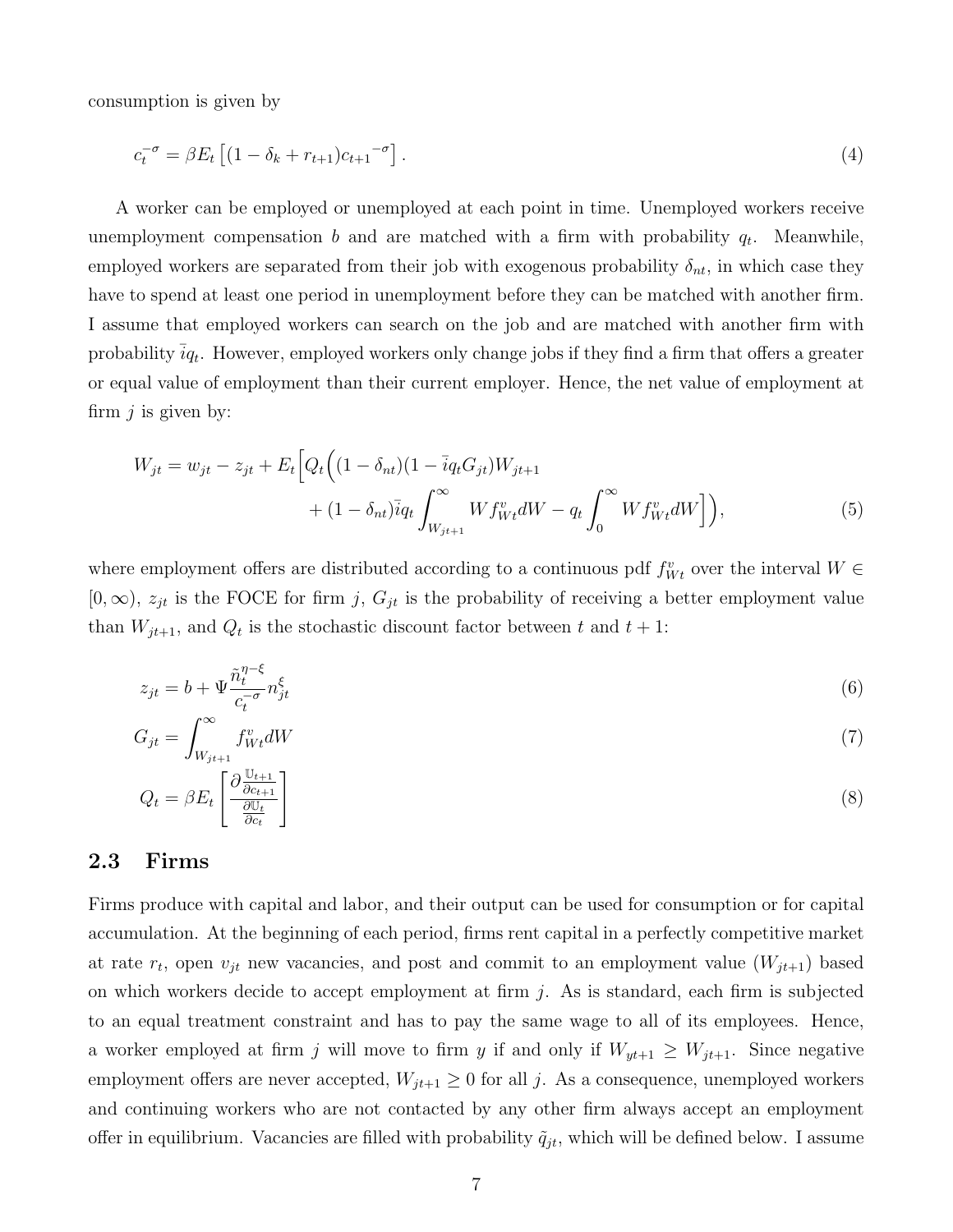that firms face either a vacancy cost function  $\kappa \frac{v_{jt}^{1+\chi}}{1+\chi}$  or a hiring cost function  $\kappa \frac{(\tilde{q}_{jt}v_{jt})^{1+\chi}}{1+\chi}$  $\frac{v_{jt}}{1+\chi}$ . These functions can be written as a general function:  $\kappa$  $\left(\tilde{q}_{jt}^{I_h}v_{jt}\right)^{1+\chi}$  $\frac{\partial f_i}{\partial x_i}$ , where  $I_h$  is an indicator function equal to 1 if firms face a hiring cost function and 0 otherwise. Hence, the problem for firm  $j$  is given by:

$$
\Pi_{jt} (n_{jt}, \bar{W}) = \max_{v_{jt}, k_{jt}, W_{jt+1}} \pi_{jt} + E_t [Q_t \Pi_{jt+1} (n_{jt+1}, W_{jt+1})]
$$
\n
$$
\text{s.t.} \tag{9}
$$

$$
\pi_{jt} = y_{jt} - w_{jt} n_{jt} - r_t k_{jt} - \kappa \frac{\left(\tilde{q}_{jt}^{I_h} v_{jt}\right)^{1+\chi}}{1+\chi}
$$
\n(10)

$$
y_{jt} = e^{a_j + a_t} k_{jt}^{\alpha} n_{jt}^{1-\alpha} \tag{11}
$$

$$
n_{jt+1} = (1 - \delta_n)(1 - \bar{i}q_t G_{jt})n_{jt} + \tilde{q}_{jt}v_{jt}
$$
\n(12)

$$
W_{jt} = w_{jt} - z_{jt} + E_t \Big[ Q_t \Big( (1 - \delta_{nt})(1 - \overline{i}q_t G_{jt}) W_{jt+1} - \Big( \delta_{nt} G_{jt} \Big) W_{jt+1} - \Big( \delta_{nt} G_{jt} \Big) W_{jt+1} \Big] \Big]
$$

<span id="page-8-0"></span>
$$
+ (1 - \delta_{nt})\bar{i}q_t \int_{W_{jt+1}}^{\infty} W f_{Wt}^v dW - q_t \int_0^{\infty} W f_{Wt}^v dW \Big) \Big]
$$
 (13)

$$
G_{jt} = \int_{W_{jt+1}}^{\infty} f_{Wt}^v dW \tag{14}
$$

$$
\tilde{q}_{jt} = \tilde{q}_t \left( \frac{u_t}{s_t} + \bar{i} (1 - \delta_{nt}) \int_0^{W_{jt+1}} f_{Wt}^n dW \right)
$$
\n(15)

$$
W_{jt} \ge \bar{W} \tag{16}
$$

$$
W_{jt+1} \ge 0\tag{17}
$$

where  $\Pi_{jt}(n_{jt}, \bar{W})$  is the value of a firm with log-TFP productivity equal to  $a_j$ , employment equal to  $n_{jt}$ , and a state continent wage contract equal to  $\bar{W}$ .  $f_{Wt}^v$  and  $f_{Wt}^n$  denote the density functions of wage offers and employment over the net value of employment, respectively. Letting  $f(a(W))$ denote the density of firms offering an employment value equal to W, and  $v(W)$  and  $n(W)$  the vacancy and employment decisions of those firms:

$$
f_{Wt}^{v} = \frac{v(W)_{t}}{v_{t}} \frac{f(a(W))}{\frac{\partial W}{\partial a}}
$$
(18)

$$
f_{Wt}^{n} = \frac{n(W)_{t}}{s_{t}} \frac{f(a(W))}{\frac{\partial W}{\partial a}}
$$
(19)

where  $\frac{\partial W(a)}{\partial a}$  is the derivative of the value of employment decision rule with respect to  $a_j$ . Hence,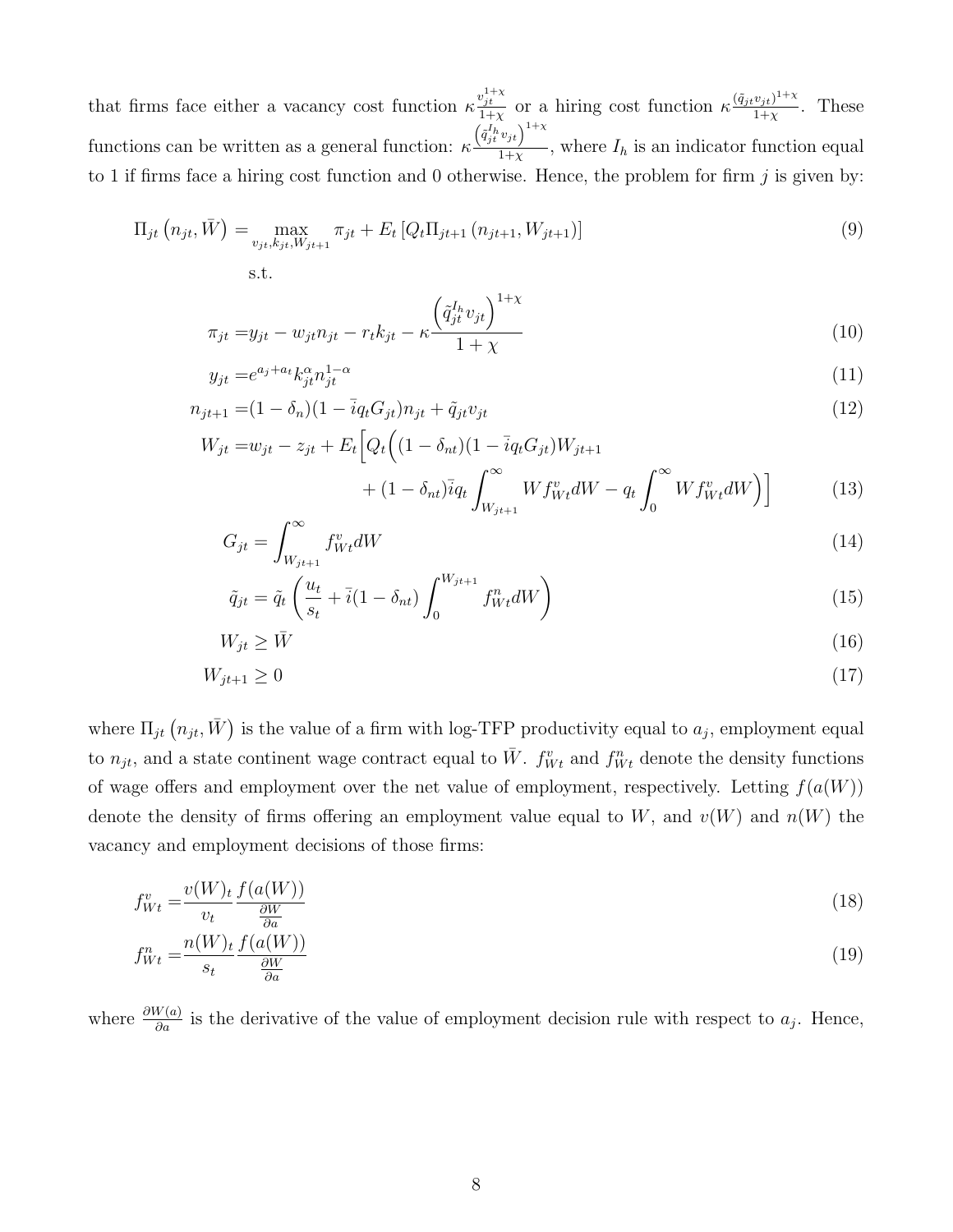the optimality conditions for capital, vacancies, and employment values are given by:

<span id="page-9-3"></span><span id="page-9-1"></span><span id="page-9-0"></span>
$$
r_t = \alpha e^{a_j + a_t} \left(\frac{k_{jt}}{n_{jt}}\right)^{\alpha - 1} \tag{20}
$$

$$
\kappa \left( \tilde{q}_{jt}^{I_h} v_{jt} \right)^{\chi} = E_t \left[ Q_t \tilde{q}_{jt}^{1-I_h} J_{jt+1} \right] \tag{21}
$$

$$
E_t[Q_t h_{jt}] \ge E_t\{Q_t J_{jt+1} (1 - \delta_{nt})\overline{i} \left[ q_t f_{jt}^v n_{jt} + (1 - I_h) \cdot \tilde{q}_t f_{jt}^n v_{jt} \right] \}
$$
\n(22)

where  $p_{jt}$  is labor productivity,  $h_{jt}$  is hires, and  $J_{jt}$  is the value of a filled vacancy:

$$
p_{jt} = (1 - \alpha)e^{a_j + a_t} \left(\frac{k_{jt}}{n_{jt}}\right)^{\alpha} \tag{23}
$$

$$
h_{jt} = \tilde{q}_{jt} v_{jt} \tag{24}
$$

<span id="page-9-2"></span>
$$
J_{jt} = p_{jt} - w_{jt} + E_t [Q_t (1 - \delta_{nt}) (1 - \bar{i} q_t G_{jt}) J_{jt+1}]
$$
\n(25)

And to save on notation:

$$
f_{jt}^{v} = \frac{v(W_{jt+1})_t}{v_t} \frac{f(a(W_{jt+1}))}{\frac{\partial W_{jt+1}}{\partial a_i}}
$$
(26)

$$
f_{jt}^n = \frac{n(W_{jt+1})_t}{s_t} \frac{f(a(W_{jt+1}))}{\frac{\partial W_{jt+1}}{\partial a_j}}
$$
\n(27)

The job creation condition [\(21\)](#page-9-0) is standard in the literature and needs no additional explanation. However, notice that large firms implicitly internalize the higher utility cost that they induce in their workers. In other words, notice that you could add to equation [\(21\)](#page-9-0) term  $\partial\Pi_{jt}$  $\partial W_{jt+1}$  $\partial W_{jt+1}$  $\partial z_{jt+1}$  $\partial z_{j\,t+1}$  $\partial n_{jt+1}$  $\partial n_{jt+1}$  $\frac{n_{j_t+1}}{\partial v_{jt}}$ , which is the increase in a firm's wages due to its larger size (larger  $z_{jt+1}$ ). Based on the FOC with respect to  $W_{jt+1}$ , we know that this term is equal to 0.

The wage decision [\(22\)](#page-9-1) equates the marginal cost of an additional increase in  $W_{jt+1}$  (lefthand side) with the marginal benefit (right-hand side). On the one hand, a 1 unit increase in  $W_{jt+1}$  implies increasing future wages by 1 unit. But, given that current employees were promised  $W_{jt} = \bar{W}$ , current wages can decrease so  $W_{jt}$  remains constant. Hence, an increase in future wages by 1 unit increases payroll only by  $h_{jt}$  (new hires). On the other hand, an increase in  $W_{jt+1}$  allows firm j to retain a larger fraction of its employees (the first term on the right-hand side) and to poach more workers from other firms (the second term on the right-hand side).

Firm entry and exit Notice that for low values of  $a_j$ , firms' value  $\Pi_{jt}$  becomes negative for any value of employment. Given that the production technology exhibits constant returns to scale, firms with a productivity lower than  $\underline{a}_t$  will exit or remain inactive, while firms with a productivity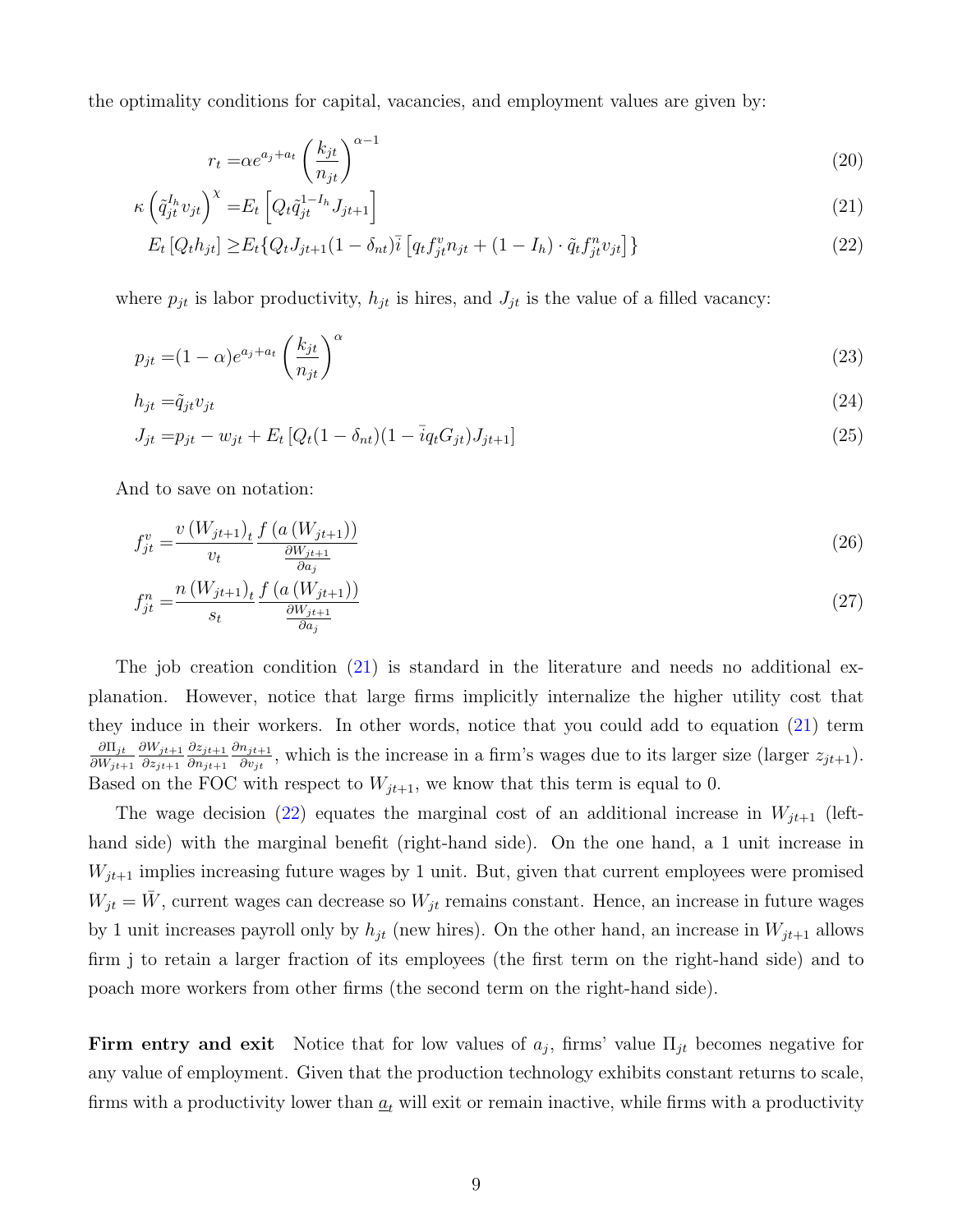greater than or equal to  $\underline{a}_t$  will enter or remain active.  $\underline{a}_t$  is such that:

<span id="page-10-2"></span>
$$
\underline{a}_t = \min_{a_j} \{ a_j \quad | \quad J_{jt} \ge 0 \} \tag{28}
$$

Notice  $\underline{a}_t > -\infty$ , meaning that  $e^{\underline{a}_t} > 0$  even if  $b = \Psi = 0$ . Hence, even if you assume no unemployment benefits or a utility cost of employment, there will be a finite threshold below which firms will exit the market. The reason is that unemployed workers give up the possibility to find a better job by accepting an employment offer, which not all firms can compensate for. To see this clearly, assume that the economy is in steady state. For inactive firms  $W = 0$ ,  $G_j = 1$  and  $\tilde{q}_j = \tilde{q}$ . Hence, using the value of employment, wages have to be greater than or equal to <u>w</u> where:

<span id="page-10-1"></span>
$$
\underline{w} = b + \beta q \left[ 1 - (1 - \delta_n) \overline{i} \right] \int_0^\infty W f_W^v dW > 0 \tag{29}
$$

Hence, in steady state, for a firm to be active,  $p_j - \underline{w} \geq 0$ , which implies that a firm will be active as long as:

$$
a_j \ge (1 - \alpha) \log \left( \frac{\underline{w}}{(1 - \alpha)(\beta \alpha)^{\frac{\alpha}{1 - \alpha}}} \right) - a. \tag{30}
$$

Even if  $b = 0$ ,  $w > 0$  because workers give up the possibility to find a better job by taking an offer at a low-productivity firm (the second term in equation [\(29\)](#page-10-1)). Hence, firms should compensate workers for that opportunity cost, which only firms with a minimum level of productivity can pay for.

#### 2.4 Aggregate Resource

Notice that total income in this economy is used for consumption, capital accumulation, and vacancy posting costs. Hence, the aggregate resource constraint is given by:

<span id="page-10-3"></span>
$$
y_t = c_t + k_{t+1} - (1 - \delta_k)k_t + \kappa \int \frac{\left(\tilde{q}_{jt}^{I_h} v_{jt}\right)^{1+\chi}}{1+\chi} dj,\tag{31}
$$

where it is straight forward to define aggregate production as  $y_t = \int y_{jt} dy$ 

## <span id="page-10-0"></span>3 Equilibrium

Definition 1. Competitive Search Equilibrium with Value Posting. A competitive search equilibrium with value posting is a sequence of prices  $\{r_t, w_t\}$ , quantities  $\{y_t, c_t, k_t, u_t, n_t\}$ , probabilities  $\{q_t, \tilde{q}_t\}$ , and functions  $\{v_{jt}, W_{jt+1}, J_{jt}, n_{jt+1}\}$  on productivity  $a_j$ , firm size  $n_{jt}$  and  $W_{jt}$ , such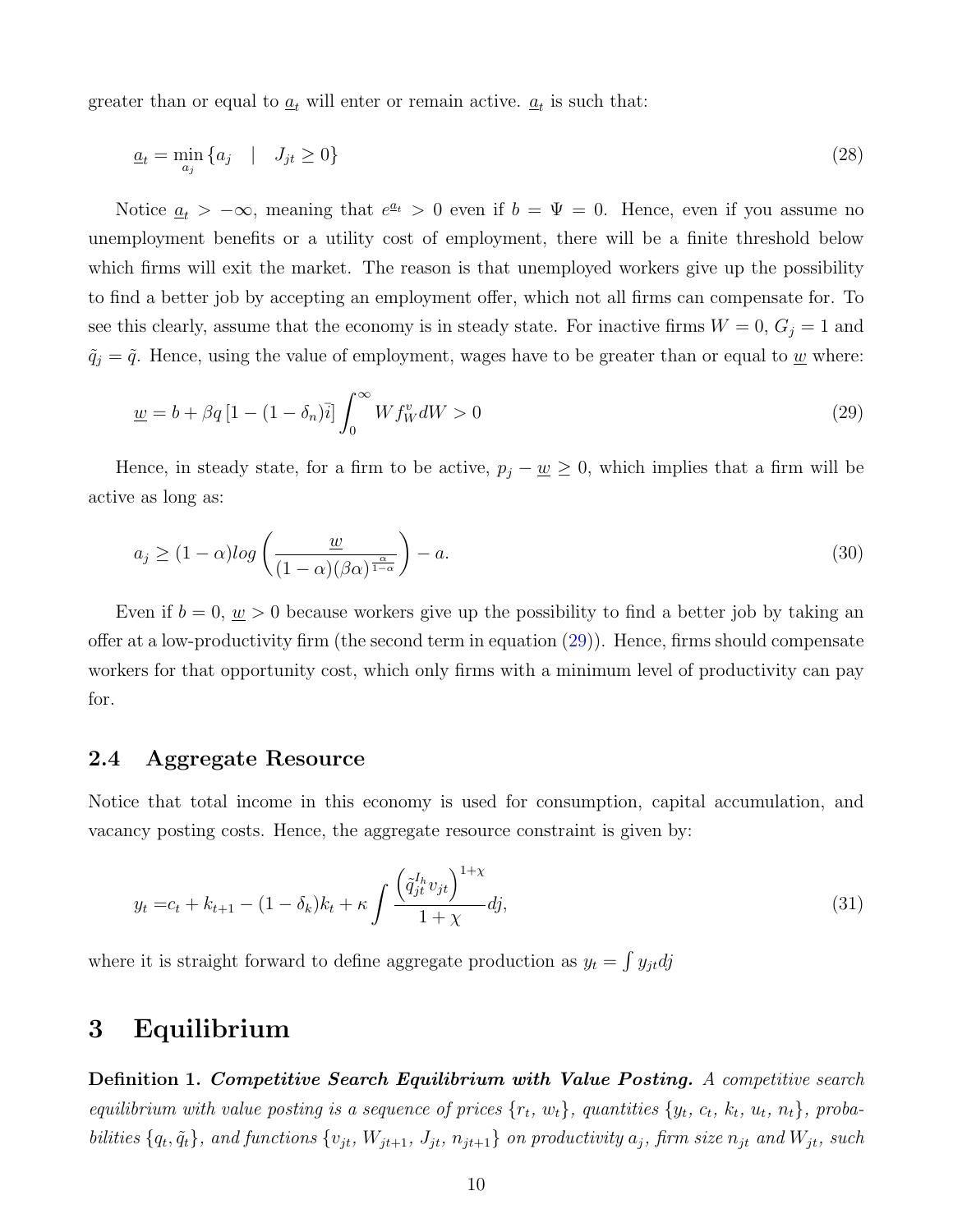that given exogenous variables, an initial stock of capital and initial distributions of employment and employment values: (i) The household optimizes, taken as given prices and exogenous shocks. Consumption satisfies the optimality condition  $(4)$ . (ii) Taking as given the exogenous variables,  ${r_t}$ , and all other firms' strategies (i.e., employment, wage, and vacancies), firms optimize. Functions  $\{v_{jt}, W_{jt+1}, J_{jt}, n_{jt+1}\}$  solve equations [\(12\)](#page-8-0), [\(21\)](#page-9-0), [\(22\)](#page-9-1), and [\(25\)](#page-9-2), and prices satisfy equations [\(5\)](#page-7-1) and [\(20\)](#page-9-3). (iii) Probabilities evolve according to  $q_t = m(\theta_t, 1)$  and  $\tilde{q}_t = m(1, \theta_t^{-1})$ . (iv) Markets clear: the aggregate resource constraint holds.

It is worth noticing that a competitive search equilibrium with value posting does not establish any properties regarding functions  $\{v_{jt}, W_{jt+1}, J_{jt}, n_{jt+1}\}$ . For example, this definition allows an equilibrium in which firms' productivity  $a_j$  is not perfectly correlated with its employment size or employment value offer, which makes the problem intractable. However, MPV13 defined and proved the existence of a particular class of equilibrium: a rank-preserving equilibrium, which I will focus on throughout this paper. Intuitively, a rank-preserving equilibrium establishes that the most-productive firms are larger and offer higher employment values at all times.

Definition 2. Rank-preserving competitive search equilibrium: A rank-preserving competitive search equilibrium is a competitive search equilibrium in which function  $n_{jt+1}$ ,  $W_{jt+1}$  are increasing in  $a_i$  and  $n_{jt}$ .

As will be explained in the simulation section, and because of the counterfactual behavior of wages with value posting, I propose a modification to the baseline model. I assume that firms post wages instead of employment values to retain workers and poach workers from other firms . Also, I introduce wage rigidity by assuming that firms face quadratic cost of wage adjustment  $a$ la Rotemberg (1982). Posting wages instead of values of employment is unlikely to increase the volatility in the labor market, as the agents' decision rules will continue to depend on the net value of employment. These extensions are straight forward, and the details can be found in Appendix [C.](#page-42-0) In the case of wage posting with wage rigidity, the optimality condition for wages and aggregate resource constraint are given by:

$$
E_t [Q_t n_{jt+1}] + \phi \left( \frac{w_{jt+1}}{w_{jt}} - 1 \right) \frac{1}{w_{jt}} - E_t \left[ Q_t \phi \left( \frac{w_{jt+2}}{w_{jt+1}} - 1 \right) \frac{w_{jt+2}}{w_{jt+1}^2} \right] \geq E_t \{ Q_t J_{jt+1} (1 - \delta_{nt}) \bar{i}_t \left[ q_t f_{jt}^v n_{jt} + (1 - I_h) \cdot \tilde{q}_t f_{jt}^n v_{jt} \right] \}
$$
\n(32)

$$
y_t = c_t + k_{t+1} - (1 - \delta_k)k_t + \kappa \int \frac{\left(\tilde{q}_{jt}^{I_h} v_{jt}\right)^{1+\chi}}{1+\chi} dj + \int \frac{\phi}{2} \left(\frac{w_{jt+1}}{w_{jt}} - 1\right)^2 dj \tag{33}
$$

where  $\phi$  is the Rotemberg parameter and determines how sticky wages are. When firms commit to a higher wage in the future, they retain a larger fraction of their workforce and poach more workers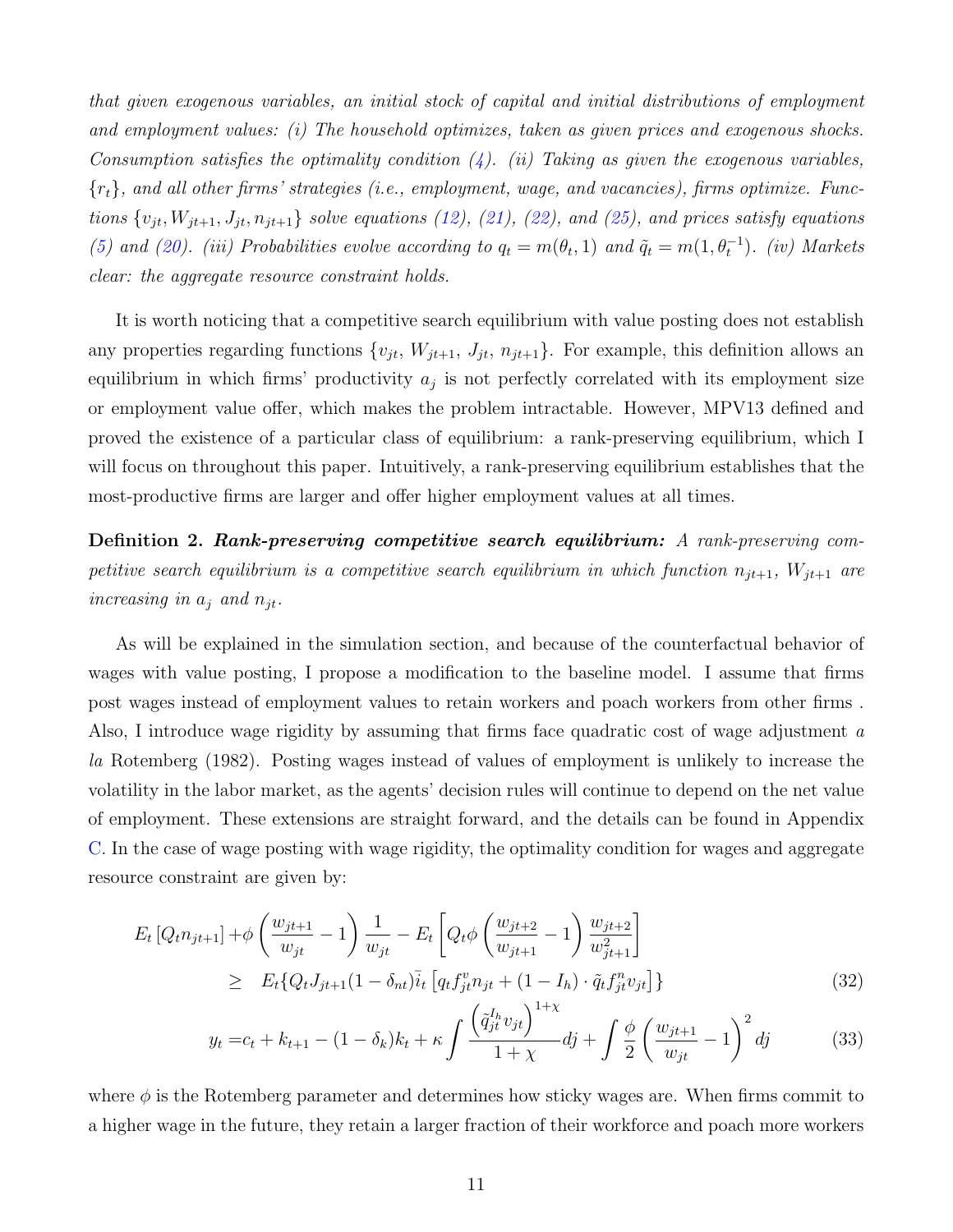(right-hand side of equation [\(81\)](#page-43-0)), but their payroll will increase by the size of their new workforce (the first term on the left-hand side), and they will have to pay a wage adjustment cost (the last two terms on the left-hand side). When firms post employment values, the cost is proportional to the increase (and not the level) of the firm's workforce because firms can change their current wages to keep the current value of employment constant. Hence, in an economy with wage posting and wage rigidity, the equilibrium is given by the following:

Definition 3. Competitive Search Equilibrium with Wage Posting. A competitive search equilibrium with wage posting is a sequence of prices  $\{r_t, w_t\}$ , quantities  $\{y_t, c_t, k_t, u_t, n_t\}$ , probabilities  $\{q_t, \tilde{q}_t\}$ , and functions  $\{v_{jt}, W_{jt+1}, J_{jt}, n_{jt+1}\}$  on productivity  $a_j$ , firm size  $n_{jt}$  and  $w_{jt}$ , such that given exogenous variables, an initial stock of capital and initial distributions of employment and wages: (i) The household optimizes, taken as given prices and exogenous shocks. Consump-tion satisfies the optimality condition [\(4\)](#page-7-0). (ii) Taking as given the exogenous variables,  $\{r_t\}$ , and all other firms strategies (i.e. employment, wage, and vacancies), firms optimize. Functions  ${v_{jt}, W_{jt+1}, J_{jt}, n_{jt+1}}$  solve equations [\(5\)](#page-7-1), [\(12\)](#page-8-0), [\(21\)](#page-9-0), and [\(25\)](#page-9-2); and prices satisfy equations [\(20\)](#page-9-3) and [\(81\)](#page-43-0). (iii) Probabilities evolve according to  $q_t = m(\theta_t, 1)$  and  $\tilde{q}_t = m(1, \theta_t^{-1})$ . (iv) Markets clear: the aggregate resource constraint holds.

### <span id="page-12-0"></span>4 Computation

In this section, I propose a computational algorithm for this class of models that is easy and fast to implement.<sup>[5](#page-1-0)</sup> The main idea is based on the Reiter  $(2009)$  method, which solves heterogeneous agents' models by numerically approximating the equilibrium dynamics around the deterministic steady state.

The main technical challenge is to compute the steady state, which is a complicated task for a given productivity distribution. Notice that if you impose a distribution for  $a_j$ , you have to find the equilibrium decision rules for employment, vacancies, and employment values  $(n_{jt+1}, v_{jt},$ and  $W_{jt+1}$ ) to compute the distributions of employment value offers  $(f_{Wt}^v)$  and employment  $(f_{Wt}^n)$ . However, in equilibrium,  $W_{jt}$ ,  $n_{jt}$  and  $v_{jt}$  are functions of  $f_{Wt}^v$  and  $f_{Wt}^n$ . Hence, in order to find the equilibrium, you have to iterate on multiple infinite dimensional elements. Additionally, we know that distributions  $f_{Wt}^v$  and  $f_{Wt}^n$  are atomless, which poses an additional challenge to the computation. If you assume discrete distributions, by the equilibrium properties, firms in an atom will want to deviate to gain a larger fraction of workers (Proposition 1 of MPV2013).

Given these challenges, I follow these steps to compute the equilibrium of the model: First, iven a distribution for  $a_j$ , I find the exact solution for  $n_a$  points, and approximate the remaining

<sup>&</sup>lt;sup>5</sup>I found that if you assume  $\xi = 0$ , the computation time is reduced to a few seconds.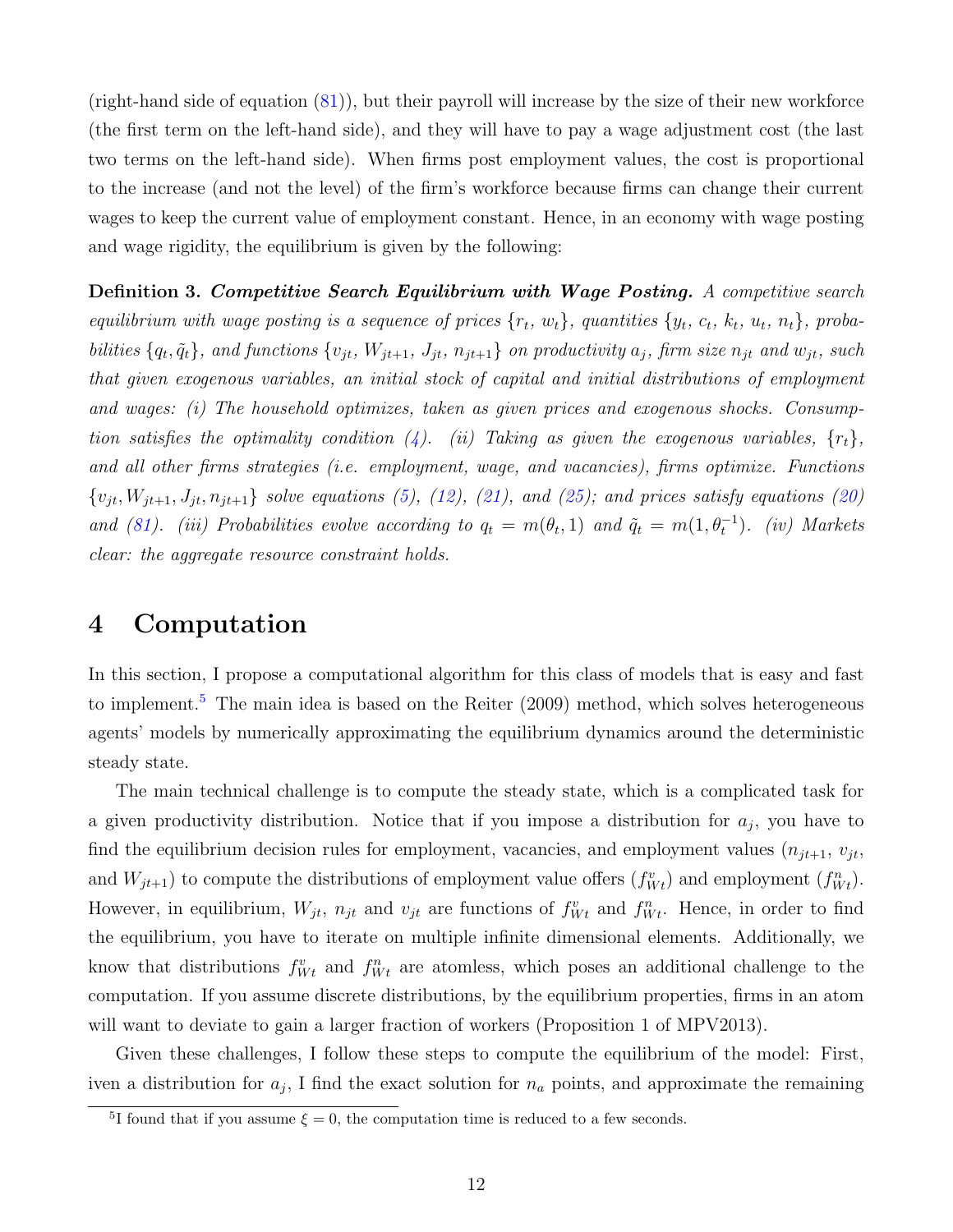points by interpolating. Second, epending on the value of  $\xi$ , I compute the deterministic steady state by iterating on a guess for the vacancy decision rule (if  $\xi = 0$ ) or value of employment (if  $\xi > 0$ ). Third, I take a numerical first-order approximation around the deterministic steady state.<sup>[6](#page-1-0)</sup>

### 4.1 Preliminaries

In what follows, I assume that the steady state values for  $\{u, q, \tilde{q}, \tilde{\Psi}\}\$ are known, where  $\tilde{\Psi} = \Psi \frac{\tilde{n}^{\eta-\xi}}{c^{-\sigma}}$ . I make use of parameters  $\{\kappa, \delta_n, \bar{m}\}$  to target those steady-state moments, and I assume that the remaining parameters are known.<sup>[7](#page-1-0)</sup> For simplicity, I assume that  $a = 0$  in steady state and that the idiosyncratic distribution  $a_j$  is continuous, which does not have to be the case. Given that this distribution, as well as other equilibrium elements, is an infinite dimensional element, I will find the exact solution for  $n_a$  points and approximate all other points by interpolating. In particular, I will find the exact solution for the grid  $a^G = \{a_1, a_2... a_{n_a}\}\$  and will approximate the solution for all other points. It is important to notice that  $f(a_j)$  will be equal to the value of the density function evaluated at  $a_i$  and NOT a mass point approximated by, for example, the Tauchen method. This is particularly important given the equilibrium result that  $f_{Wt}^v$  and  $f_{Wt}^n$  are atomless.

### 4.2 Computing the Deterministic Steady State

First notice that in steady state,  $r = 1/\beta - (1 - \delta_k)$ . Hence, given a value for q,  $\tilde{q}$ , and u in steady state:  $\delta_n = \frac{qu}{1-u}, s = u + (1-\delta_n)\overline{i}n, \theta = \frac{q}{\delta}$  $\frac{q}{\tilde{q}}$  and  $v = \theta s$ . Also, because the production technology exhibits constant returns to scale  $p_j = (1 - \alpha) \left(\frac{\alpha}{r}\right)$  $\frac{\alpha}{r}$ )  $\frac{\alpha}{1-\alpha}$   $(e^{a_j})^{\frac{1}{1-\alpha}}$ .

Now, depending on the value for  $\xi$ , the computation of the steady state could be more efficient by iterating on a guess for the vacancy decision  $(v_i)$  rule or the net value of employment  $(W_i)$ . Under these model assumptions, I have found that iterating on the net value of employment is accurate, but could be "slow". On the other hand, iterating on the vacancy decision rule could be fast but less accurate. Let me describe both approximations first. Then, I will discuss both approaches.

**Iterating on the vacancy decision rule (ideal if**  $\xi = 0$ **):** With this approach, the computation of the steady state could take just a couple of seconds and could be very accurate if  $\xi = 0$ . However, the accuracy of this approach could deteriorate significantly for positive values of ξ. The steps are as follows:

1. Given a guess for the vacancy decision rule  $v_j$ , make use of the rank preserving equilibrium definition to compute the values of  $G_i$ 

<sup>&</sup>lt;sup>6</sup>Even though I work with a first-order approximation in this paper, it is straightforward to take an  $n^{th}$  approximation.

<sup>7</sup>This is not a restrictive assumption at all. Researchers can iterate on these moments to target some parameters.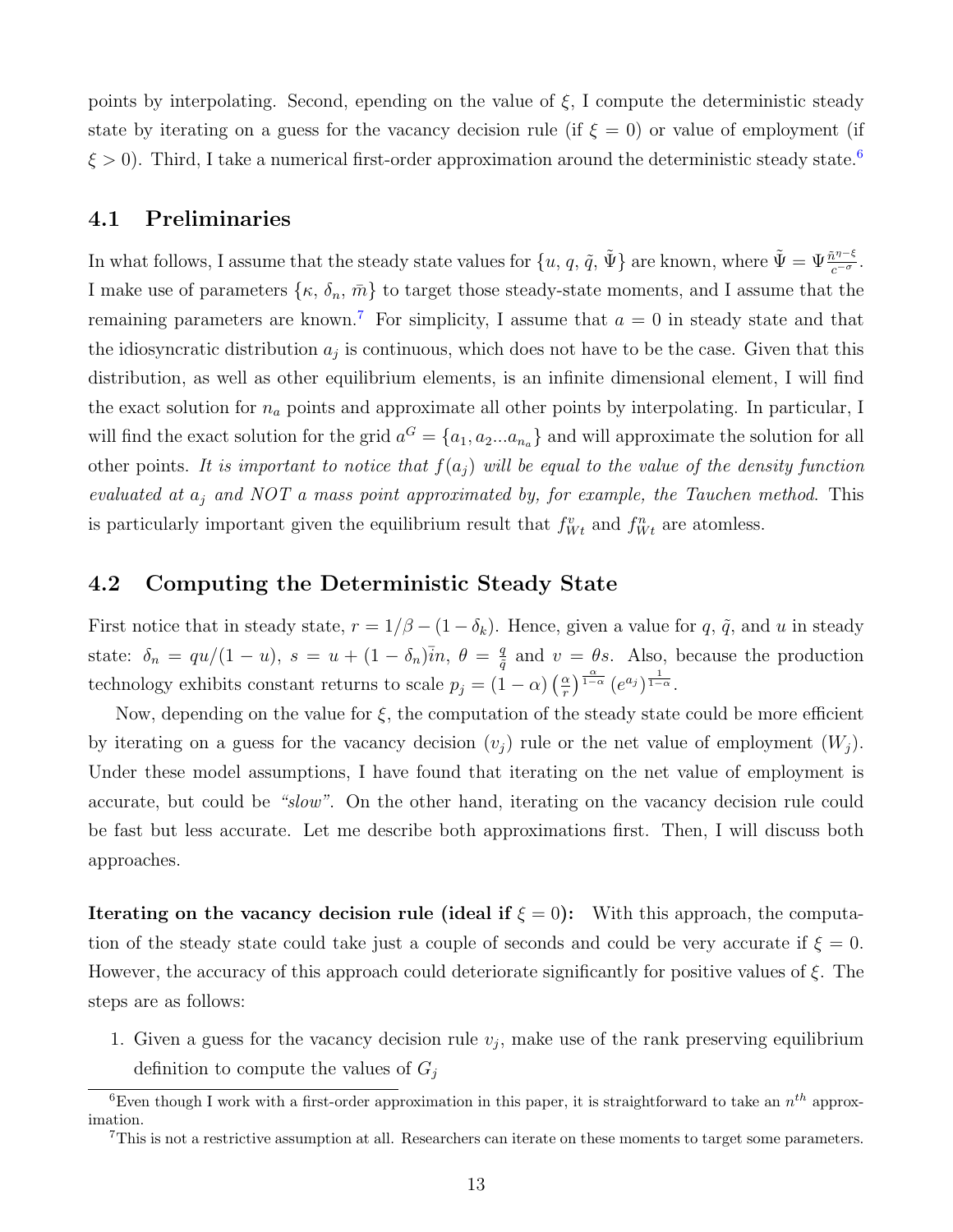2. Find the job filling rate by iterating on:

$$
\tilde{q}_j^{\{i+1\}} = \frac{\tilde{q}}{s} \left( u + \bar{i} (1 - \delta_n) \int_{-\infty}^{a_j} \left( \frac{n}{\Omega^{\{i\}}} \right) \frac{v_x \tilde{q}_x^{\{i\}}}{\left[ 1 - (1 - \delta_n)(1 - \bar{i}qG_x) \right]} f(x) dx \right) \tag{34}
$$

$$
\Omega^{\{i\}} = \int_{-\infty}^{\infty} \frac{v_x \tilde{q}_x^{\{i\}}}{[1 - (1 - \delta_n)(1 - \bar{i}qG_x)]} f(x) dx \tag{35}
$$

where  $\Omega^{\{i\}}$  converges to n, and term  $\frac{n}{\Omega}$  guarantees that total employment is equal to n in equilibrium.

- <span id="page-14-0"></span>3. Find the implied decision rule for employment values  $(W_j)$ , based on which you can compute the value of a filled vacancy  $(J_i)$ . For this step:
	- (a) Given a guess for the decision rule of value of employment  $W_j$ , compute the conditional and unconditional expected value of employment and the productivity threshold  $a$ <sup>[8](#page-1-0)</sup>

$$
\bar{W} = \int_{-\infty}^{\infty} W_x \frac{v_x}{v} f(x) dx \tag{36}
$$

$$
\hat{W}_j = \int_{a_j}^{\infty} W_x \frac{v_x}{v} f(x) dx \tag{37}
$$

$$
\underline{a} = (1 - \alpha) \log \left( \frac{b + \beta q \left[ 1 - (1 - \delta_n) \bar{i} \right] \bar{W}}{(1 - \alpha)(\beta \alpha)^{\frac{\alpha}{1 - \alpha}}} \right) \tag{38}
$$

(b) Find the level of wages and value of a filled vacancy:

$$
w_j = b + \tilde{\Psi} n_j^{\xi} + W_j (1 - \beta (1 - \delta_n)(1 - \bar{i}qG_j)) - \beta (1 - \delta_n) \bar{i}q \hat{W}_j + \beta q \bar{W}
$$
 (39)

<span id="page-14-2"></span><span id="page-14-1"></span>
$$
J_j = \frac{p_j - w_j}{1 - \beta(1 - \delta_n)(1 - \bar{i}qG_j)}
$$
(40)

The level of employment can be computed based on the job filling rate as:

$$
n_j = \frac{\frac{\tilde{q}_j v_j}{[1 - (1 - \delta_n)(1 - \bar{i}qG_j)]}}{n^{-1} \int_{-\infty}^{\infty} \frac{\tilde{q}_x v_x}{[1 - (1 - \delta_n)(1 - \bar{i}qG_x)]} f(x) dx}
$$
(41)

where the denominator is a transformation of  $\kappa$ .

<sup>8</sup>Knowing the value of the productivity threshold helps to improve the accuracy of the calculation because we know that  $v(\underline{a}) = J(\underline{a}) = n((\underline{a})) = 0.$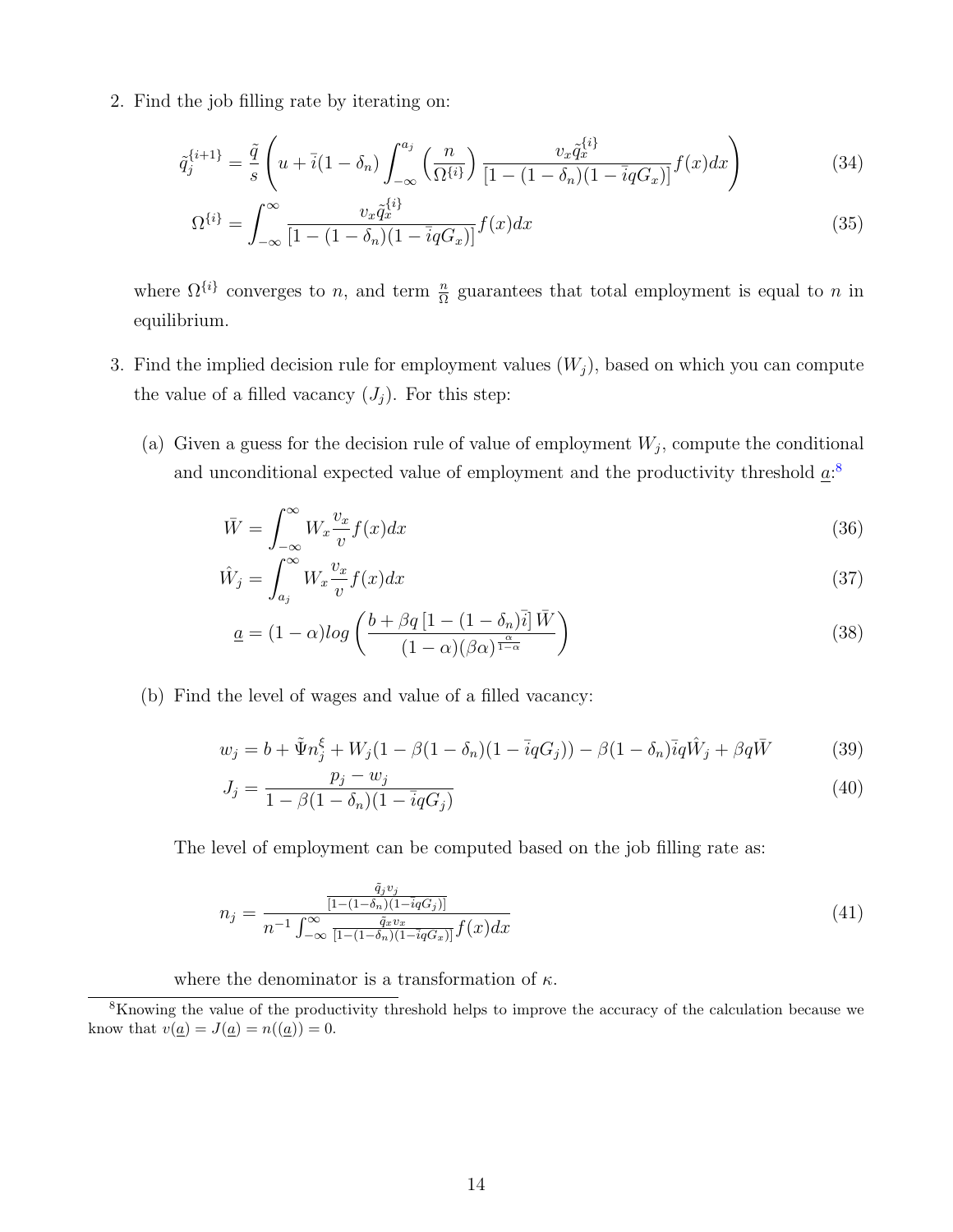(c) Compute  $\frac{\partial W_j}{\partial a_j}$  using the optimality condition for the values of employment<sup>[9](#page-1-0)</sup>:

$$
\frac{\partial W_j}{\partial a_j} = \frac{2^{1-I_h} \max\{J_j, 0\} (1 - \delta_n) \bar{i} q \frac{v_j}{v} f(a_j)}{(1 - (1 - \delta_n)(1 - \bar{i} q G_j))}
$$
(42)

(d) Find the new guess for the values of employment decision rule:

$$
W_j^{\{1\}} = \int_{-\infty}^{a_j} \frac{\partial W_x}{\partial a_x} f(x) dx \tag{43}
$$

(e) If the maximum difference between  $W_i^{\{1\}}$  $j_j^{\{1\}}$  and  $W_j$  is smaller than your predetermined tolerance level, continue to the next step. Otherwise, update your guess as follows:

$$
W_j = s^w W_j + (1 - s^w) W_j^{\{1\}}; \qquad 0 < s^w < 1 \tag{44}
$$

and go back to step  $(3a)$ , where  $s^w$  is a smoothing parameter.

4. Find the new guess for vacancies using the optimality condition for vacancies:

$$
v_j^{\{1\}} = \frac{\frac{1}{\tilde{q}_j^{I_h}} \left(\beta \tilde{q}_j^{1-I_h} \max\left\{J_j, 0\right\}\right)^{\frac{1}{\chi}}}{v^{-1} \int_{-\infty}^{\infty} \frac{1}{\tilde{q}_x^{I_h}} \left(\beta \tilde{q}_x^{1-I_h} \max\left\{J_x, 0\right\}\right)^{\frac{1}{\chi}} f(x) dx} \tag{45}
$$

where the denominator is a transformation of  $\kappa$  and guarantees that vacancies add up to v.

5. If the maximum difference between  $v_i^{\{1\}}$  $j_j^{\{1\}}$  and  $v_j$  is smaller than your predetermined tolerance level, continue to the next step. Otherwise, update your guess for the vacancy decision rule as follows:

$$
v_j = s^v v_j + (1 - s^v) v_j^{\{1\}}; \qquad 0 < s^v < 1 \tag{46}
$$

and go back to step 1, where  $s^v$  is a smoothing parameter.

Once you compute the steady state equilibrium, notice that the value of  $\kappa$  could be recovered by  $\kappa = \frac{\beta \tilde{q}_j^{1-I_h} J_j}{\zeta \zeta h - \lambda \zeta}$  $\frac{G_{j}}{(\tilde{q}_{j}^{I_{h}}v_{j})^{\chi}}$  for any  $a_{j} > a$ .

Iterating on the value of employment decision rule (ideal if  $\xi > 0$ ): With this approach, the computation of the steady state could be very accurate regardless of the value for  $\xi$ . However,

<sup>&</sup>lt;sup>9</sup>In the case of wage posting, this equation should be replaced based on the optimal condition for wage offers.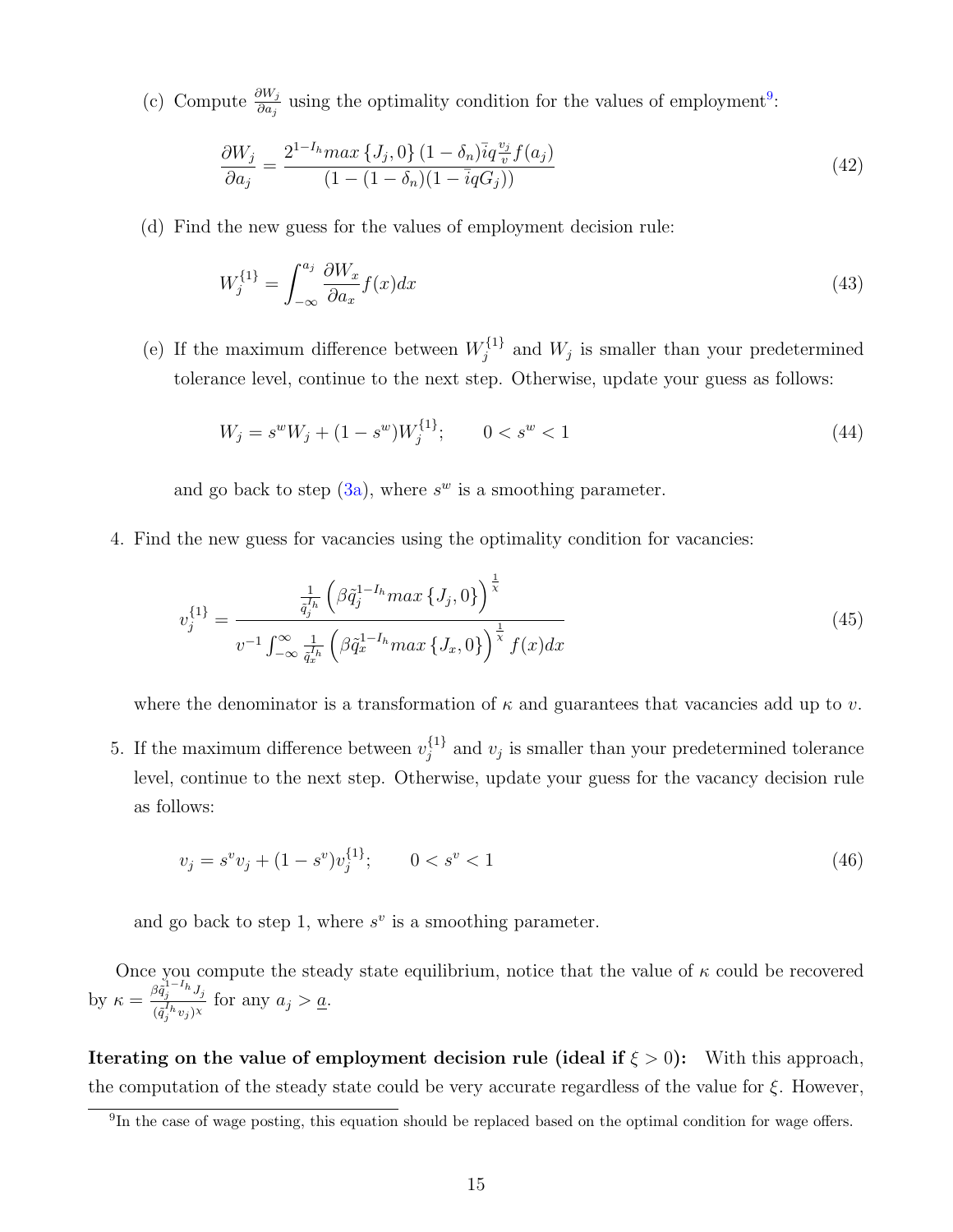this approach could be "slower" than iterating on the vacancy decision rule. The steps on this approach are the following:

- <span id="page-16-1"></span>1. Given a guess for the decision rule of value of employment  $W_j$ , compute the equilibrium distribution of vacancies and job filling rate. For this step:
	- (a) Given a guess for the vacancy decision rule  $v_j$ , make use of the rank preserving equilibrium definition to compute the conditional and unconditional expected value of employment and the productivity threshold:

$$
\bar{W} = \int_{-\infty}^{\infty} W_x \frac{v_x}{v} f(x) dx \tag{47}
$$

$$
\hat{W}_j = \int_{a_j}^{\infty} W_x \frac{v_x}{v} f(x) dx \tag{48}
$$

$$
\underline{a} = (1 - \alpha) \log \left( \frac{b + \beta q \left[ 1 - (1 - \delta_n) \bar{i} \right] \bar{W}}{(1 - \alpha)(\beta \alpha)^{\frac{\alpha}{1 - \alpha}}} \right) \tag{49}
$$

- (b) Compute the values of  $G_j$
- (c) Find the job filling rate by iterating on:

$$
\tilde{q}_j^{\{i+1\}} = \frac{\tilde{q}}{s} \left( u + \bar{i} (1 - \delta_n) \int_{-\infty}^{a_j} \left( \frac{n}{\Omega^{\{i\}}} \right) \frac{v_x \tilde{q}_x^{\{i\}}}{[1 - (1 - \delta_n)(1 - \bar{i}qG_x)]} f(x) dx \right)
$$
(50)

$$
\Omega^{\{i\}} = \int_{-\infty}^{\infty} \frac{v_x \tilde{q}_x^{\{i\}}}{[1 - (1 - \delta_n)(1 - \bar{i}qG_x)]} f(x) dx \tag{51}
$$

where  $\Omega^{\{i\}}$  converges to n, and term  $\frac{n}{\Omega}$  guarantees that total employment is equal to n in equilibrium.

<span id="page-16-0"></span>(d) Find the new guess for equilibrium vacancies decision rule, given a decision rule for  $W_j$ and a job filling rate  $\tilde{q}_j$ , by solving for each j:

$$
n_j = \frac{\tilde{q}_j v_j^{\{1\}}}{\left[1 - (1 - \delta_n)(1 - \bar{i}qG_j)\right]}
$$
\n(52)

$$
w_j = b + \tilde{\Psi} n_j^{\xi} + W_j (1 - \beta (1 - \delta_n)(1 - \bar{i}qG_j)) - \beta (1 - \delta_n) \bar{i}q \hat{W}_j + \beta q \bar{W}
$$
(53)

$$
J_j = \frac{p_j - w_j}{1 - \beta(1 - \delta_n)(1 - \bar{i}qG_j)}
$$
(54)

$$
v_j^{\{1\}} = \tilde{\kappa} \frac{\frac{1}{\tilde{q}_j^{I_h}} \left( \beta \tilde{q}_j^{1-I_h} \max \{J_j, 0\} \right)^{\bar{x}}}{v^{-1} \int_{-\infty}^{\infty} \frac{1}{\tilde{q}_x^{I_h}} \left( \beta \tilde{q}_x^{1-I_h} \max \{J_x, 0\} \right)^{\frac{1}{\bar{x}}} f(x) dx}
$$
(55)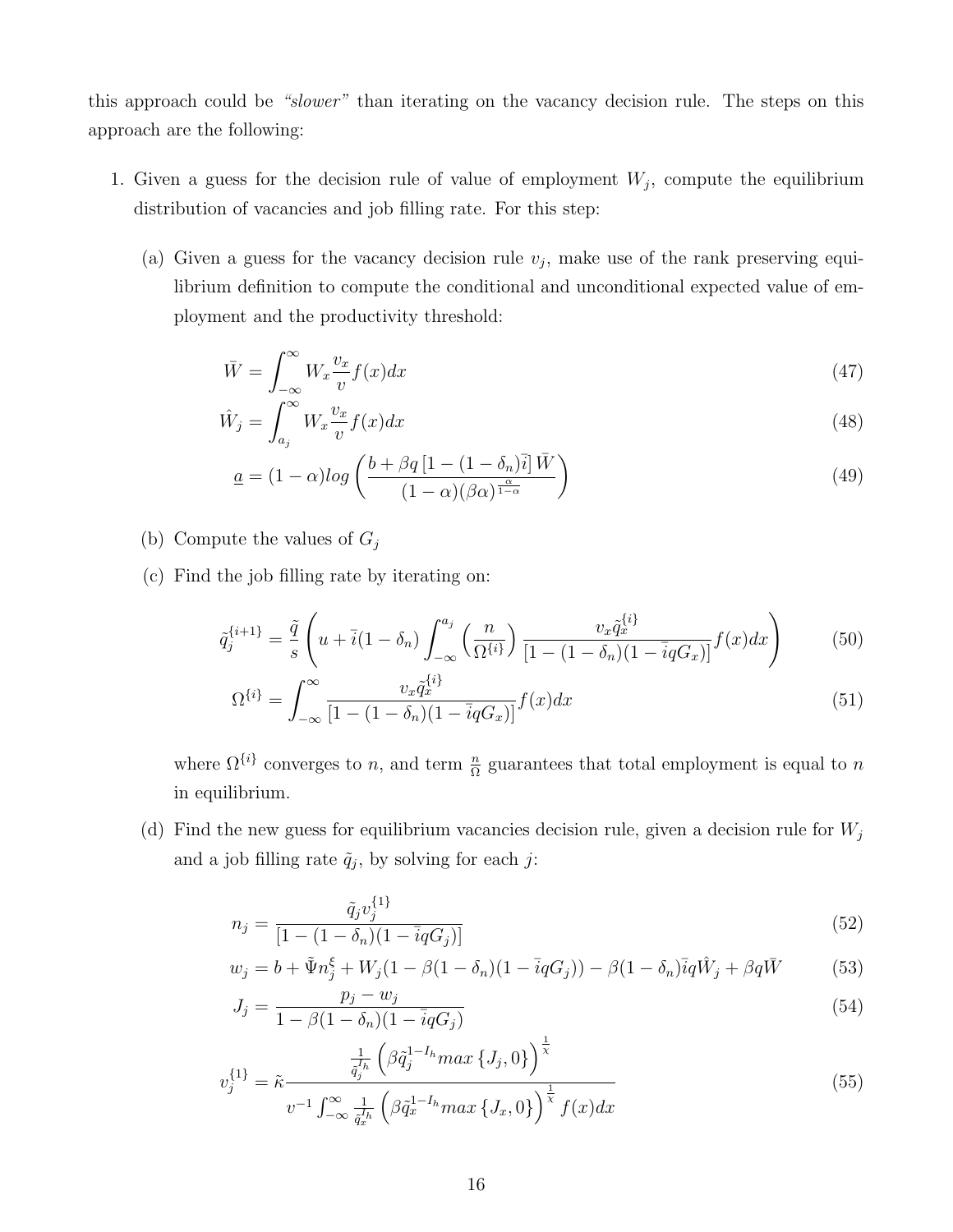where  $\tilde{\kappa}$  is a transformation of  $\kappa$  that is set such that vacancies add up to v. A key feature of this step [\(1d\)](#page-16-0) is that we fix the decision rule of all other firms by fixing  $G_j$ ,  $\tilde{q}_j$ ,  $\bar{W}$  and  $\hat{W}_j$ . Hence, the value for  $v_y^{\{1\}}$  is independent of the value for  $v_x^{\{1\}}$  in this step.

(e) If the maximum difference between  $v_i^{\{1\}}$  $j_j^{\{1\}}$  and  $v_j$  is smaller than your predetermined tolerance level, continue to the next step. Otherwise, update your guess for the vacancy decision rule as follows:

$$
v_j = s^v v_j + (1 - s^v) v_j^{\{1\}}; \qquad 0 < s^v < 1 \tag{56}
$$

and go back to step  $(1a)$ , where  $s^v$  is a smoothing parameter.

2. Compute  $\frac{\partial W_j}{\partial a_j}$  using the optimality condition for the values of employment<sup>[10](#page-1-0)</sup>::

$$
\frac{\partial W_j}{\partial a_j} = \frac{2^{1-I_h} \max\{J_j, 0\} (1 - \delta_n) \bar{i} q \frac{v_j}{v} f(a_j)}{(1 - (1 - \delta_n)(1 - \bar{i} q G_j))}
$$
(57)

3. Find the new guess for the values of employment decision rule:

$$
W_j^{\{1\}} = \int_{-\infty}^{a_j} \frac{\partial W_x}{\partial a_x} f(x) dx \tag{58}
$$

4. If the maximum difference between  $W_i^{\{1\}}$  $j_j^{(1)}$  and  $W_j$  is smaller than your predetermined tolerance level, continue to the next step. Otherwise, update your guess as follows:

$$
W_j = s^w W_j + (1 - s^w) W_j^{\{1\}}; \qquad 0 < s^w < 1 \tag{59}
$$

and go back to step 1, where  $s^w$  is a smoothing parameter.

Once you compute the steady-state equilibrium, notice that the value of  $\kappa$  could be recovered by  $\kappa = \frac{\beta \tilde{q}_j^{1-I_h} J_j}{\zeta \zeta^I_h}$  $\frac{G_{q_j}}{(\tilde{q}_j^{I_h} v_j)^{\chi}}$  for any  $a_j > a$ .

Remarks about the two approaches As I mentioned before, iterating on the vacancy decision rule can be less accurate when  $\xi > 0$ . The reason is that the vacancy decision rule is very sensitive around the productivity threshold  $(a)$ . Hence, finding the equilibrium rules for firms with a productivity level close to  $\underline{a}$  could be very difficult. To see this clearly, suppose that you are trying to find the vacancy decision rule for a firm whose productivity is slightly greater than  $\underline{a}$ . That firm is certainly small in equilibrium. However if you guess a slightly larger size, based on

 $10$ In the case of wage posting, this equation should be replaced based on the optimal condition for wage offers.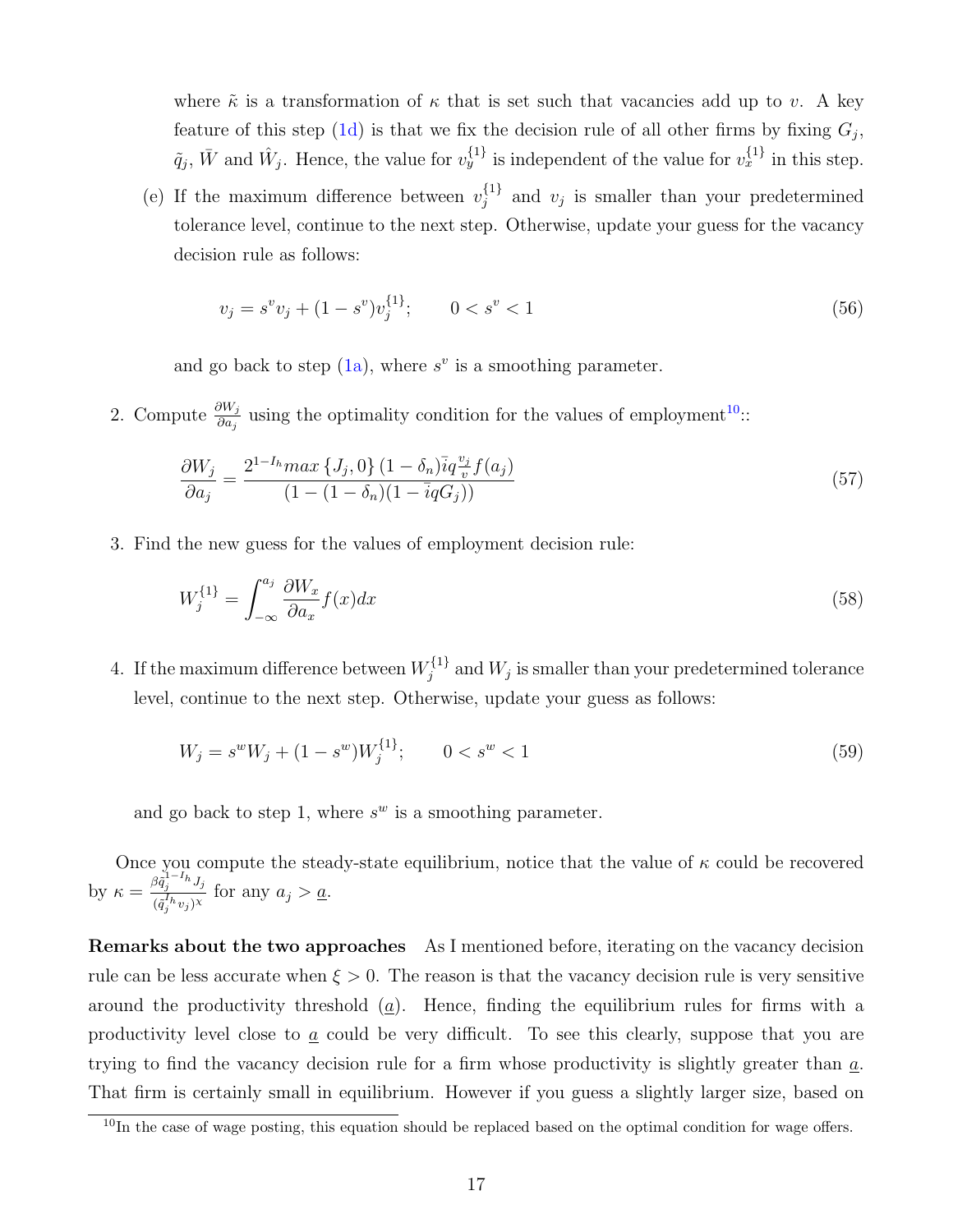equations [\(39\)](#page-14-1) and [\(40\)](#page-14-2), you might erroneously think that the wage is too high for that firm to be active. That belief will lead you to increase the vacancy decision rule for all other firms and, as less firms are active, lower the expected values of employment. Nonetheless, small declines in W and the vacancy decision rule can make you think, again, that the low productivity firm is active (and larger) because of the same equations [\(39\)](#page-14-1) and [\(40\)](#page-14-2). In contrast, the approximation to the vacancy decision rule is smoother by iterating on the value of employment  $(W_i)$  because the decision rules of all other firms are constant in step  $1d<sup>11</sup>$  $1d<sup>11</sup>$  $1d<sup>11</sup>$ . However, iterating on  $W_j$  requires more rounds of iterations to make sure that all these elements are consistent with the equilibrium of the model.

#### Table 1: Parameter Values

<span id="page-18-0"></span>

|                                                              | <b>Externally Calibrated</b>                    |                                                 |                                                           |                                                 |                                                 |                                                                                                                                                                                          |  |  |  |  |  |
|--------------------------------------------------------------|-------------------------------------------------|-------------------------------------------------|-----------------------------------------------------------|-------------------------------------------------|-------------------------------------------------|------------------------------------------------------------------------------------------------------------------------------------------------------------------------------------------|--|--|--|--|--|
| Parameter                                                    |                                                 | Value Posting Model                             | Vacancy Hiring MPV16                                      | Vacancy                                         | Wage Posting Model<br>Hiring                    | Description                                                                                                                                                                              |  |  |  |  |  |
| $\sigma$<br>$\eta$<br>$\alpha$<br>$\beta$<br>$\delta_k$<br>l | 1.00<br>1.50<br>0.33<br>0.996<br>0.0087<br>0.50 | 1.00<br>1.50<br>0.33<br>0.996<br>0.0087<br>0.50 | $\Omega$<br>$\Omega$<br>$\Omega$<br>0.996<br>1.00<br>1.00 | 1.00<br>1.50<br>0.33<br>0.996<br>0.0087<br>0.50 | 1.00<br>1.50<br>0.33<br>0.996<br>0.0087<br>0.50 | Intertemporal elasticity of substitution<br>Inverse of Frisch elasticity<br>Output Elasticity of labor<br>Discount factor.<br>Capital depreciation rate.<br>Matching function parameter. |  |  |  |  |  |

#### Internally Calibrated

| Parameter        |       | Value Posting Model | Vacancy Hiring MPV16 | Vacancy | Wage Posting Model<br>Hiring | Description                              |
|------------------|-------|---------------------|----------------------|---------|------------------------------|------------------------------------------|
| $\delta_h$       | 0.016 | 0.016               | 0.016                | 0.016   | 0.016                        | Exogenous separation rate.               |
| Ψ                | 0.146 | 0.185               | 0.000                | 0.162   | 0.195                        | Disutility of labor parameter.           |
| $\boldsymbol{b}$ | 6.750 | 6.750               | 0.000                | 6.901   | 6.388                        | Unemployment benefits.                   |
| $\overline{i}$   | 0.350 | 0.350               | 0.130                | 0.356   | 0.356                        | Search intensity of employed workers.    |
| $\xi$            | 0.500 | 0.400               | 0.000                | 0.462   | 0.539                        | Elasticity of substitution between jobs. |
| $\chi$           | 1.500 | 1.500               | 49.000               | 7.760   | 1.692                        | Convexity of cost function.              |

Note: This table summarizes the parameterization of the model. Details are reported in Section [5.](#page-19-0) Model "Vacancy" refers to my model in which firms face a vacancy cost function  $(I_h = 0)$ . Model "Hiring" refers to my model in which firms face a hiring cost function  $(I_h = 1)$ . Model MPV16 is my baseline model in which firms face a hiring cost function and calibrated to match the same moments as in MPV16.

<sup>&</sup>lt;sup>11</sup>Those decision rules are constant by fixing  $G_j$ ,  $\tilde{q}_j$ ,  $\hat{W}_j$ , and  $\bar{W}$ .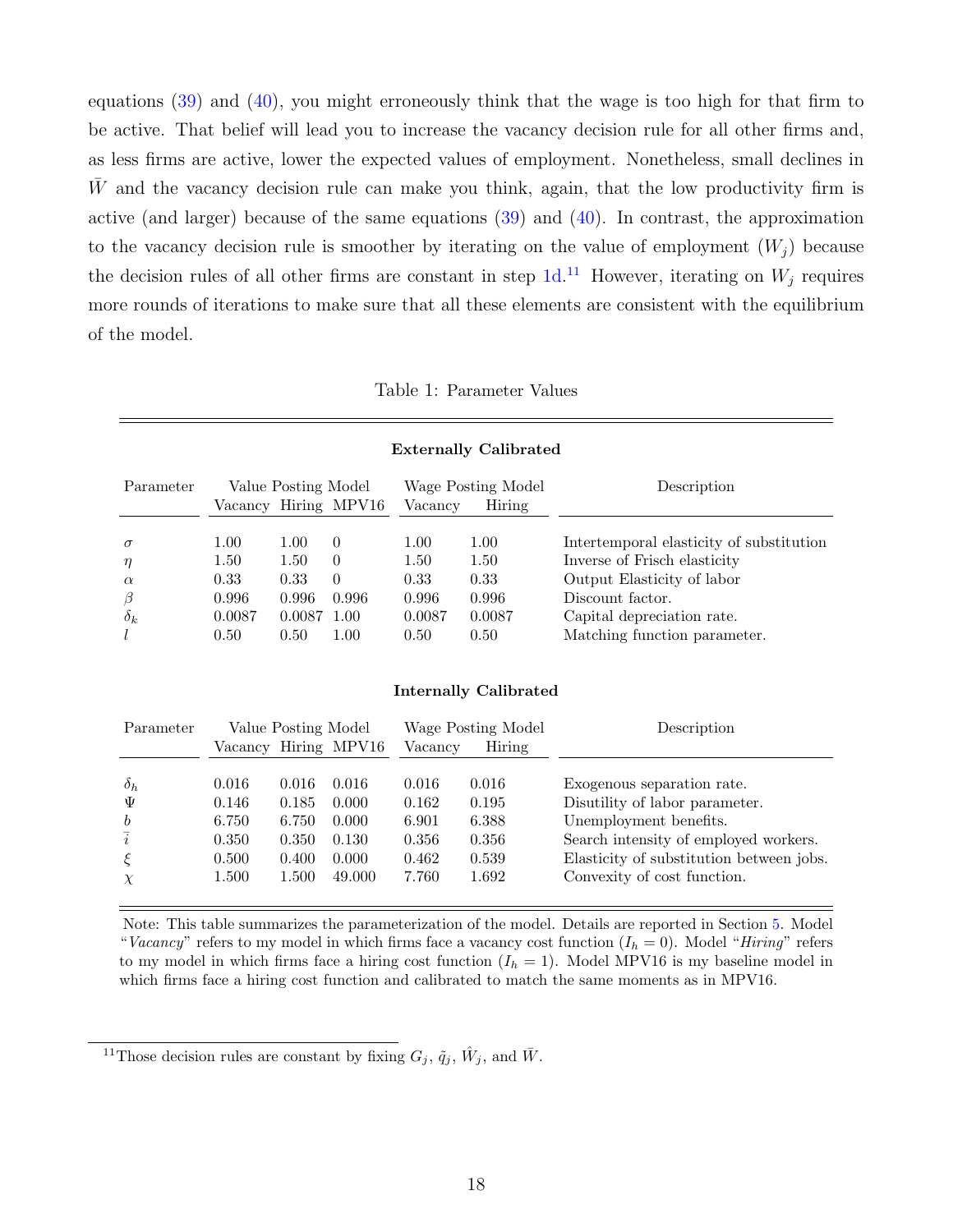#### 4.3 Approximation around the Deterministic Steady State

Notice that the equilibrium of the economy is described by a system of nonlinear equations given by the Euler equation  $(4)$ ; the wage rate  $(5)$ ; the law of motion for employment  $(12)$ ; the decision rules for capital  $(20)$ , vacancies  $(21)$ , and employment values  $(22)$ ; the value of a filled vacancy [\(25\)](#page-9-2); the job-finding probability  $(q_t = m(\theta_t, 1))$ ; the vacancy contact rate  $(\tilde{q}_t = m(1, \theta_t^{-1}))$ ; the unemployment rate  $(u_t = 1-E_t)$ ; the productivity threshold [\(28\)](#page-10-2); the aggregate resource constraint [\(31\)](#page-10-3); and the aggregate stock of capital  $(k_t = \int k_{jt} d\hat{j})$ . This system of equation can be written as:

<span id="page-19-1"></span>
$$
E_t \mathcal{F}\left(\overrightarrow{X}_{t+1}, \overrightarrow{X}_t, \overrightarrow{\epsilon}_{t+1}, \overrightarrow{\epsilon}_t\right) = 0
$$
\n(60)

where  $\overrightarrow{X}_t$  and  $\overrightarrow{\epsilon}_t$  are the vectors of endogenous and exogenous variables of the model, respectively, and can be summarized by:

$$
\overrightarrow{X}_t = [vec(n_{jt}), vec(W_{jt}), k_t, vec(w_{jt}), vec(v_{jt}), vec(J_{jt}), (k_{jt}),
$$
  
\n
$$
u_t, r_t, q_t, \tilde{q}_t, c_t, \underline{a}_t]
$$
\n(61)

$$
\vec{\epsilon}_t = [a_t, \quad \delta_{nt}] \tag{62}
$$

Following Reiter (2009), the system of equations [\(60\)](#page-19-1) can be linearized numerically around the deterministic steady state to get:

$$
E_t \mathcal{F}_{\overrightarrow{X}_{t+1}} \partial \overrightarrow{X}_{t+1} + \mathcal{F}_{\overrightarrow{X}_t} \partial \overrightarrow{X}_t + \mathcal{F}_{\overrightarrow{e}_{t+1}} \partial \overrightarrow{\epsilon}_{t+1} + \mathcal{F}_{\overrightarrow{e}_t} \partial \overrightarrow{\epsilon}_t = 0, \tag{63}
$$

where  $\mathcal{F}_x$  is the partial derivative of  $\mathcal F$  with respect to x. This system of linear equations can be solved using a standard method. In this paper, I use the method proposed by Klein (2000).

## <span id="page-19-0"></span>5 Calibration

I calibrate my model to a monthly frequency. I set the discount factor to  $\beta = 1.04^{-1}$  per year, the inverse of the Frisch elasticity ( $\eta$ ) is set to 1.5, and the coefficient of relative risk aversion ( $\sigma$ ) is set to 1. The capital depreciation rate is set to 10% per year. The output elasticity of labor  $(\alpha)$ is set to 0.33. I assume that  $a_j$  has a truncated Pareto distribution and calibrate the distribution parameters to target a standard deviation, among active firms, for  $a_j$  and  $log(p_j)$  of 0.5 and 0.8, respectively, following the empirical findings of Decker et al. (2020).

I set the exogenous separation rate in steady state to target an unemployment rate of 5.5% and a job finding rate (q) equal to 0.27, which implies that  $\delta_n = 0.016$ . The search intensity of employed workers is calibrated to match a fraction of job changers equal to 2% in steady state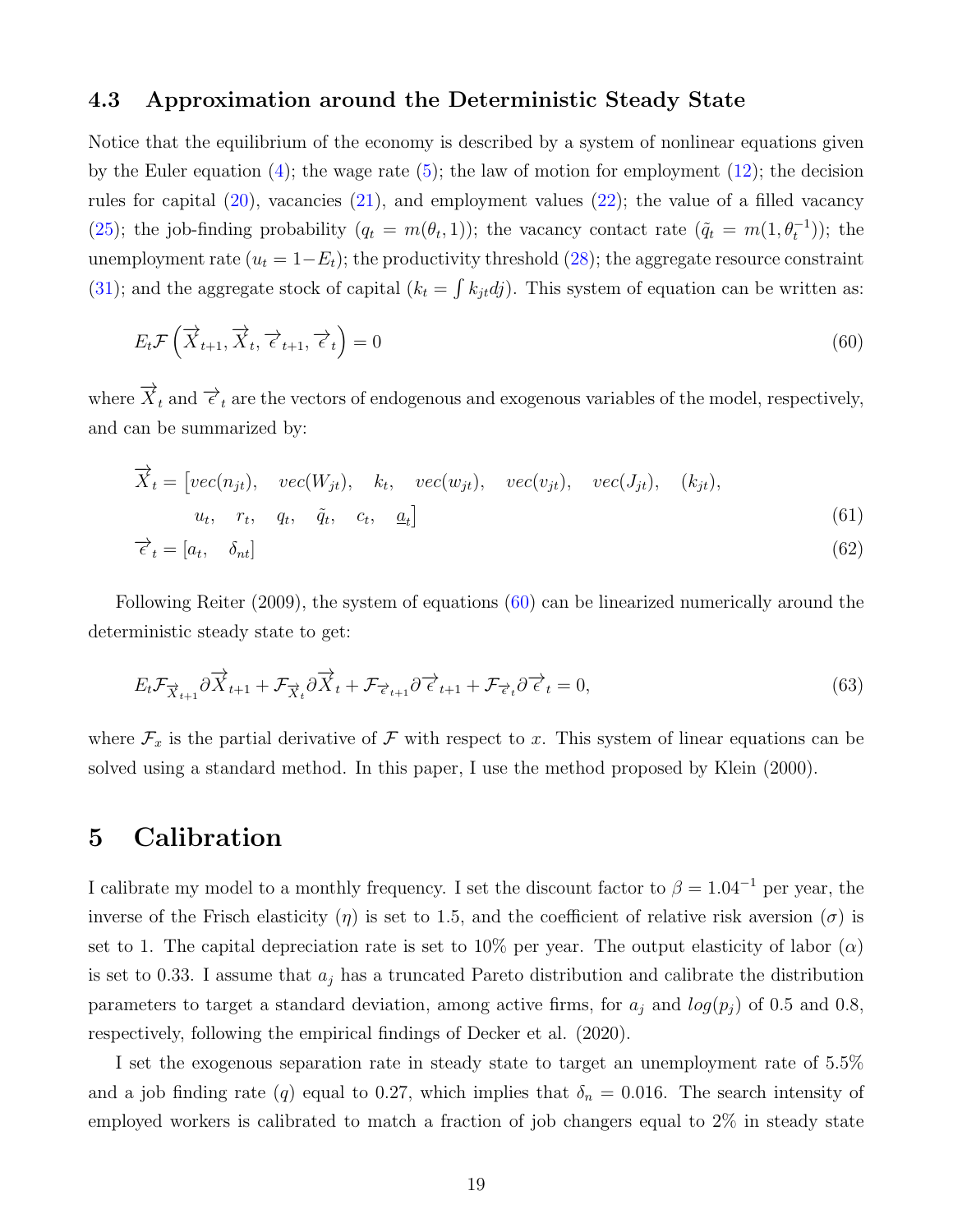(Fallick and Fleischman, 2004). I calibrate  $\kappa$  such that the vacancy contact rate is equal to  $\tilde{q} = 0.9$ , which also implies that in equilibrium  $v = \frac{q}{a}$  $\frac{q}{\tilde{q}}s$ . I assume a Cobb-Douglas matching function of the form:  $m = \bar{m}s^l v^{1-l}$ . I set l to 0.5, and  $\bar{m}$  is given by  $\bar{m} = q\theta^{-l}$ .

<span id="page-20-0"></span>

|                                                                                              |    | Decile of Distribution                                                              |    |    |    |    |    |    |    |     |
|----------------------------------------------------------------------------------------------|----|-------------------------------------------------------------------------------------|----|----|----|----|----|----|----|-----|
|                                                                                              | 10 | 20                                                                                  | 30 | 40 | 50 | 60 | 70 | 80 | 90 | Std |
|                                                                                              |    |                                                                                     |    |    |    |    |    |    |    |     |
| value posting model (vacancy) -0.445 -0.201 -0.064 0.028 0.097 0.153 0.200 0.242 0.278 0.298 |    |                                                                                     |    |    |    |    |    |    |    |     |
| value posting model (hiring)                                                                 |    | $-0.422$ $-0.223$ $-0.091$ $0.006$ $0.083$ $0.146$ $0.199$ $0.244$ $0.285$ $0.282$  |    |    |    |    |    |    |    |     |
| wage posting model (vacancy)                                                                 |    | $-0.667$ $-0.396$ $-0.191$ $-0.027$ $0.109$ $0.224$ $0.322$ $0.406$ $0.476$ $0.432$ |    |    |    |    |    |    |    |     |
| wage posting model (hiring)                                                                  |    | $-0.652$ $-0.353$ $-0.151$ $0.002$ $0.123$ $0.224$ $0.309$ $0.382$ $0.446$ $0.432$  |    |    |    |    |    |    |    |     |
| Data                                                                                         |    | $-0.499$ $-0.322$ $-0.198$ $-0.094$ $0.004$ $0.103$ $0.209$ $0.335$ $0.514$ $0.433$ |    |    |    |    |    |    |    |     |
|                                                                                              |    |                                                                                     |    |    |    |    |    |    |    |     |

Table 2: Log-Wage Distribution in Steady State

Note: This table reports data and model-generated moments of the distribution of log-wages. To compute data moments, a Mincer equation with time fixed effects is estimated using the CPS microdata from January 1994 to December 2015. Then, using the residuals from this Mincer equation, these statistics are computed for each month. The data numbers presented in this table are the sample means of those moments. Models "hiring" refer to my baseline model in which firm face a hiring cost function. Similarly, models "Vacancy" refer to my baseline model in which firms post values of employment.

I calibrate  $\xi$  to t the standard deviation of log wages in steady state to 0.43, which is consistent with the Current Population Survey (CPS) microdata. Parameter  $\chi$ , which governs the curvature of the hiring or vacancy cost function, is calibrated to match the average firm size based on data from the Business Dynamics Statistics. Based on Chodorow-Reich and Karabarbounis (2016), the unemployment benefit is calibrated such that b represents 6% of total output per worker, and  $\Psi$ is calibrated to target an average ratio  $\frac{z_j}{p_j}$  of 0.71 across firms.

Now, it remains to define and calibrate the exogenous variables in this model. Given the goal of understanding the amplification and propagation of shocks in this model, I assume the following list of shocks: (1) aggregate productivity shocks (a), (2) separation rate shocks  $(\delta_n)$ , (3) preference shocks ( $\beta$ ), (4) labor supply shocks ( $\Psi$ ), (5) matching efficiency shocks (m), and (6) vacancy/hiring costs  $(\kappa)$ . For simplicity, I assume that these shocks are uncorrelated and that each shock follows an  $AR(1)$  process. I use the capital-utilization adjusted TFP and the employment-to-unemployment transition rate to calibrate the exogenous processes for productivity and separation.<sup>[12](#page-1-0)</sup> The exogenous process for matching efficiency, preference, and labor supply are calibrated based on Furlanetto and Groshenny (2016), Gertler, Sala, and Trigari (2009), and Lubik  $(2009)$ , respectively. Finally, I assume that  $\kappa$  follows an AR(1) process in logs with auto correlation equal to 0.9 and standard deviation equal to 0.01. Table [1](#page-18-0) presents the model parameters.

<sup>&</sup>lt;sup>12</sup>I fit an AR(1) process on the HP-filtered series (with a smoothing parameter equal to  $10<sup>5</sup>$ .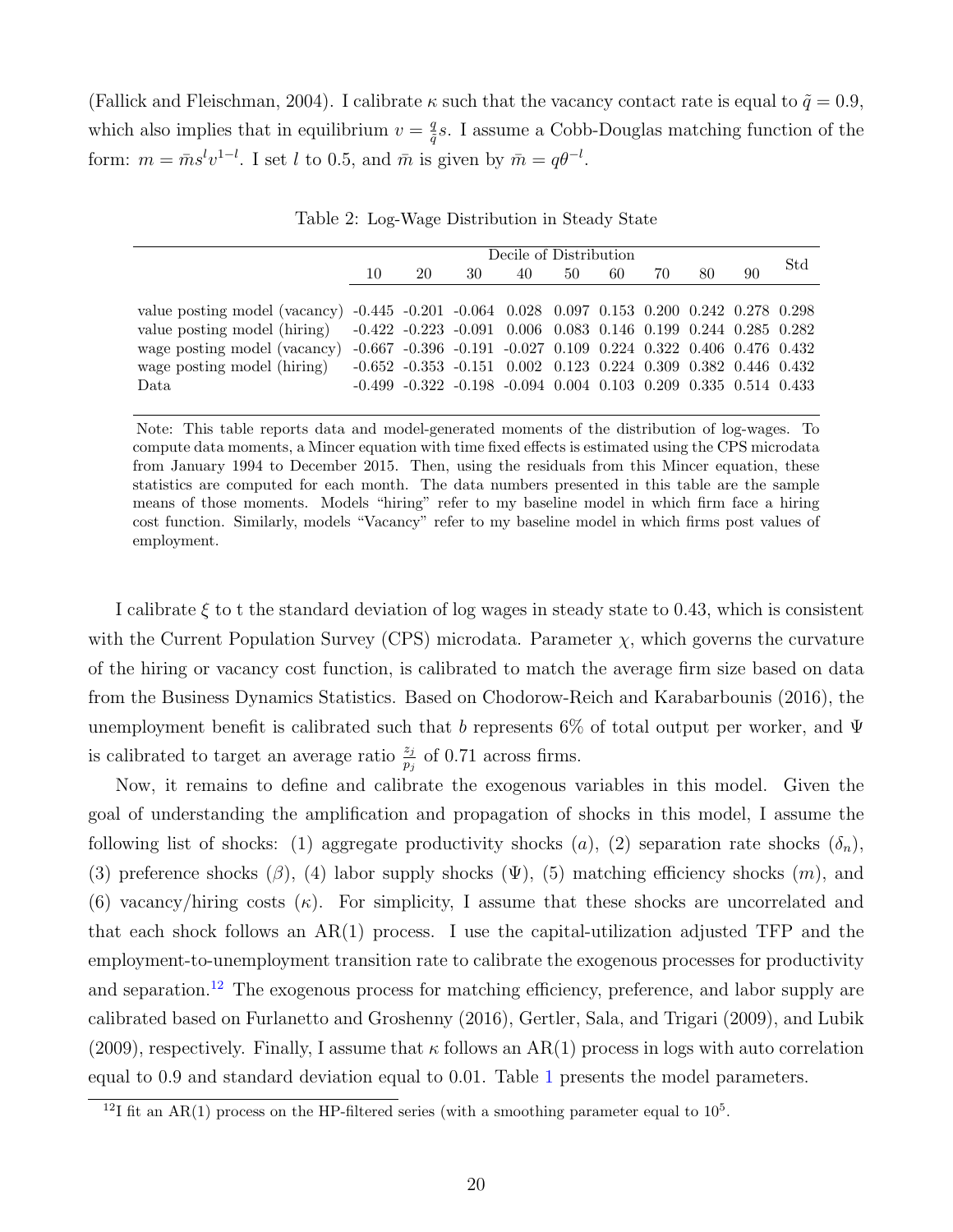<span id="page-21-2"></span>

| Average Size                  |       |             |        |        |        | 1 to 4 5 to 9 10 to 19 20 to 49 50 to 99 100 to 249 | $250+$  | All    |
|-------------------------------|-------|-------------|--------|--------|--------|-----------------------------------------------------|---------|--------|
|                               |       |             |        |        |        |                                                     |         |        |
| value posting model (vacancy) |       | 1.000 7.290 | 19.878 | 34.191 | 43.875 | 47.960                                              | 50.317  | 8.981  |
| value posting model (hiring)  | 1.000 | 8.046       | 21.467 | 40.100 | 54.923 | 61.705                                              | 65.744  | 10.299 |
| wage posting model (vacancy)  | 1.000 | 5.154       | 14.087 | 37.160 | 72.201 | 96.686                                              | 113.171 | 9.720  |
| wage posting model (hiring)   | 1.000 | 6.538       | 18.531 | 39.008 | 57.796 | 67.019                                              | 72.651  | 9.720  |
| Data                          | 1.000 | 2.990       | 6.150  | 13.810 | 31.370 | 68.620                                              | 740.340 | 9.720  |

Table 3: Employment Size Distribution in Steady State

Note: This table reports data and model-generated moments for the employment-size distribution across firms in the United States. Average employment size is relative to the smallest firms (1 to 4 employees). Firm size is defined as the number of employees per firm. Average size is computed as the total number of employees over the total number of firms. Data source is Business Dynamics Statistics. Models "hiring" refer to my baseline model in which firm face a hiring cost function. Similarly, models "Vacancy" refer to my baseline model in which firms post values of employment.

## <span id="page-21-0"></span>6 Results

### <span id="page-21-1"></span>6.1 Data

In this section, I present the quantitative predictions of the model, which are judged against quarterly U.S. data from 1994 to 2015.<sup>[13](#page-1-0)</sup> I use data for output, labor productivity, unemployment, vacancies, hires, employment transition rates, and wages. Since the model generates artificial monthly series, I take the quarterly average of these simulated data.

Output is real output in the nonfarm business sector (GDPC1), labor productivity is measured as real output per hour in the nonfarm business sector (OPHNFB), and aggregate TFP is measured by the utilization adjusted TFP from the San Francisco FED. Unemployment is total number of unemployed workers (UNEMPLOY). Vacancies are measured by the composite help-wanted index computed by Barnichon (2010). Using the CPS microdata, I construct monthly series for transition rates from Employment to Unemployment  $(EUr)$ , Unemployment to Employment  $(EUr)$ , and Employment to Employment  $(EEr)$ . Based on the CPS, total hires  $(h)$  is constructed as the sum of flows from Non Employment-to-Employment and Employment-to-Employment. Also, to assess the transitional dynamics generated by this model, I construct average hourly log-wages for all workers  $(w^a)$ , controlling for individual characteristics.<sup>[14](#page-1-0)</sup> I aggregate these monthly series to a quarterly frequency by taking a simple average of the quarter's months and seasonally adjust these series using the X-13 filter. Following the literature, I detrend all series in logs using the HP filter with a smoothing parameter equal to  $10<sup>5</sup>$ . Figures [3](#page-45-0) plots these series in log-level (solid black line) along with their HP trends (dashed black lines).

<sup>&</sup>lt;sup>13</sup>The relatively short length of this sample period is due to the fact that job-to-job transitions can only be computed in the CPS data since 1994.

 $14$ Details about wages can be found in Appendix [A.](#page-38-0)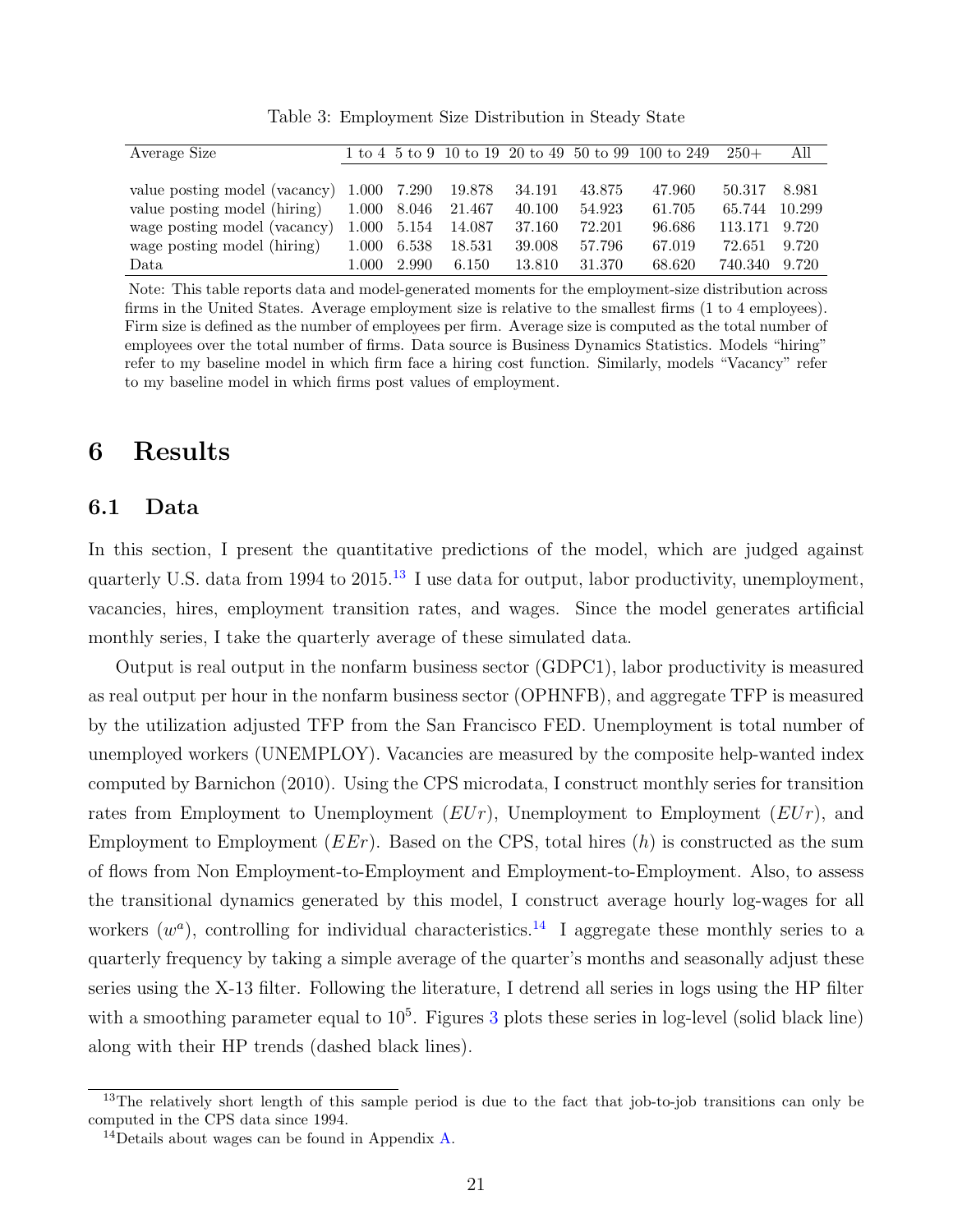<span id="page-22-0"></span>

|                     | value posting model (vacancy) |                              |                  |         |             |         |                    |                  |                  |                  |  |
|---------------------|-------------------------------|------------------------------|------------------|---------|-------------|---------|--------------------|------------------|------------------|------------------|--|
|                     | $\boldsymbol{u}$              | $\upsilon$                   | $\boldsymbol{h}$ | UEr     | $EUr$ $EEr$ |         | $\boldsymbol{w}^a$ | $\boldsymbol{y}$ | $\overline{p}$   | $\it a$          |  |
| Productivity        | 0.3                           | 0.6                          | 0.4              | 0.3     | 0.0         | 0.7     | 1.0                | 1.0              | 1.0              | 0.9              |  |
| Separation          | 26.6                          | 13.3                         | 23.3             | 5.6     | 36.3        | 17.8    | 1.8                | 1.0              | 0.6              | 0.0              |  |
| Preference          | 25.8                          | 17.6                         | 14.9             | 29.1    | 0.0         | 29.8    | 12.8               | 1.0              | 0.5              | 0.0              |  |
| Labor supply        | 1.0                           | 2.4                          | 4.1              | $1.2\,$ | 0.0         | 6.7     | 3.6                | 1.0              | 1.0              | 0.0              |  |
| Recruiting          | 102.2                         | 224.0                        | 36.0             | 116.3   | 0.0         | 55.4    | 120.7              | 1.0              | 6.4              | 0.0              |  |
| Matching efficiency | 1.6                           | 3.6                          | 8.9              | 1.9     | $0.0\,$     | 15.3    | 3.7                | 1.0              | 0.9              | 0.0              |  |
|                     |                               | value posting model (hiring) |                  |         |             |         |                    |                  |                  |                  |  |
|                     | $\boldsymbol{u}$              | $\upsilon$                   | $\boldsymbol{h}$ | UEr     | EUr         | EEr     | $\boldsymbol{w}^a$ | $\boldsymbol{y}$ | $\overline{p}$   | $\it a$          |  |
| Productivity        | 1.0                           | 2.1                          | 0.5              | 1.1     | 0.0         | 0.7     | 0.9                | 1.0              | 0.9              | 0.9              |  |
| Separation          | 20.4                          | 9.7                          | 6.6              | 5.5     | 17.1        | 2.4     | 1.9                | $1.0\,$          | 0.4              | 0.0              |  |
| Preference          | 11.1                          | 58.4                         | 19.3             | 12.2    | 0.0         | 36.8    | 15.0               | 1.0              | 0.4              | 0.0              |  |
| Labor supply        | 3.4                           | 7.6                          | 2.4              | 4.0     | 0.0         | $2.9\,$ | 4.6                | 1.0              | 0.9              | 0.0              |  |
| Recruiting          | 55.3                          | 120.4                        | 23.8             | 62.6    | 0.0         | 30.2    | 14.2               | 1.0              | 2.2              | 0.0              |  |
|                     |                               |                              |                  |         |             |         |                    |                  |                  |                  |  |
|                     | wage posting model (vacancy)  |                              |                  |         |             |         |                    |                  |                  |                  |  |
|                     | $\boldsymbol{u}$              | $\overline{v}$               | $\hbar$          | UEr     | EUr EEr     |         | $\boldsymbol{w}^a$ | $\boldsymbol{y}$ | $\overline{p}$   | $\boldsymbol{a}$ |  |
| Productivity        | 0.2                           | $0.6\,$                      | 0.1              | 0.3     | 0.0         | 0.2     | 0.5                | 1.0              | $1.0\,$          | 0.9              |  |
| Separation          | 12.2                          | 0.9                          | 6.4              | 0.2     | 13.8        | 3.6     | 3.3                | 1.0              | 0.6              | 0.0              |  |
| Preference          | 29.5                          | 9.0                          | 16.8             | 32.9    | 0.0         | 36.6    | $5.8\,$            | 1.0              | 2.1              | 0.0              |  |
| Labor supply        | 1.0                           | 2.6                          | 0.2              | 1.3     | 0.0         | $1.0\,$ | $6.2\,$            | $1.0\,$          | 1.0              | 0.0              |  |
| Recruiting          | 10.3                          | 25.1                         | 3.1              | 12.9    | 0.0         | 10.2    | 14.2               | 1.0              | 1.5              | 0.0              |  |
| Matching efficiency | 80.1                          | 179.6                        | 44.2             | 93.0    | 0.0         | 69.1    | 422.5              | 1.0              | 4.8              | 0.0              |  |
|                     |                               | wage posting model (hiring)  |                  |         |             |         |                    |                  |                  |                  |  |
|                     |                               |                              |                  |         |             |         |                    |                  |                  |                  |  |
|                     |                               |                              |                  |         |             |         |                    |                  |                  |                  |  |
|                     | $\boldsymbol{u}$              | $\boldsymbol{v}$             | $\boldsymbol{h}$ | UEr     | $EUr$ $EEr$ |         | $\boldsymbol{w}^a$ | $\boldsymbol{y}$ | $\boldsymbol{p}$ | $\it a$          |  |
| Productivity        | 1.2                           | 2.5                          | 0.6              | 1.3     | 0.0         | 0.8     | 0.6                | 1.0              | 0.9              | 0.9              |  |
| Separation          | 16.8                          | 12.4                         | 3.1              | 6.4     | 11.8        | 1.1     | 3.3                | 1.0              | 0.5              | 0.0              |  |
| Preference          | 35.2                          | 21.9                         | 4.5              | 38.8    | 0.0         | 16.5    | 2.3                | 1.0              | 1.1              | 0.0              |  |
| Labor supply        | 3.5                           | 7.7                          | 2.2              | 4.0     | 0.0         | 2.7     | $5.5\,$            | 1.0              | 0.9              | 0.0              |  |
| Recruiting          | 75.4                          | 162.6                        | 33.2             | 84.5    | 0.0         | 43.8    | 23.3               | 1.0              | 3.4              | 0.0              |  |
| Data                | 9.1                           | 8.3                          | 1.5              | 6.3     | 4.9         | 3.4     | 0.7                | 1.0              | 0.8              | 0.7              |  |

Table 4: Business Cycle Moments. Standard deviation.

Notes and source: Statistics for the U.S. economy are based on the following. u: Unemployment level (UNEMPLOY). v: Help-wanted index (Barnichon, 2010).  $h$ : total hires.  $UEr$ : Unemployment-to-employment transition rate.  $EUr$ : Employment-to-unemployment transition rate.  $w^a$ : Average wage in the economy. y: Real output in the nonfarm business sector (GDPC1).  $p$ : Real output per-hour in the non-farm business sector (OPHNFB). a: Utilization adjusted TFP from the San Francisco FED. Total hires, average wage, and labor transition rates are author's calculations based on the Current Population Survey (CPS). For details see sections [6.1](#page-21-1) and [A.](#page-38-0) All series are seasonally adjusted, logged, and detrended via the HP filter with a smoothing parameter of 100,000. "Hiring" refers to a calibrated model in which firms face a hiring cost function. "Vacancy" refers to a calibrated model in which firms face a vacancy cost function. Wages are flexible in all models.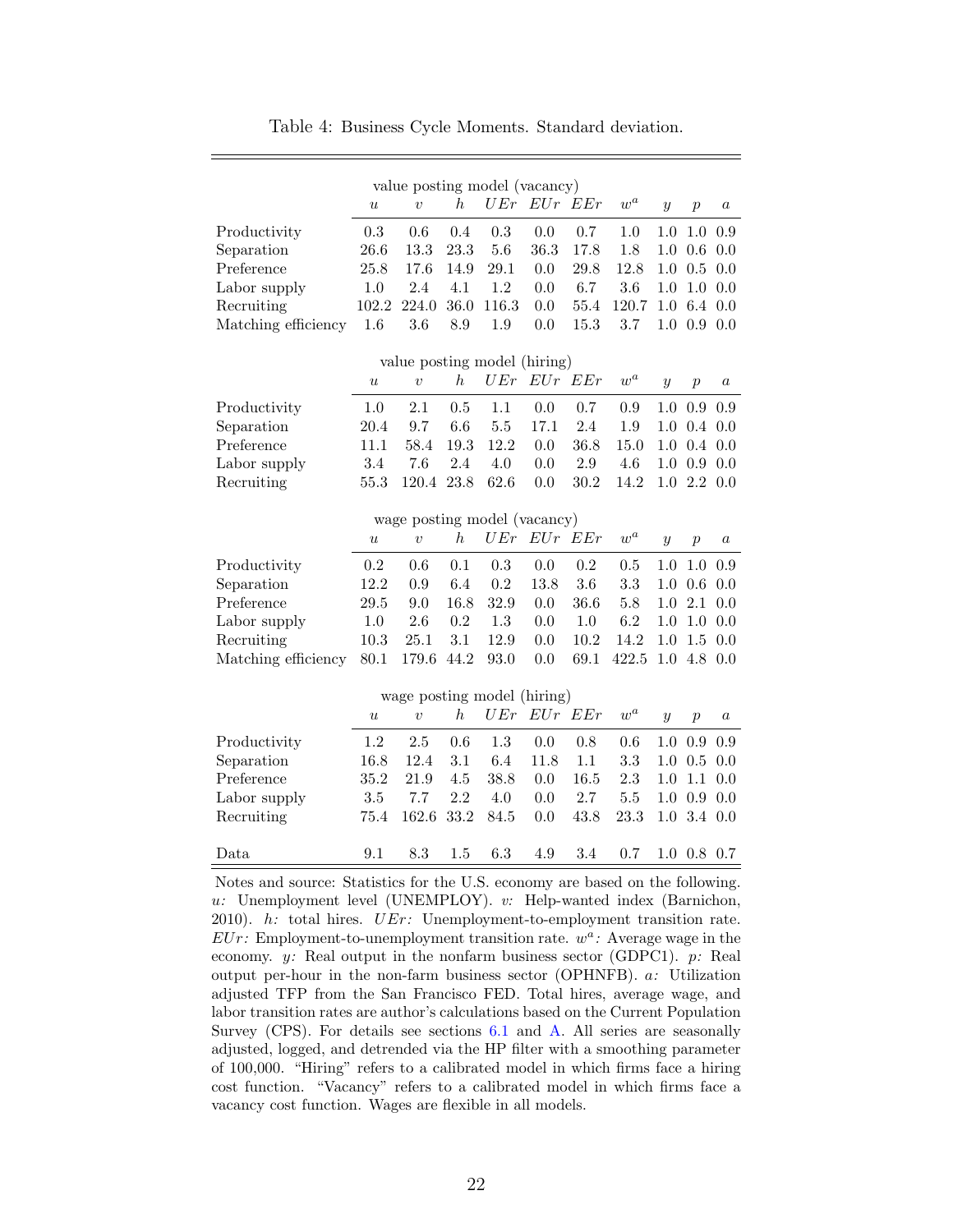<span id="page-23-0"></span>Table 5: Business Cycle Moments. Correlation with unemployment.

|                                                                                                                                                           |                  | value posting model (vacancy)        |                  |          |             |                                                   |                    |                         |                  |
|-----------------------------------------------------------------------------------------------------------------------------------------------------------|------------------|--------------------------------------|------------------|----------|-------------|---------------------------------------------------|--------------------|-------------------------|------------------|
|                                                                                                                                                           | $\boldsymbol{u}$ | $\overline{v}$                       | h                |          | $UEr$ $EUr$ | EEr                                               | $\boldsymbol{w}^a$ | $\boldsymbol{y}$        | $\boldsymbol{p}$ |
| Productivity                                                                                                                                              |                  | $1.00 - 0.89$                        | $-0.22 - 0.90$   |          | $0.03\,$    | $-0.35$                                           |                    | $-0.97 -0.95$           | $-0.95$          |
| Separation                                                                                                                                                | 1.00             | 1.00                                 | 1.00             | $1.00\,$ | $\rm 0.93$  | 1.00                                              |                    | $-0.24 - 0.97$          | 0.91             |
| Preference                                                                                                                                                | 1.00             | 0.98                                 | 1.00             | $-0.90$  | $-0.02$     | 0.99                                              | 0.10               | $-0.98$                 | 0.94             |
| Labor supply                                                                                                                                              | 1.00             | $-0.77 - 0.11$                       |                  | $-0.79$  | $0.01\,$    | $-0.31$                                           | 0.01               | $-0.61$                 | $-0.57$          |
| Recruiting                                                                                                                                                | $1.00\,$         | $-0.88$ $-0.91$                      |                  | $-0.89$  | $-0.02$     | $-0.86$                                           | 0.09               | 0.41                    | 0.99             |
| Matching efficiency                                                                                                                                       |                  | $1.00 -0.87 -0.24 -0.88 -0.03 -0.37$ |                  |          |             |                                                   | $-0.22$            | $-0.91$                 | $-0.89$          |
|                                                                                                                                                           |                  | value posting model (hiring)         |                  |          |             |                                                   |                    |                         |                  |
|                                                                                                                                                           | $\boldsymbol{u}$ | $\overline{v}$                       | $\boldsymbol{h}$ |          | $UFr$ $EUr$ | EEr                                               | $\boldsymbol{w}^a$ | $\mathcal{Y}$           | $\boldsymbol{p}$ |
|                                                                                                                                                           |                  |                                      |                  |          |             |                                                   |                    |                         |                  |
| Productivity                                                                                                                                              |                  | $1.00 -0.93 -0.71$                   |                  | $-0.94$  | $0.04\,$    | $-0.89$                                           | $-0.95$            | $-0.90$                 | $-0.89$          |
| Separation                                                                                                                                                |                  | $1.00 - 0.92$                        | 0.99             | $-0.94$  | 0.86        | 0.90                                              |                    | $-0.58 - 0.91$          | 0.41             |
| Preference                                                                                                                                                | 1.00             | 0.29                                 | 0.57             | $-0.93$  | $-0.03$     | 0.62                                              | 0.06               | $-0.96$                 | $-0.73$          |
| Labor supply                                                                                                                                              |                  | $1.00 -0.87 -0.51$                   |                  | $-0.88$  | 0.01        | $-0.77$                                           | 0.08               | $-0.69$                 | $-0.56$          |
| Recruiting                                                                                                                                                |                  | $1.00 -0.89 -0.79 -0.90$             |                  |          | 0.00        | $-1.00$                                           | 0.28               | $-1.00$                 | 1.00             |
|                                                                                                                                                           |                  | wage posting model (vacancy)         |                  |          |             |                                                   |                    |                         |                  |
|                                                                                                                                                           | $\boldsymbol{u}$ | $\overline{v}$                       | h                | UEr      | EUr EEr     |                                                   | $w^a$              | $\boldsymbol{y}$        | $\boldsymbol{p}$ |
| Productivity                                                                                                                                              |                  | $1.00 -0.82 -0.97 -0.83$             |                  |          | 0.03        | $-0.50$                                           | $-0.86$            | $-0.97$                 | $-0.97$          |
| Separation                                                                                                                                                | 1.00             | 0.89                                 | 0.97             | $-0.29$  | 0.91        | 0.60                                              | $-0.75$            | $-0.77$                 | $-0.12$          |
| Preference                                                                                                                                                | 1.00             | 0.60                                 | $\rm 0.92$       | $-0.92$  | $-0.02$     | 0.88                                              | 0.55               | 0.05                    | $0.88\,$         |
| Labor supply                                                                                                                                              | $1.00\,$         | $-0.64 - 0.81$                       |                  | $-0.65$  | 0.01        | $-0.05$                                           | $\rm 0.95$         | $-0.22$                 | $-0.16$          |
| Recruiting                                                                                                                                                |                  | $1.00 -0.75 -0.39 -0.76$             |                  |          | 0.00        | 0.02                                              | 0.97               | 0.69                    | 0.87             |
| Matching efficiency                                                                                                                                       |                  | $1.00 -0.85 -0.93 -0.86 -0.01$       |                  |          |             | $-0.95$                                           | 0.99               | 0.09                    | 0.98             |
|                                                                                                                                                           |                  | wage posting model (hiring)          |                  |          |             |                                                   |                    |                         |                  |
|                                                                                                                                                           | $\boldsymbol{u}$ | $\overline{v}$                       | $\boldsymbol{h}$ |          | UEr EUr EEr |                                                   | $w^a$              | $\boldsymbol{y}$        | $\boldsymbol{p}$ |
| Productivity                                                                                                                                              |                  | $1.00 -0.93 -0.78 -0.94$             |                  |          | 0.04        |                                                   |                    | $-0.94$ $-0.92$ $-0.91$ | $-0.89$          |
| Separation                                                                                                                                                |                  | $1.00 - 0.90$                        | $0.95\,$         | $-0.93$  | 0.81        | $-0.49$                                           |                    | $-0.88 - 0.84$          | 0.03             |
| Preference                                                                                                                                                |                  | $1.00 - 0.96$                        | 0.93             | $-0.94$  | $-0.01$     | 0.71                                              | $-0.99$            | $-0.97$                 | $0.97\,$         |
| Labor supply                                                                                                                                              |                  | $1.00 - 0.86$                        | $-0.63$          | $-0.87$  | 0.01        | $-0.90$                                           | 0.62               | $-0.65$                 | $-0.51$          |
| Recruiting                                                                                                                                                |                  | $1.00 - 0.91$                        | $-0.83 - 0.91$   |          | 0.03        | $-1.00$                                           | 0.95               | $-0.98$                 | 1.00             |
|                                                                                                                                                           |                  |                                      |                  |          |             |                                                   |                    |                         |                  |
| Data                                                                                                                                                      |                  |                                      |                  |          |             | $1.00 -0.93 -0.40 -0.97$ $0.92 -0.84 -0.04 -0.76$ |                    |                         | 0.42             |
| Notes and source: Statistics for the U.S. economy are based on the following.<br>$u$ : Unemployment level (UNEMPLOY). $v$ : Help-wanted index (Barnichon, |                  |                                      |                  |          |             |                                                   |                    |                         |                  |

u: Unemployment level (UNEMPLOY). v: Help-wanted index (Barnichon, 2010).  $h$ : total hires.  $UEr$ : Unemployment-to-employment transition rate.  $EUr$ : Employment-to-unemployment transition rate.  $w^a$ : Average wage in the economy.  $y$ : Real output in the nonfarm business sector (GDPC1).  $p$ : Real output per-hour in the non-farm business sector (OPHNFB). a: Utilization adjusted TFP from the San Francisco FED. Total hires, average wage, and labor transition rates are author's calculations based on the Current Population Survey (CPS). For details see sections [6.1](#page-21-1) and [A.](#page-38-0) All series are seasonally adjusted, logged, and detrended via the HP filter with a smoothing parameter of 100,000. "Hiring" refers to a calibrated model in which firms face a hiring cost function. "Vacancy" refers to a calibrated model in which firms face a vacancy cost function. Wages are flexible in all models.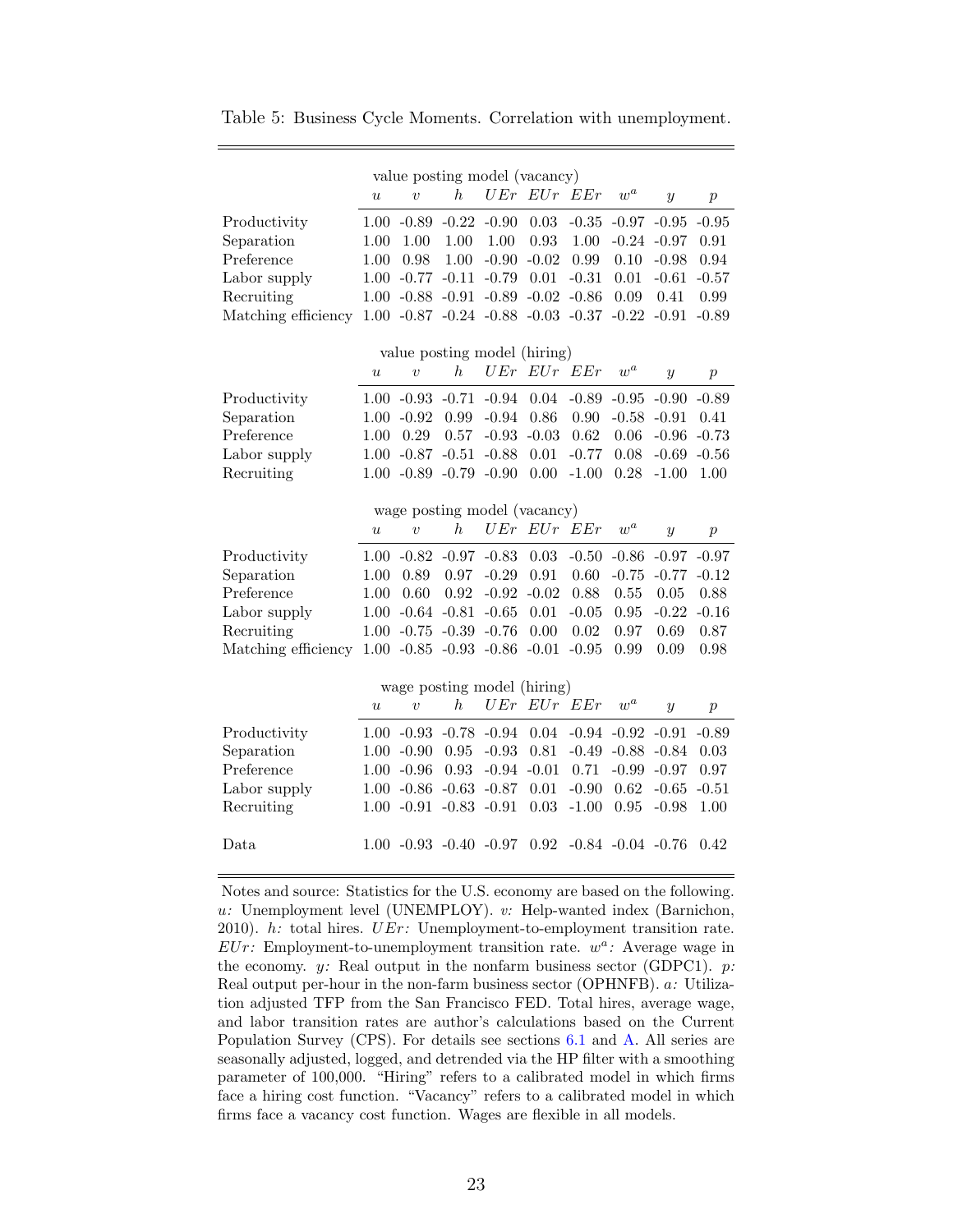### 6.2 Steady State

Compared to the observed wage distribution in the economy, wage posting models do a good job of generating wage dispersion. But value posting models struggle to generate high wages. Table [2](#page-20-0) presents the distribution of log-wages in the economy (based on CPS microdata) and the implied moments by the models in steady state. In particular, this table presents the deciles of the log-wage distribution as a fraction of the mean.<sup>[15](#page-1-0)</sup> In terms of the firm-size distribution, all models generate a flatter distribution than in the data. The firm-size distribution for value posting models is flatter than for wage posting models, and that is the reason for the lack of high wages in Table [2.](#page-20-0) As shown in Table [3,](#page-21-2) in the data, large firms are, on average, 740 times larger than small firms. Compared to the data, all models predict smaller firms at the right tail of the distribution and larger firms everywhere else.<sup>[16](#page-1-0)</sup>

### <span id="page-24-0"></span>6.3 Business Cycle Moments

Table [4](#page-22-0) presents the standard deviation of the variables of interest relative to the standard deviation of output for each model and each shock. For this exercise, I assumed flexible wages ( $\phi = 0$ ). As in the standard DMP model, productivity shocks generate little amplification in the labor market quantities. For example, the unemployment rate is, at most, as volatile as output, despite a FOCE value equal to 72% of the average labor productivity. I explore the small amplification of productivity shocks further in the next subsections. But productivity shocks are little amplified even for large values of the FOCE because productivity shocks are more important for the leastproductive firms, which are small and account for a small fraction of total employment.

Table [4](#page-22-0) suggests that matching efficiency shocks  $(\bar{m})$  and recruiting cost shocks  $(\kappa)$  are likely to be important drivers of the business cycle in the labor market. Those shocks generate a large amplification and result in good co-movements in the labor market (Table [5\)](#page-23-0). As in the standard DMP model, separation rate shocks are able to generate large fluctuations in the labor market. But those shocks generate counterfactual dynamics. Depending on the recruiting cost function, the correlation between unemployment and vacancies (in response to separation rate shocks) could be negative as in the data, but the correlation of unemployment with hires is always positive, as shown in Table [5.](#page-23-0) Also, in most cases, the correlation between unemployment and job-to-job transitions is also positive. In Appendix [B,](#page-40-0) I explain in more detail that the average duration of a match increases in response to a decline in the separation rate shock, making firms increase

<sup>&</sup>lt;sup>15</sup>To compute the data moments, I run a Mincer equation with time fixed effects using the CPS microdata from January 1994 to December 2015. Then, using the residuals from this Mincer equation, I compute the deciles of the distribution for each month. The data numbers presented in table [2](#page-20-0) are the sample means of those deciles. Appendix [A](#page-38-0) presents details.

 $16$ Firm size is relative to the average size of the smallest firms in the economy (those with one to four employees).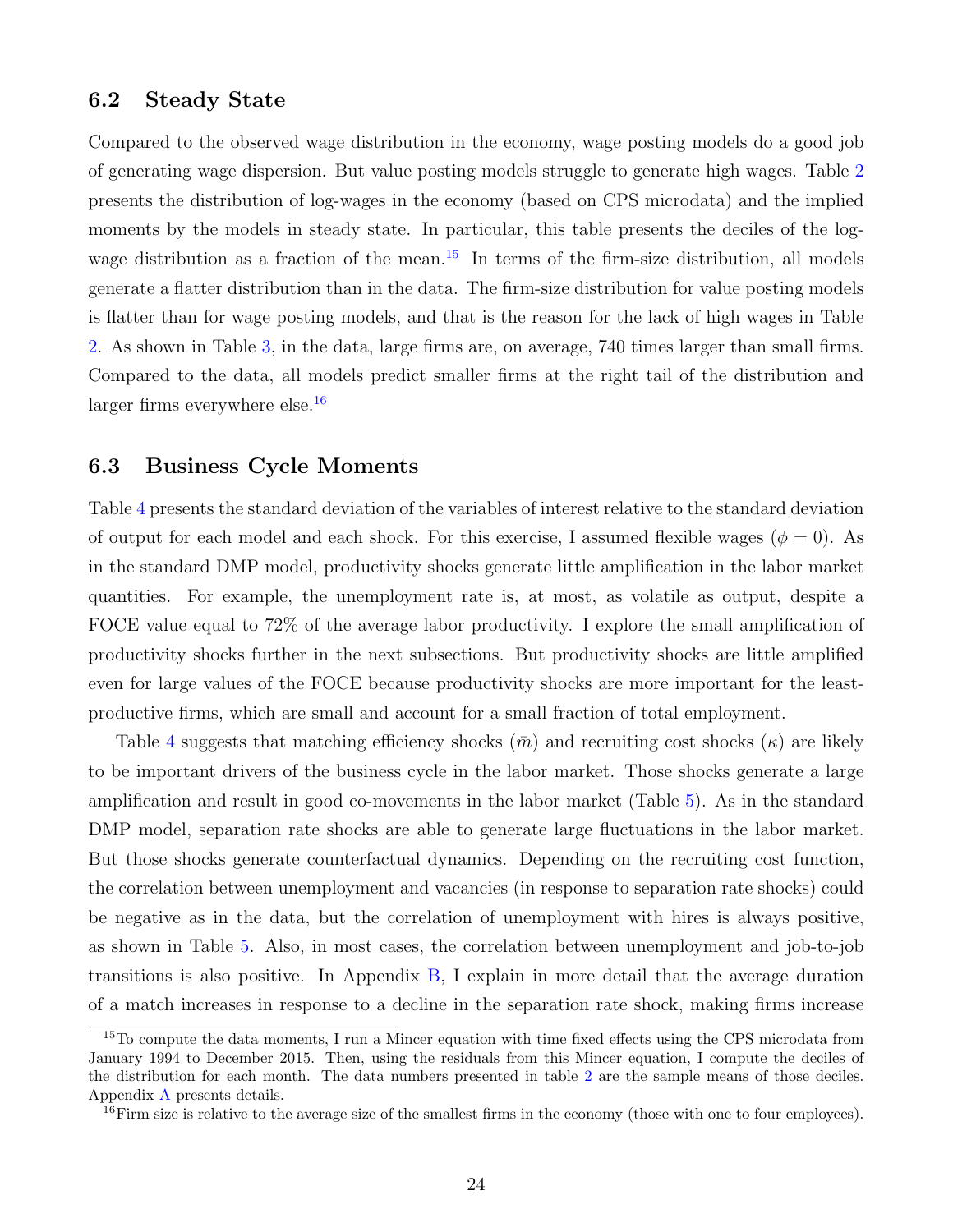their wages to retain a larger fraction of their workers. For that reason, hires and the job-to-job transition rate tend to decline in response to a negative separation rate shock.

Table [4](#page-22-0) also highlights one issue with value posting models: the average-wage volatility is significantly larger than the data. As briefly discussed in previous sections, values-of-employment offers increase in response to positive aggregate shocks. Therefore, current wages can go down to keep the value-of-employment constant for job-stayers. That wage dynamic is counterfactual and is shown in Figure [1,](#page-26-0) which plots the impulse response functions of average wages to a positive productivity shock in these four models. Note that average wages decline in value posting models on impact. That decline is not present in wage posting models, which was the reason for introducing wage posting and wage rigidity in Section [3.](#page-10-0) Not surprisingly, the quarterly autocorrelation of wages in value posting models is very low relative the data, regardless of the shock (Table  $6$ ). However, in wage posting models, the quarterly autocorrelation of wages is more in line with the empirical evidence.

Table 6: Business Cycle Moments. Wage autocorrelation

<span id="page-25-0"></span>

| value posting model (vacancy) | 0.782 | 0.490 | 0.206 | 0.178 | $-0.127$ | Productivity Separation Preference Labor supply Recruiting Matching efficiency |
|-------------------------------|-------|-------|-------|-------|----------|--------------------------------------------------------------------------------|
| value posting model (hiring)  | 0.788 | 0.661 | 0.363 | 0.293 | $-0.084$ | 0.741                                                                          |
| wage posting model (vacancy)  | 0.930 | 0.977 | 0.703 | 0.867 | 0.952    | 0.973                                                                          |
| wage posting model (hiring)   | 0.948 | 0.977 | 0.714 | 0.851 | 0.973    |                                                                                |

Note: This table presents the autocorrelation for the average wage in the economy. "Hiring" refers to a calibrated model in which firms face a hiring cost function. "Vacancy" refers to a calibrated model in which firms face a vacancy cost function. Wages are flexible in all models.

#### 6.3.1 Wage Rigidity

Wage rigidity has emerged as a popular mechanism to boost the unemployment volatility in the standard search and matching model. However, as shown in Table [7,](#page-27-0) wage rigidity generates little or insignificant amplification in wage posting models. In particular, Table [7](#page-27-0) presents the business cycle volatility of the wage posting model with a hiring cost function for three different values for  $\phi$ : 0, 100, and 500. The reason behind this result is the same reason for the small amplification of productivity shocks: as with productivity, wages only represent a large fraction of the value of a filled vacancy for low productivity firms, which are small and, more importantly, account for a small fraction of total employment in the data. Figures [2a](#page-28-0) and [2b](#page-28-0) plot the ratio of wages and productivity, respectively, to the value of a filled vacancy for all active firms in the economy.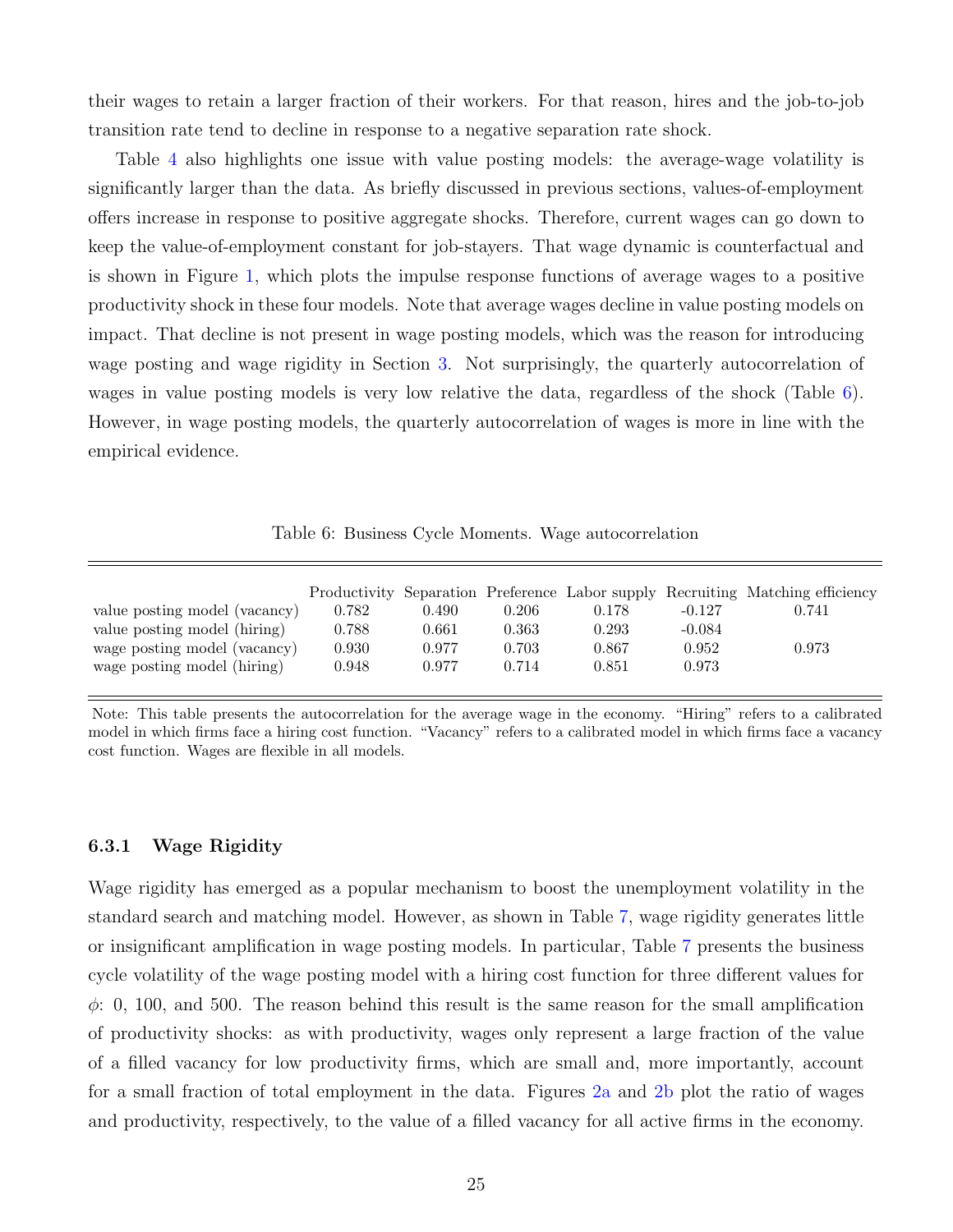These figure indicate that wages and productivity are proportionally more important for the leastproductive firms. Hence, a 1 percentage point increase in aggregate productivity translates into larger percentage changes in the value of a filled vacancy for less productive firms, even with rigid wages. But those firms have a limited impact on aggregate dynamics because they are small and represent a small fraction of employment.

#### 6.3.2 FOCE

In the standard DMP model, the relative size of the FOCE determines how much shocks are amplified (Hagedorn and Manovskii, 2008; Ljungqvist and Sargent, 2017). In wage posting models, even though larger values of the FOCE tend to increase the volatility of labor market variables, the size of that value does not significantly amplify shocks, as shown in Table [8.](#page-29-0)

<span id="page-26-0"></span>



Interestingly, recruiting cost shocks are more amplified for *small* values of the FOCE, while productivity shocks are more amplified for large values of the FOCE.

As discussed before, productivity shocks results in proportionally larger changes in the value of a filled vacancy  $(J_{it})$  for the least-productive firms than for the most-productive firms. Hence, those least-productive firms try to expand employment the most in response to those shocks. In contrast, recruiting cost shocks tend to affect all firms homogeneously as seen from the job creation condition [\(21\)](#page-9-0).

In response to a decline in the recruiting cost, all firms expand employment, making the FOCE increase and preventing the value of a filled vacancy from increasing. That negative effect is larger for large values of the FOCE.<sup>[17](#page-1-0)</sup> Hence, recruiting cost shocks are more amplified when the value

$$
\hat{z}_j = \epsilon \left( 1 - \frac{b}{p_j} \frac{p_j}{z_j} \right) \hat{h}_j \tag{64}
$$

<sup>&</sup>lt;sup>17</sup>Taking the derivative of  $z_i$  with respect to  $n_i$ :

where  $\hat{x}$  represents percentage deviation with respect to the steady state. Based on the evidence of Chodorow-Reich and Karabarbounis (2016), unemployment benefits represent 6% of labor productivity. Hence, the term in front of  $\hat{n}_i$  becomes bigger for large values of the FOCE.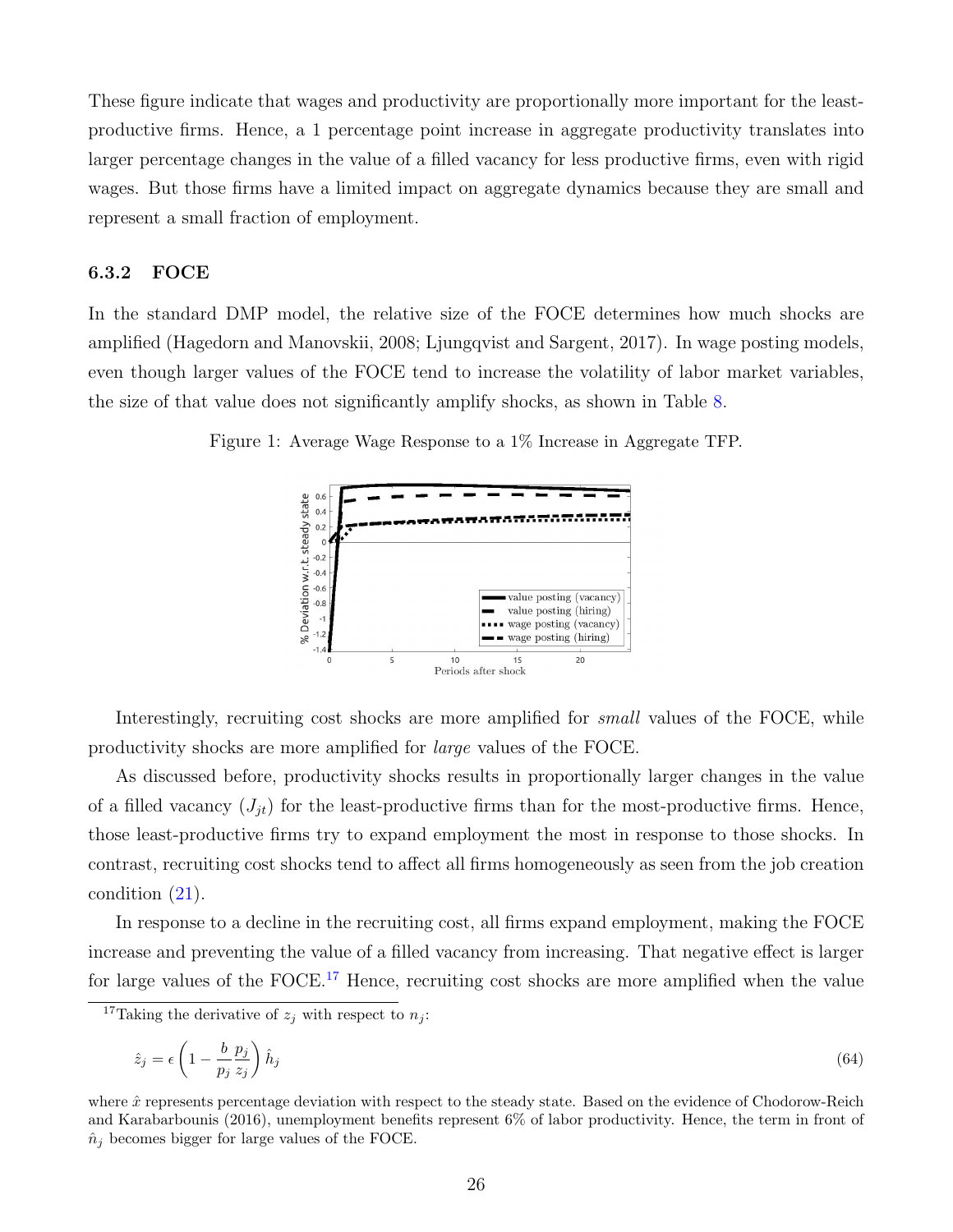| wage posting model (hiring). $\phi=0$     |                  |                                           |                  |      |             |      |                    |                |                  |                  |  |
|-------------------------------------------|------------------|-------------------------------------------|------------------|------|-------------|------|--------------------|----------------|------------------|------------------|--|
|                                           | $\boldsymbol{u}$ | $\upsilon$                                | $\boldsymbol{h}$ |      | UEr EUr EEr |      | $\boldsymbol{w}^a$ | $\overline{y}$ | $\mathcal{p}$    | $\boldsymbol{a}$ |  |
| Productivity                              | 1.2              | 2.5                                       | 0.6              | 1.3  | 0.0         | 0.8  | 0.6                | 1.0            | 0.9              | 0.9              |  |
| Separation                                | 16.8             | 12.4                                      | 3.1              | 6.4  | 11.8        | 1.1  | $3.3\,$            | 1.0            | 0.5              | 0.0              |  |
| Preference                                | 35.2             | 21.9                                      | 4.5              | 38.8 | 0.0         | 16.5 | 2.3                | 1.0            | 1.1              | 0.0              |  |
| Labor supply                              | 3.5              | 7.7                                       | 2.2              | 4.0  | 0.0         | 2.7  | 5.5                | 1.0            | 0.9              | 0.0              |  |
| Recruiting                                | 75.4             | 162.6                                     | 33.2             | 84.5 | 0.0         | 43.8 | 23.3               | 1.0            | 3.4              | 0.0              |  |
| wage posting model (hiring). $\phi = 100$ |                  |                                           |                  |      |             |      |                    |                |                  |                  |  |
|                                           | $\boldsymbol{u}$ | $\upsilon$                                | $\hbar$          |      | UEr EUr     | EEr  | $\boldsymbol{w}^a$ | $\mathcal{Y}$  | $\boldsymbol{p}$ | $\boldsymbol{a}$ |  |
| Productivity                              | 1.2              | 2.6                                       | 0.6              | 1.3  | 0.0         | 0.8  | 0.6                | 1.0            | 0.9              | 0.9              |  |
| Separation                                | 16.8             | 12.4                                      | 3.1              | 6.4  | 11.8        | 1.1  | 3.3                | 1.0            | 0.5              | 0.0              |  |
| Preference                                | 35.3             | 21.8                                      | 4.5              | 38.8 | 0.0         | 16.5 | 2.3                | 1.0            | 1.1              | 0.0              |  |
| Labor supply                              | 3.4              | 7.6                                       | 2.2              | 3.9  | 0.0         | 2.7  | 5.2                | 1.0            | 0.9              | 0.0              |  |
| Recruiting                                | 75.5             | 162.7                                     | 33.2             | 84.5 | 0.0         | 43.8 | 22.7               | 1.0            | 3.4              | 0.0              |  |
|                                           |                  | wage posting model (hiring). $\phi = 500$ |                  |      |             |      |                    |                |                  |                  |  |
|                                           | $\boldsymbol{u}$ | $\upsilon$                                | $\hbar$          |      | UEr EUr     | EEr  | $\boldsymbol{w}^a$ | $\overline{y}$ | $\mathcal{p}$    | $\boldsymbol{a}$ |  |
| Productivity                              | 1.3              | 3.4                                       | 0.8              | 1.7  | 0.0         | 0.8  | 0.6                | 1.0            | 1.0              | 0.9              |  |
| Separation                                | 16.8             | 12.4                                      | 3.1              | 6.4  | 11.8        | 1.1  | 3.3                | 1.0            | 0.5              | 0.0              |  |
| Preference                                | 35.3             | 21.7                                      | 4.5              | 38.9 | 0.0         | 16.4 | 2.3                | 1.0            | 1.1              | 0.0              |  |
| Labor supply                              | 3.3              | 7.3                                       | $2.1\,$          | 3.8  | 0.0         | 2.6  | 4.7                | 1.0            | 0.9              | 0.0              |  |
| Recruiting                                | 75.6             | 162.3                                     | 33.0             | 84.4 | 0.0         | 43.9 | 22.0               | 1.0            | 3.4              | 0.0              |  |
| Data                                      | 9.1              | 8.3                                       | 1.5              | 6.3  | 4.9         | 3.4  | 0.7                | 1.0            | 0.8              | 0.7              |  |

<span id="page-27-0"></span>Table 7: Business Cycle Moments. Standard deviation. Wage posting model with hiring cost and wage rigidity.

Notes and source: Statistics for the U.S. economy are based on the following. u: Unemployment level (UNEMPLOY). v: Help-wanted index (Barnichon, 2010). h: total hires. UEr: Unemployment-toemployment transition rate. EUr: Employment-to-unemployment transition rate.  $w^a$ : Average wage in the economy. y: Real output in the nonfarm business sector (GDPC1). p: Real output per-hour in the non-farm business sector (OPHNFB). a: Utilization adjusted TFP from the San Francisco FED. Total hires, average wage, and labor transition rates are author's calculations based on the Current Population Survey (CPS). For details see sections [6.1](#page-21-1) and [A.](#page-38-0) All series are seasonally adjusted, logged, and detrended via the HP filter with a smoothing parameter of 100,000. "Hiring" refers to a model in which firms face a hiring cost function.  $\phi$  is the degree of wage rigidity per equation [\(81\)](#page-43-0).

of the FOCE is small.

When the FOCE is large, on the one hand, the value of a filled vacancy increases proportionally more in response to productivity shocks. On the other hand, the subsequent increase in employment makes the FOCE increase, preventing the value of a filled vacancy from rising even more. On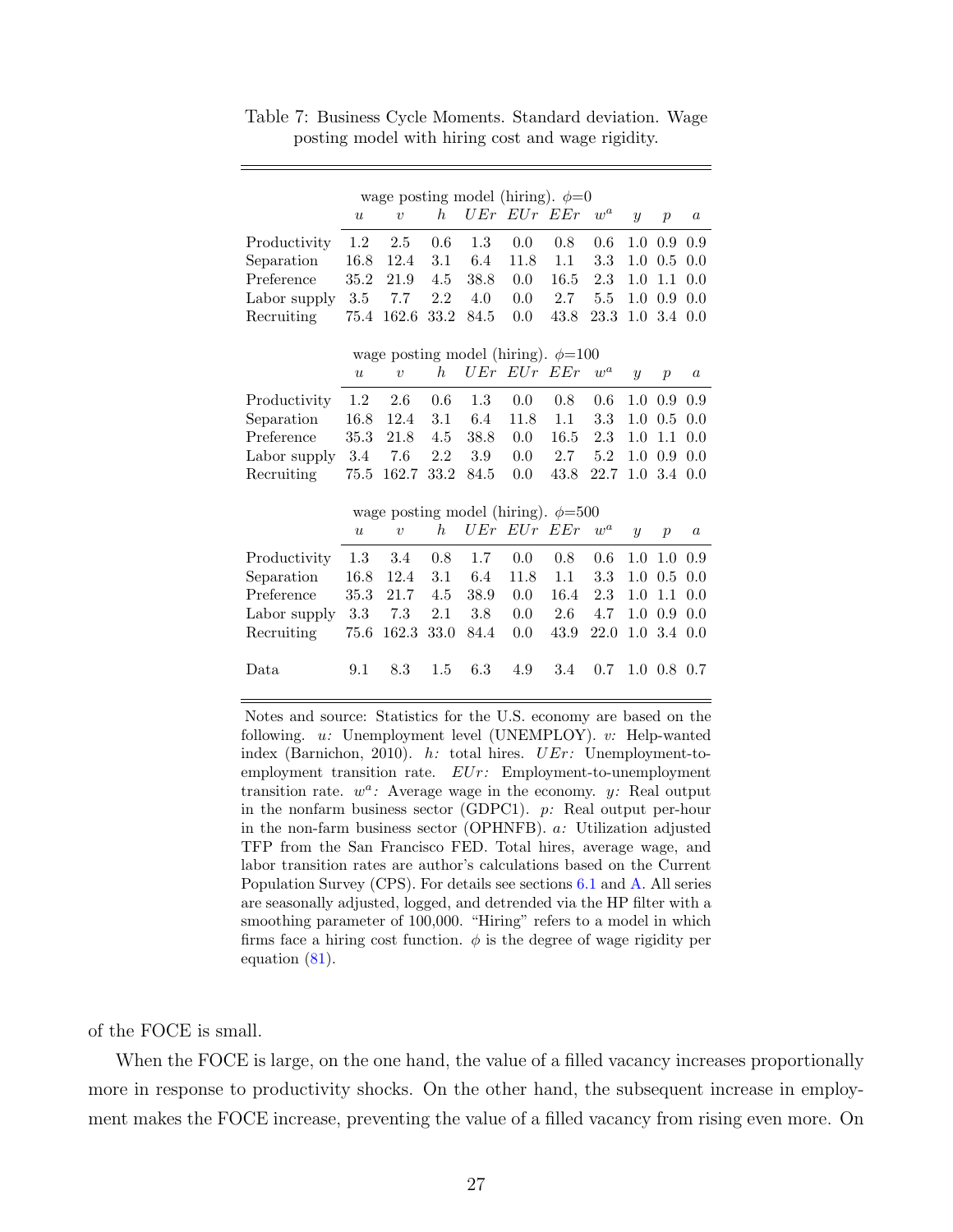<span id="page-28-0"></span>Figure 2: Wages and Idiosyncratic Productivity as a Fraction of Filled Vacancy Value



net, as shown in Table [8,](#page-29-0) larger values of the FOCE tend to amplify the responses to productivity shocks.

Hence, we can see that large values of the FOCE will tend to make some shocks even more (or less) important at explaining the business cycle. However, in contrast to the standard DMP model, the relative size of the outside option has an important implication on the simulated firmsize distribution: In wage posting models, the larger the value of the FOCE, the flatter the firm size distribution with respect to the firm-productivity distribution, as shown in Table [9.](#page-30-0) For large FOCE values  $(FOCE = z_j = b + \Psi \tilde{n}^{\eta - \epsilon} c^{\sigma} n_j^{\epsilon})$ , the FOCE elasticity with respect to employment increases more for the most-productive firms, which prevents those firms from being large. Even though the firm-size distribution is always flatter in the model than in the data in Table [9,](#page-30-0) large values for the FOCE seem at odds with the firm-size distribution in the data. It is worth noting that the firm-productivity distribution is the same in each case and was calibrated to target empirical evidence related to the distribution of log-TFP and log-labor productivity. Given my firm-productivity distribution calibration, the model demands low values of the FOCE to generate a steep firm-size distribution, which reinforces the observation that recruiting cost shocks and matching efficiency shocks are likely drivers of the business cycle volatility in the labor market.

As illustrated in Table [10,](#page-31-1) if the firm-productivity distribution was very steep, the model would demand high values for the FOCE. Table [10](#page-31-1) presents the simulated firm-size distribution for an alternative and steeper calibration of the firm-productivity distribution. However, in the alternative calibration of Table [10,](#page-31-1) the standard deviation of log-TFP and log-labor productivity are around 0.16 and 0.25, respectively, which are below the empirical evidence of Decker et al.  $(2020).<sup>18</sup>$  $(2020).<sup>18</sup>$  $(2020).<sup>18</sup>$ 

Hence, in wage posting model, the FOCE value could be disciplined by data on the distribution of firms: firm-productivity and firm-size distribution. In the standard DMP model, the value of the FOCE is, to a large extent, a "free" parameter.

<sup>18</sup>In this alternative calibration the Pareto parameter is equal to 6. In my baseline calibration that parameter was 0.125.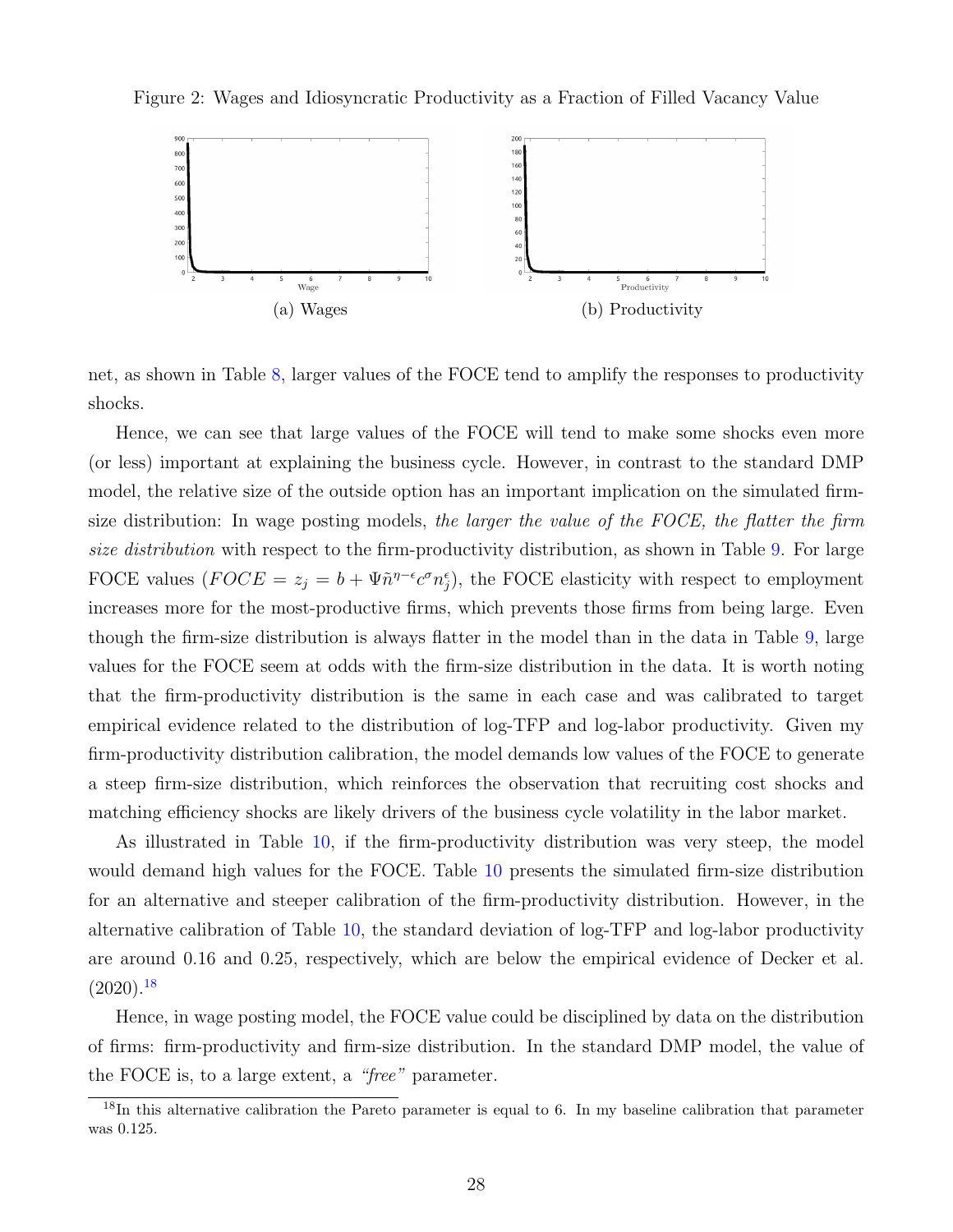| wage posting model (hiring). $z=0.2$ |                  |                  |         |                                       |        |        |                    |                  |                  |                  |  |
|--------------------------------------|------------------|------------------|---------|---------------------------------------|--------|--------|--------------------|------------------|------------------|------------------|--|
|                                      | $\boldsymbol{u}$ | $\boldsymbol{v}$ | h       | UEr                                   | EUr    | EEr    | $\boldsymbol{w}^a$ | $\mathcal{Y}$    | $\boldsymbol{p}$ | $\boldsymbol{a}$ |  |
| Productivity                         | 0.674            | 1.419            | 0.375   | 0.737                                 | 0.000  | 0.530  | 0.699              | 1.000            | 0.966            | 0.925            |  |
| Separation                           | 14.606           | 11.192           | 1.792   | 5.580                                 | 9.767  | 2.293  | 4.447              | 1.000            | 0.618            | 0.000            |  |
| Preference                           | 30.052           | 21.592           | 1.998   | 33.108                                | 0.000  | 10.449 | 7.035              | 1.000            | 0.901            | 0.000            |  |
| Labor supply                         | 0.944            | 1.955            | 0.586   | 1.020                                 | 0.000  | 0.852  | 3.103              | 1.000            | 0.946            | 0.000            |  |
| Recruiting                           | 97.943           | 207.486          | 40.632  | 108.009                               | 0.000  | 55.118 | 120.011            | 1.000            | 4.941            | 0.000            |  |
| wage posting model (hiring). $z=0.6$ |                  |                  |         |                                       |        |        |                    |                  |                  |                  |  |
|                                      | $\boldsymbol{u}$ | $\upsilon$       | $\hbar$ | UEr                                   | EUr    | EEr    | $\boldsymbol{w}^a$ |                  |                  | $\boldsymbol{a}$ |  |
|                                      |                  |                  |         |                                       |        |        |                    | $\boldsymbol{y}$ | $\boldsymbol{p}$ |                  |  |
| Productivity                         | 0.979            | 2.076            | 0.515   | 1.076                                 | 0.000  | 0.706  | 0.617              | 1.000            | 0.949            | 0.911            |  |
| Separation                           | 15.912           | 12.124           | 2.526   | 6.162                                 | 10.827 | 1.386  | 3.549              | 1.000            | 0.551            | 0.000            |  |
| Preference                           | 33.618           | 22.430           | 3.411   | 36.977                                | 0.000  | 14.122 | 2.937              | 1.000            | 1.040            | 0.000            |  |
| Labor supply                         | 2.317            | 5.115            | 1.505   | 2.652                                 | 0.000  | 1.927  | 5.125              | 1.000            | 0.903            | 0.000            |  |
| Recruiting                           | 83.852           | 179.768          | 36.417  | 93.475                                | 0.000  | 48.500 | 34.192             | 1.000            | 3.889            | 0.000            |  |
|                                      |                  |                  |         | wage posting model (hiring). $z=0.72$ |        |        |                    |                  |                  |                  |  |
|                                      | $\boldsymbol{u}$ | $\boldsymbol{v}$ | $\hbar$ | UEr                                   | EUr    | EEr    | $\boldsymbol{w}^a$ | $\mathcal{Y}$    | $\boldsymbol{p}$ | $\boldsymbol{a}$ |  |
| Productivity                         | 1.184            | 2.557            | 0.607   | 1.321                                 | 0.000  | 0.798  | 0.612              | 1.000            | 0.941            | 0.904            |  |
| Separation                           | 16.770           | 12.422           | 3.107   | 6.424                                 | 11.753 | 1.053  | 3.282              | 1.000            | 0.514            | 0.000            |  |
| Preference                           | 35.261           | 21.812           | 4.529   | 38.778                                | 0.000  | 16.493 | 2.304              | 1.000            | 1.115            | 0.000            |  |
| Labor supply                         | 3.411            | 7.627            | 2.154   | 3.948                                 | 0.000  | 2.670  | 5.177              | 1.000            | 0.882            | 0.000            |  |
| Recruiting                           | 75.479           | 162.663          | 33.163  | 84.540                                | 0.000  | 43.847 | 22.682             | 1.000            | 3.424            | 0.000            |  |
| Data                                 | 9.092            | 8.316            | 1.519   | 6.326                                 | 4.932  | 3.391  | 0.723              | 1.000            | 0.754 0.669      |                  |  |

<span id="page-29-0"></span>Table 8: Business Cycle Moments. Standard deviation. Wage posting model with hiring cost. Different FOCE values.

Notes and source: Statistics for the U.S. economy are based on the following. u: Unemployment level (UNEMPLOY). v: Help-wanted index (Barnichon, 2010). h: total hires.  $UEr$ : Unemployment-to-employment transition rate.  $EUr:$  Employment-to-unemployment transition rate.  $w^a$ : Average wage in the economy. y: Real output in the nonfarm business sector (GDPC1).  $p$ : Real output per-hour in the non-farm business sector (OPHNFB).  $a$ : Utilization adjusted TFP from the San Francisco FED. Total hires, average wage, and labor transition rates are author's calculations based on the Current Population Survey (CPS). For details see sections [6.1](#page-21-1) and [A.](#page-38-0) All series are seasonally adjusted, logged, and detrended via the HP filter with a smoothing parameter of 100,000. "Hiring" refers to a calibrated model in which firms face a hiring cost function. "Vacancy" refers to a calibrated model in which firms face a vacancy cost function. Wages are flexible in all models.

## 6.4 What Have We Learned? The Distribution of Firms Matters... a Lot

Based on the results of this section, we can conclude that there are some similarities and differences between wage posting models and the standard DMP model. The main similarity: Separation rate shocks can generate large fluctuations in the labor market but generate counterfactual dynamics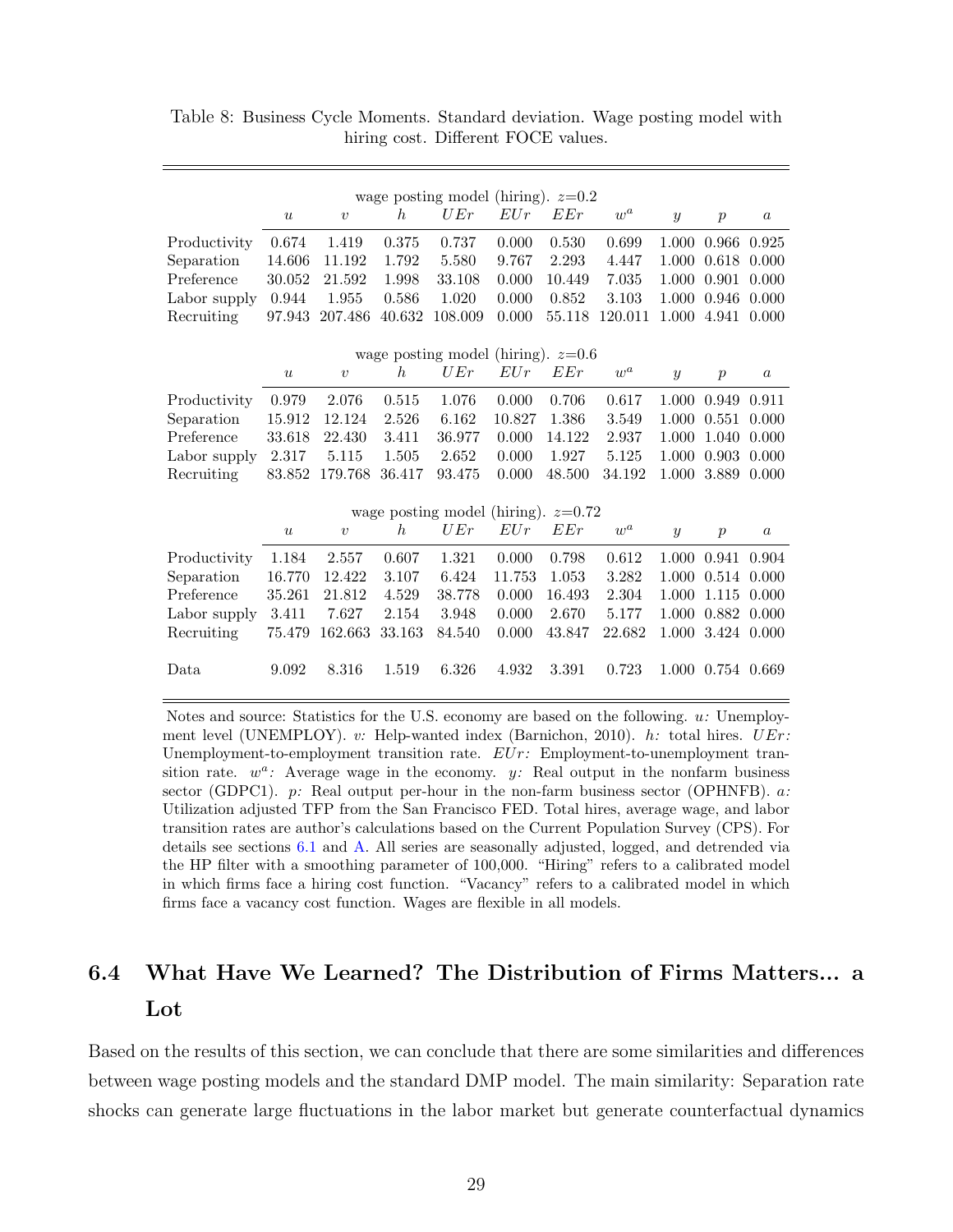| Average Size 1 to 4 5 to 9 10 to 19 20 to 49 50 to 99 100 to 249 |       |       |        |        |        |        | $250+$        | All   |
|------------------------------------------------------------------|-------|-------|--------|--------|--------|--------|---------------|-------|
|                                                                  |       |       |        |        |        |        |               |       |
| $z = 0.20$                                                       | 1.000 | 5.175 | 15.655 | 39.811 | 68.146 | 83.543 | 93.029        | 9.720 |
| $z = 0.40$                                                       | 1.000 | 5.475 | 16.306 | 39.400 | 65.673 | 80.558 | 90.232        | 9.720 |
| $z = 0.60$                                                       | 1.000 | 6.067 | 17.631 | 39.349 | 61.041 | 72.266 | 79.270        | 9.720 |
| $z = 0.72$                                                       | 1.000 | 6.538 | 18.531 | 39.008 | 57.796 | 67.019 | 72.651        | 9.720 |
| $z = 0.85$                                                       | 1.000 | 7.278 | 19.657 | 38.127 | 53.507 | 60.688 | 64.993        | 9.720 |
| $z = 0.95$                                                       | 1.000 | 8.243 | 20.714 | 36.665 | 49.029 | 54.648 | 57.990        | 9.720 |
| Data                                                             | 1.000 | 2.990 | 6.150  | 13.810 | 31.370 | 68.620 | 740.340 9.720 |       |
|                                                                  |       |       |        |        |        |        |               |       |

<span id="page-30-0"></span>Table 9: Employment Size Distribution in Steady State. Wage posting moel with hiring cost. Different values of the FOCE.

Note: This table reports data and model-generated moments for the employment-size distribution across firms in the United States. Average employment size is relative to the smallest firms (1 to 4 employees). Firm size is defined as the number of employees per firm. Average size is computed as the total number of employees over the total number of firms. Data source is Business Dynamics Statistics. Modelgenerated moments are for a wage-posting model with a hiring cost function and flexible wages.

and correlations.

More important, the main difference between wage posting models and the standard DMP model is that the distribution of firms, which is absent in the standard DMP model, is one of the most important elements for the amplification and propagation of shocks. To see this conclusion more clearly, let me go over some of the main results in this section. First, productivity shocks are unlikely to generate significant fluctuations in the labor market even in the presence of wage rigidity or for high values of the FOCE. Productivity shocks result in proportionally large changes in the value of filled vacancy only for low-productivity firms, which are small and account for a small fraction of total employment in the economy. Second, wage rigidity generates insignificant business cycle amplification because wages are an important part of the value of filled vacancy only for lowproductivity firms, which, again, are small and account for a small fraction of total employment. Third, the relative size of the FOCE governs the amplification of shocks in the labor market, as in the standard DMP model. For example, large (small) values of the FOCE amplify productivity (recruiting cost) shocks. However, while the relative size of the FOCE is a free parameter in the standard DMP model, the distribution of firms (productivity and size) disciplines that parameter in wage posting models. Based on my calibration strategy, the size of the outside options should be small, indicating the productivity shocks are unlikely to be an important source of business cycle volatility in the labor market, consistent with the recent empirical evidence by Angeletos, Collard, and Dellas (2020). In contrast, recruiting cost shocks and matching efficiency shocks seem more likely to be relevant at explaining the volatility in the labor market.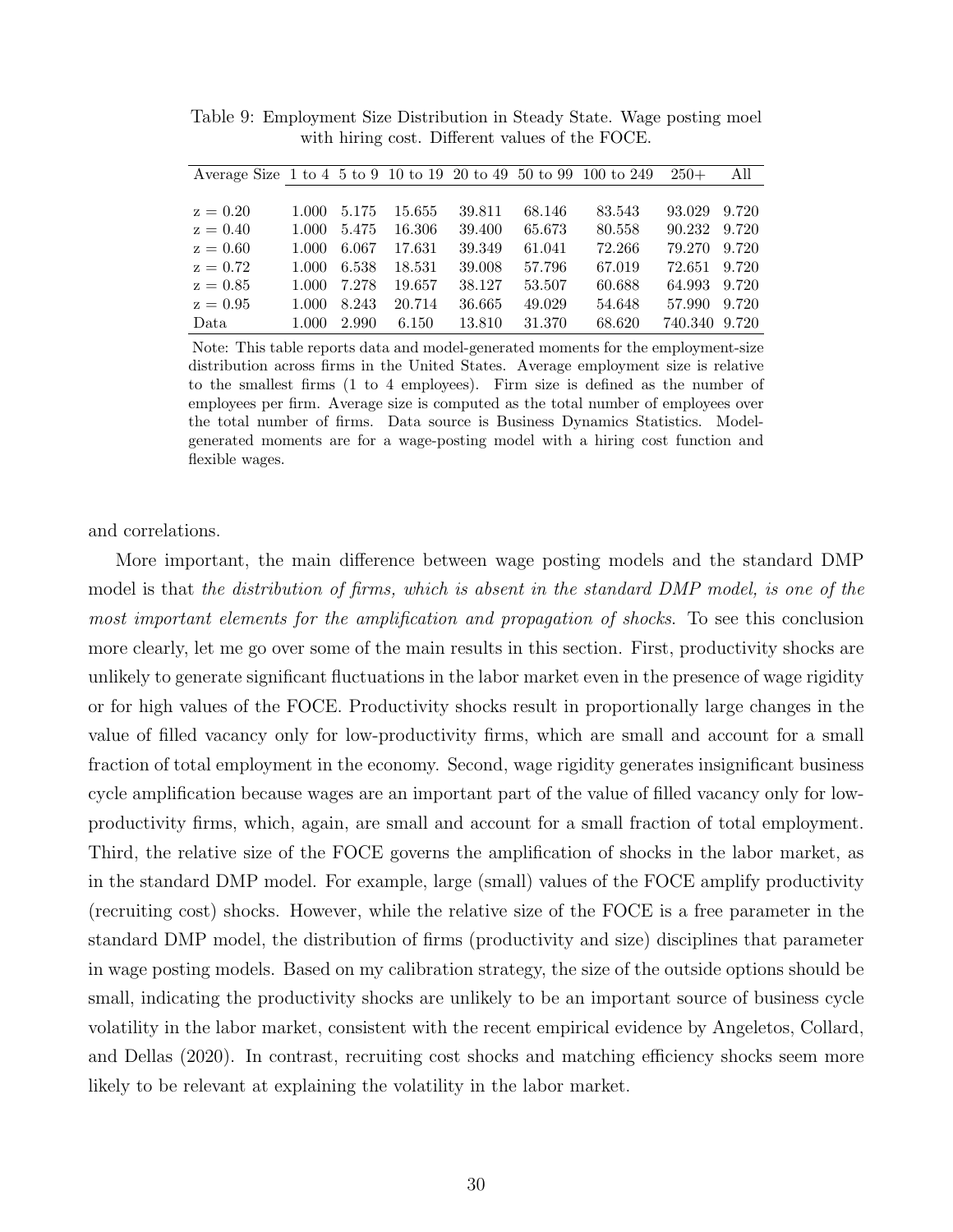| Average Size 1 to 4 5 to 9 10 to 19 20 to 49 50 to 99 100 to 249 |       |       |       |        |        |         | $250+$        | All   |
|------------------------------------------------------------------|-------|-------|-------|--------|--------|---------|---------------|-------|
|                                                                  |       |       |       |        |        |         |               |       |
| $z=0.20$                                                         | 1.000 | 3.418 | 8.369 | 23.322 | 60.570 | 126.599 | 379.545 9.720 |       |
| $z=0.30$                                                         | 1.000 | 3.385 | 8.160 | 22.320 | 57.681 | 122.886 | 410.565 9.720 |       |
| $z = 0.40$                                                       | 1.000 | 3.351 | 7.971 | 21.528 | 55.596 | 120.332 | 434.375 9.720 |       |
| $z = 0.50$                                                       | 1.000 | 3.317 | 7.796 | 20.829 | 53.810 | 118.139 | 455.348 9.720 |       |
| $z=0.60$                                                         | 1.000 | 3.285 | 7.633 | 20.217 | 52.331 | 116.468 | 473.249 9.720 |       |
| $z = 0.70$                                                       | 1.000 | 3.259 | 7.505 | 19.781 | 51.423 | 115.892 | 484.770 9.720 |       |
| $z = 0.80$                                                       | 1.000 | 3.248 | 7.457 | 19.691 | 51.614 | 117.583 | 483.377 9.720 |       |
| $z = 0.90$                                                       | 1.000 | 3.228 | 7.429 | 19.973 | 53.923 | 125.755 | 459.688 9.720 |       |
| Data                                                             | 1.000 | 2.990 | 6.150 | 13.810 | 31.370 | 68.620  | 740.340       | 9.720 |

<span id="page-31-1"></span>Table 10: Employment Size Distribution in Steady State. Wage posting model with hiring cost. Different FOCE values and alternative productivity distribution

Note: This table reports data and model-generated moments for the employment-size distribution across firms in the United States. Average employment size is relative to the smallest firms (1 to 4 employees). Firm size if defined as the number of employees per firm. Average size is computed as the total number of employees over the total number of firms. Data source is Business Dynamics Statistics. Model-generated moments are for a wage-posting model with a hiring cost function and flexible wages. The productivity distribution used for this table is steeper than in my baseline calibration. The pareto parameter used for this table was 6.

### <span id="page-31-0"></span>7 Comparison with MPV16

Moscarini and Postel-Vinay (2016) also proposed an algorithm for solving wage posting models when firms face a hiring cost function and other specific assumptions. I would like to close this paper by showing that my algorithm is able to reproduce (qualitatively) the same results as MPV16 when the model is calibrated to match the same targets.

The results of this paper seem at odds with the conclusions of MPV16 particularly that value posting models (only with productivity shocks) are capable of generating good business cycle moments (volatility and correlations) in labor market quantities. I show that the large volatility in labor market quantities generated by MPV16 was purely due to the negative correlation between productivity shocks and the separation rate. Also, I show that the reported counterfactual dynamics generated by separation rate shocks in Section [6.3](#page-24-0) also arise in the MPV16 simulation. Hence, the results of this section reinforce my conclusions.

Calibration: In the main text, MPV16 assumed a truncated Pareto distribution between 1 and 10 with a shape parameter equal to 2.5, a linear utility function in consumption, no capital, a zero FOCE value, and a matching function that is linear in vacancies. These assumptions and model parameters are mapped into the model outline in this paper. Table [1](#page-18-0) (under column MPV16) lists the parameter values that make both models comparable. To get as close as possible to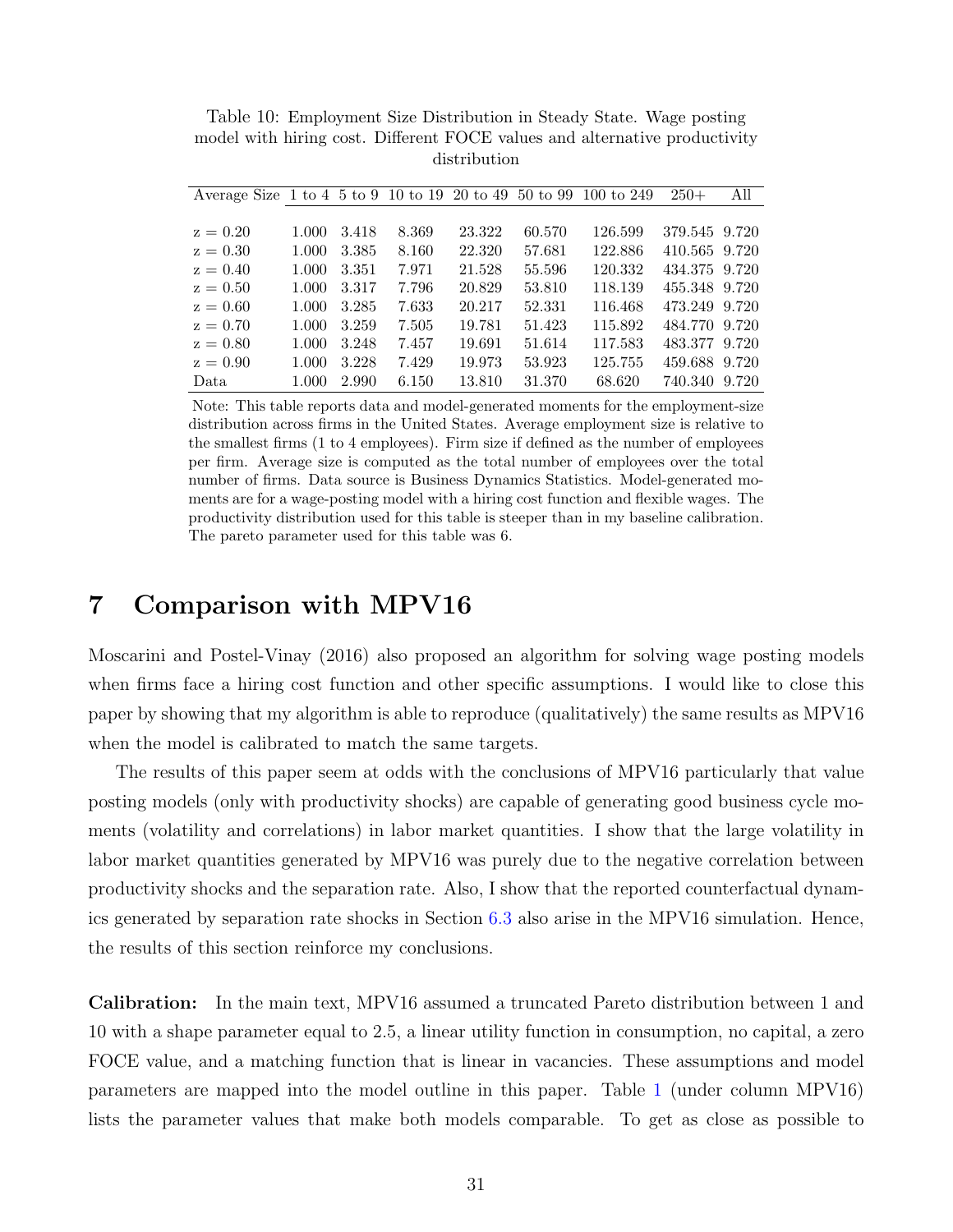their calibration, I assume a correlation between TFP and separation rate shocks to target their simulated correlation between labor productivity and  $UEr$  (-0.885). This number is higher than the data, but targeting this correlation seems like the right way to compare these models. Similarly, I calibrate the standard deviation of the exogenous shocks to match the simulated volatilities of the labor productivity and the separation rate reported in MPV16.

<span id="page-32-0"></span>Results: Table [11](#page-32-0) reproduces Table 3 in MPV16 and adds model-generated moments based on the algorithm proposed in this paper. In table [11,](#page-32-0) rows (D) report data moments, rows (MPV) present the simulated moments reported by MPV16, and rows (MJ) report the simulated moments generated by the algorithm presented in this paper. Based on Table [11,](#page-32-0) I conclude that my algorithm is able to reproduce qualitatively the same moments as the algorithm of MPV16.

|          |                              |                                          |                                               | U rate UE rate EU rate $V/U$ ALP       |                         |                         |
|----------|------------------------------|------------------------------------------|-----------------------------------------------|----------------------------------------|-------------------------|-------------------------|
| U rate   | (D)<br>$(MPV)$ 0.201<br>(MJ) | 0.216<br>0.186                           |                                               |                                        |                         |                         |
| UE ratev | (D)<br>(MJ)                  | $-0.974$ $0.121$<br>$(MPV) -0.987 0.130$ | $-0.797$ 0.120                                |                                        |                         |                         |
| EU rate  | (MJ)                         | $(D)$ 0.889<br>(MPV) 0.783<br>0.573      | -0.887<br>$-0.682$<br>$-0.501$                | 0.144<br>0.115<br>0.117                |                         |                         |
| V/U      | (D)<br>(MJ)                  | $-0.988$                                 | $-0.978$ 0.972<br>(MPV) -0.998 0.994<br>0.864 | $-0.912$<br>$-0.752$<br>$-0.573$       | 0.366<br>0.279<br>0.240 |                         |
| ALP      | (D)<br>(MJ)                  | 0.108<br>$-0.599$                        | $-0.017$<br>(MPV) -0.715 0.627<br>0.607       | $-0.275$<br>$-0.885$ 0.686<br>$-0.853$ | $-0.011$<br>0.617       | 0.013<br>0.014<br>0.014 |

Table 11: Business Cycle Moments in MPV16.

Note: Rows (D) and (MPV) of this Table reproduce Table 3 of Moscarini and Postel-Vinay (2016). Rows (MJ) are the simulated business cycle moments generated by the algorithm presented in this paper when the model is calibrated to match the same moments as in MVP16. Elements on the main diagonal are standard deviations, and all other numbers are correlations. Data and simulated moments are based on log deviation from an HP trend with a smoothing parameter equal to 1,600.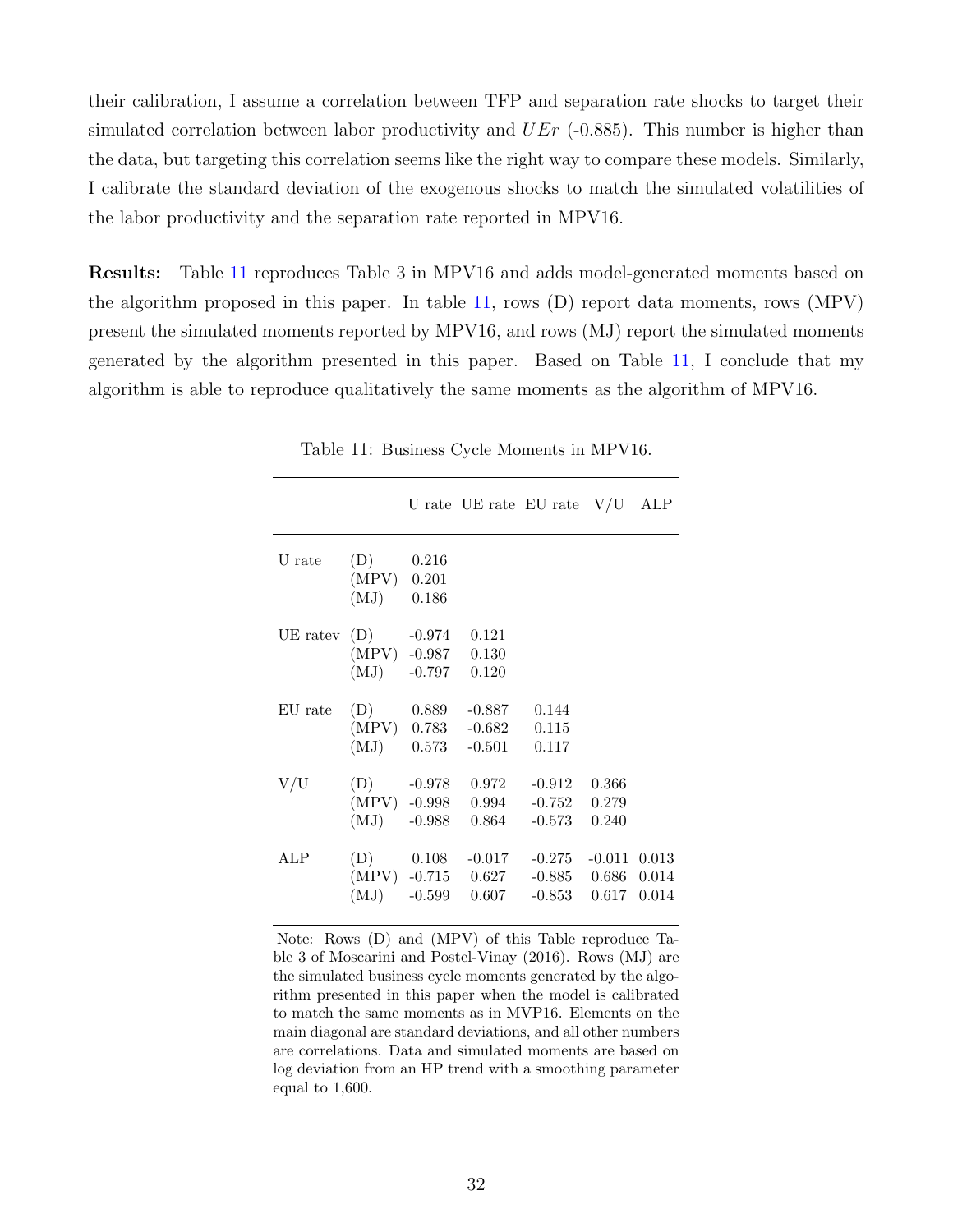For completeness, Table [12](#page-44-0) in Appendix [D](#page-44-1) presents additional business cycle moments generated under this calibration. Based on these tables, and as noticed throughout this paper, TFP shocks tend to generate small responses in labor market quantities unless they are correlated with the separation rate, which can generate large responses in the labor market but makes total hiring countercyclical. Based on the Appendix tables, we can also see that the wage volatility for the average wage in the economy  $(w^a)$  is less persistent and much more volatile than in the data, mainly because of the large and counterfactual wage responses on impact. However, in contrast to my baseline calibration, the job-to-job transition rate is pro-cyclical under this particular calibration. To understand this result, notice that the total hiring volatility is small (Table [12\)](#page-44-0), which is due to the large value for  $\chi$ . Notice that log-linearizing the optimality condition for the hiring decision rule in this model, we get:

$$
\hat{h}_{jt} = \frac{1}{\chi} \hat{J}_{jt+1},\tag{65}
$$

where  $\hat{x}$  denotes log-deviation of x with respect to the steady state. As discussed in Appendix [B,](#page-40-0)  $J_j$  tends to decline in response to a decrease in the separation rate. But even if most of the  $J_j$ responses were positive, given that  $\chi = 50$  under this calibration, the hiring response will tend to be small. As a consequence, it is not surprising that total hiring volatility is small for large values of  $\chi$ . Then, if job-to-job transitions are going up, it is because there is a recomposition of hiring in the economy: The most-productive firms are hiring more, relative to the low-productivity firms. Therefore, if  $\chi$  was smaller, the decline in total hiring would be larger, which would make job-to-job flows go down even if there is a recomposition of hiring in the economy. Hence, the apparent success of this model to generate a positive correlation between unemployment and  $E E r$ is only possible by generating a counterfactually small volatility in total hiring.

As mentioned in the introduction, I think that the MPV16 algorithm is a useful method that enables researchers to answer particular questions that my algorithm may not; specifically, if a researcher is interested in questions that involve nonlinearities. However, the method proposed in this paper has some particular (and powerful) advances over MPV16. My method does not suffer from the curse of dimensionality. I can include as many shocks and state variables as I want without increasing significantly the computational burden, allowing researchers to study other frictions and sources of aggregate fluctuations. Hence, one can easily integrate wage posting models with random search in an even more general framework (such as a medium scale New Keynesian model). Also, because of the nature of my algorithm, stochastic simulations and impulse response functions are an easy and useful exercise to implement.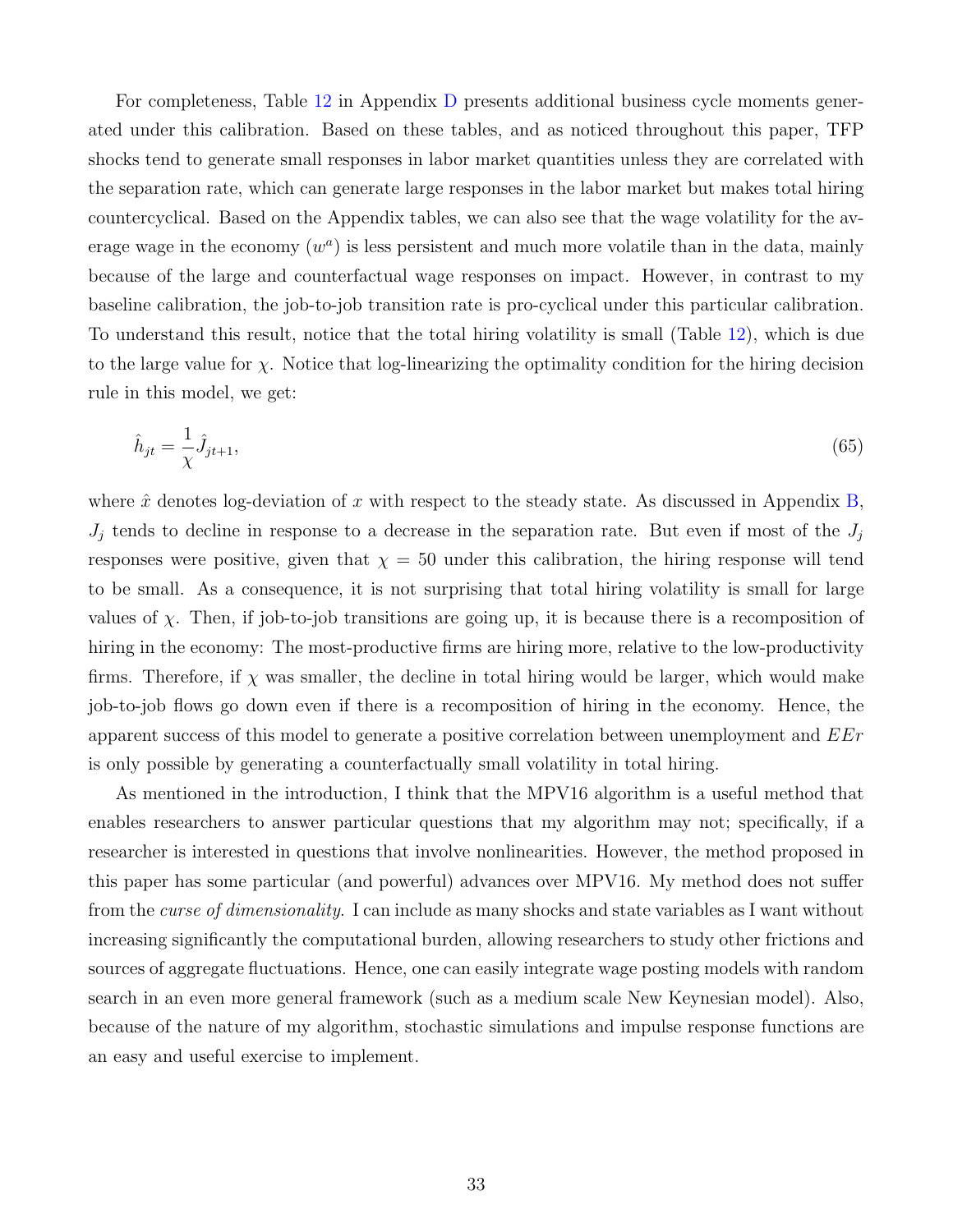## <span id="page-34-0"></span>8 Conclusion

Wage posting models are an appealing way of studying wage dispersion and wage growth. However, quantifying the cyclical properties of these types of models has remained a challenging task. In this paper, I study the business cycle properties of wage posting models with random search in which the distribution of employment and wages matter for agents' decision rules and the equilibrium path. I present a model that extends the work by Moscarini and Postel-Vinay (2013). I introduce capital and a strictly concave utility function for the household, and I assume imperfect substitution between jobs. A calibrated version of my model is able to deliver reasonably good steady-state moments regarding wages and, to some extent, firm-size of employment.

Based on the results of this paper, I conclude that the distribution of firms is key to understanding business cycle fluctuations in the labor market. The distribution of firms implies that productivity shocks are unlikely to be important drivers of the business cycle in the labor market even for high values of the FOCE. The distribution of firms implies that wage rigidity does not significantly amplify shocks in the labor market and that shocks that affect firms more homogeneously (like recruiting cost and matching efficiency shocks) are better candidates at explaining the volatility in the labor market. And, while the relative size of the FOCE determines the amplification of shocks, data on the distribution of firms can be used to calibrate the value of the FOCE.

Future research could improve the lack of firm entry and exit at different points of the distribution. The model presented in this paper allows for firm entry and exit only at the bottom of the distribution, where firms are the least productive. The main implication of this assumption is that the most-productive firms are always large and the least-productive firms are always small, which could have important implications for productivity shocks.

To evaluate this model quantitatively, I propose a new algorithm that may be of interest in its own right. The algorithm presented in this paper has powerful features that make it very useful. This method does not suffer from the curse of dimensionality, takes only a few seconds to compute the steady state and transitional dynamics, and makes it possible and easy to integrate wage posting models to even more general frameworks.

## References

- [1] Angeletos, George-Marios, Fabrice Collard, and Harris Dellas (2020) "Business-Cycle Anatomy." American Economic Review vol. 110(10), pages: 3030-3070.
- [2] Barattieri, Alessandro, Susanto Basu, and Peter Gottschalk (2014) " Some Evidence on the Importance of Sticky Wages." American Economic Journal: Macroeconomics vol. 6(1),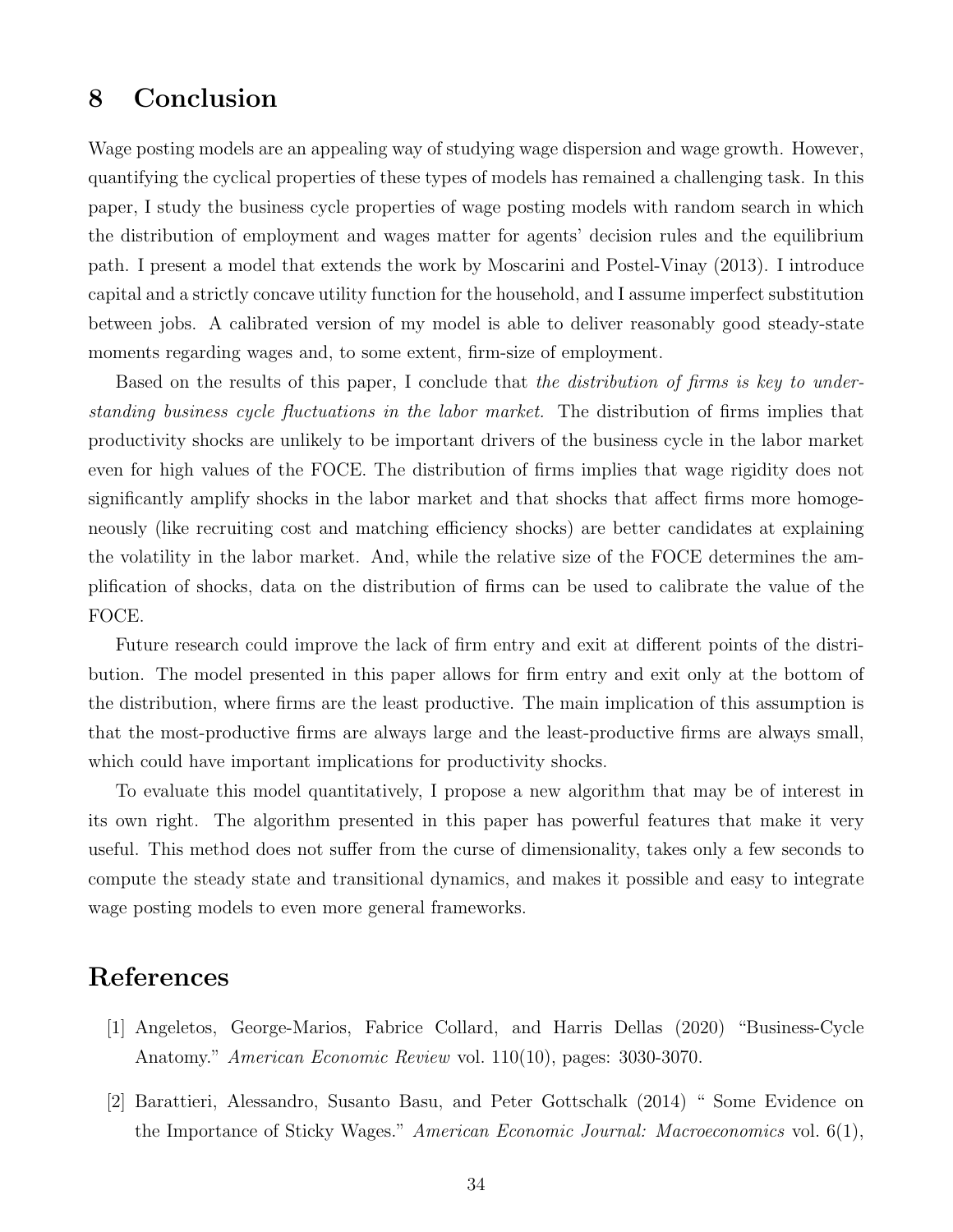pages: 70-101.

- [3] Barnichon, Regis (2010) "Building a Composite Help-Wanted Index." Economics Letters vol. 109(3), pages: 175-178.
- [4] Burdett, Kenneth, and Dale T. Mortensen (1998) "Wage Differentials, Employer Size, And Unemployment." International Economic Review vol. 39(2), pages: 257-273.
- [5] Chodorow-Reich, Gabriel, and Loukas Karabarbounis (2016) "The Cyclicality of The Opportunity Cost of Employment." Journal of Political Economy vol. 124(6), pages: 1563-1618.
- [6] Coles, Melvyn G. and Dale T. Mortensen (2011) "Equilibrium Wage and Employment Dynamics in a Model of Wage Posting without Commitment." NBER Working Paper  $\#$  17284.
- [7] Decker, Ryan A., John Haltiwanger, Ron S. Jarmin, and Javier Miranda (2020). "Changing Business Dynamism and Productivity: Shocks versus Responsiveness." American Economic Review, vol. 110(12), pages: 3952-3990.
- [8] Fallick, Bruce, and Charles A. Fleischman (2004) "Employer-to-Employer Flows in the U.S. Labor Market: The Complete Picture of Gross Worker Flows" Finance and Economics Discussion Series # 2004-34.
- [9] Furlanetto, Francesco, and Nicolas Groshenny (2016). "Mismatch shocks and unemployment during the Great Recession." Journal of Applied Econometrics, vol. 31(7), pages: 1197-1214.
- [10] Gertler, Mark, and Antonella Trigari (2009) "Unemployment Fluctuations With Staggered Nash Wage Bargaining." *Journal of Political Economy* vol. 117(1), pages: 38-85.
- [11] Gertler, Mark, Luca Sala, and Antonella Trigari (2009) "An Estimated DSGE Model with Unemployment and Staggered Nominal Wage Bargaining." Journal of Money Credit and Bankin vol. 40(8), pages: 1713-1764.
- [12] Grigsby, John, Erik Hurst, and Ahu Yildirmaz (2019) "Aggregate Nominal Wage Adjustment: New Evidence from Administrative Payroll Data." MIMEO, University of Chicago.
- [13] Haefke, Christian, Marcus Sonntag, and Thijs van Rens (2013) "Wage Rigidity And Job Creation." Journal of Monetary Economics vol. 60(8), pages: 887-899.
- [14] Hagedorn, Marcus, and Iourii Manovskii (2008) "The Cyclical Behavior of Equilibrium Unemployment and Vacancies Revisited." American Economic Review vol. 98(4), pages: 1692- 1706.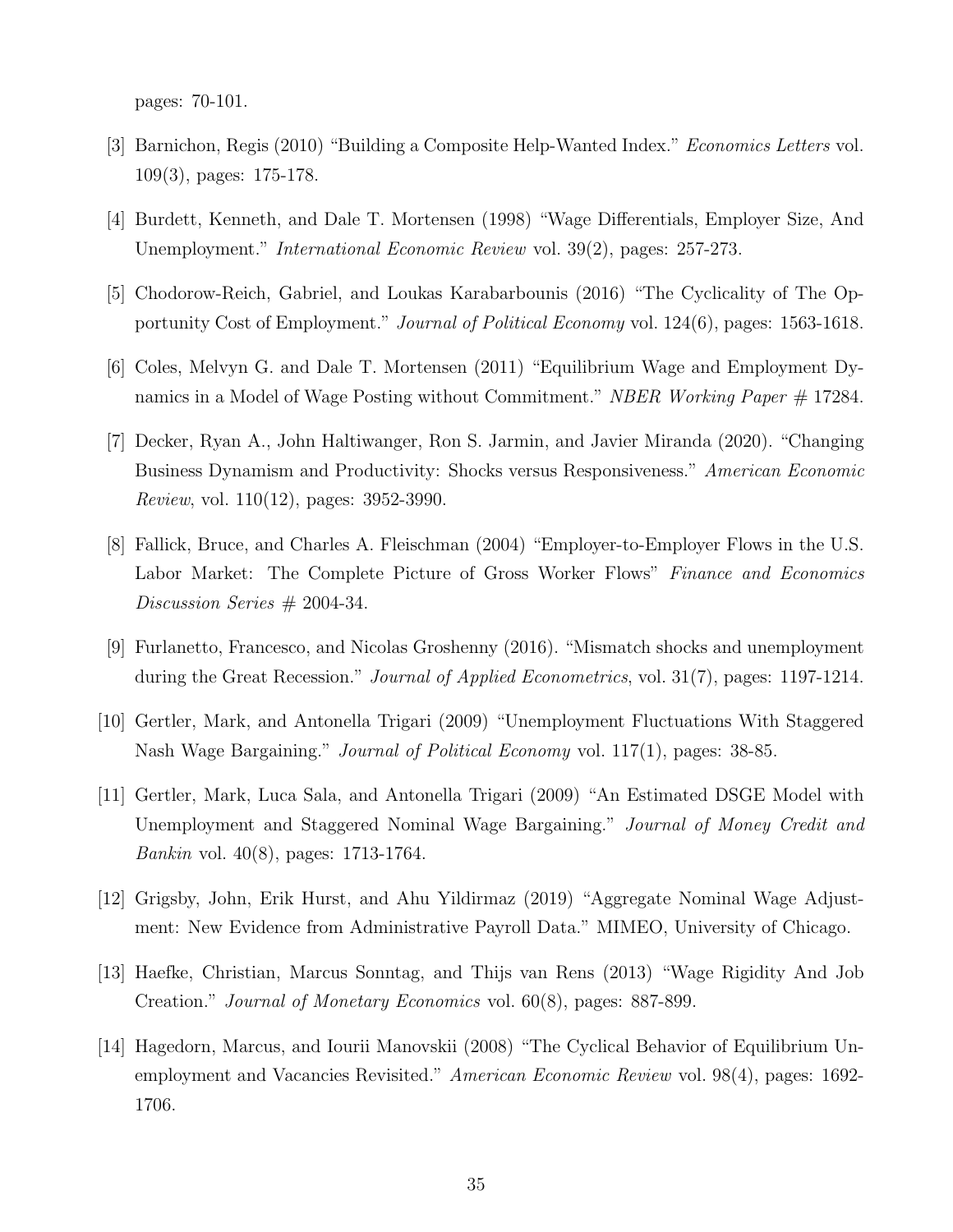- [15] Hall, Robert E. (2005) "Employment Fluctuations with Equilibrium Wage Stickiness." American Economic Review vol. 95(1), pages: 50-65.
- [16] Hall, Robert E., and Paul R. Milgrom (2008) "The Limited Influence of Unemployment on the Wage Bargain." American Economic Review vol. 98(4), pages: 1653-1674.
- [17] Haltiwanger, John C., Henry Hyatt, and Erika McEntarfer (2015) "Cyclical Reallocation of Workers Across Employers by Firm Size and Firm Wage." MIMEO, University of Maryland.
- [18] Kahn, Shulamit (1997) "Evidence of Nominal Wage Stickiness from Microdata." American Economic Review vol. 87(5), pages: 993-1008.
- [19] Klein, Paul (2000) "Using the Generalized Schur form to Solve a Multivariate Linear Rational Expectations Model." Journal of Economic Dynamics and Control vol. 24(10), pages: 1405- 1423.
- [20] Ljungqvist, Lars, and Thomas J. Sargent (2017) "The Fundamental Surplus." American Economic Review vol. 107(9), pages: 2630-2665.
- [21] Lubik, Thomas (2009). "Estimating a Search and Matching Model of the Aggregate Labor Market (2009)." FRB Richmond Economic Quarterly, vol. 95(2), pages: 101-120.
- [22] Menzio, Guido, and Shouyong Shi (2011) "Efficient Search on the Job and the Business Cycle." Journal of Political Economy vol. 119(3), pages: 468-510.
- [23] Moscarini, Giuseppe, and Fabien Postel-Vinay (2012) "The Contribution of Large and Small Employers to Job Creation in Times of High and Low Unemployment." American Economic Review vol. 102(6), pages: 2509-2539.
- [24] Moscarini, Giuseppe, and Fabien Postel-Vinay (2013) "Stochastic Search Equilibrium." Review of Economic Studies vol. 80(4), pages: 1545-1581.
- [25] Moscarini, Giuseppe, and Fabien Postel-Vinay (2016) "Wage Posting and Business Cycles: A Quantitative Exploration." Review of Economic Dynamics vol. 19(special issue in the memory of Dale Mortensen), pages: 135-160.
- [26] Reiter, Michael (2009) "Solving Heterogeneous-Agent Models by Projection and Perturbation." Journal of Economics Dynamics and Control vol 33 (3), pages: 649-665.
- [27] Rotemberg, Julio J. (1982) "Sticky Prices in the United States." Journal of the Political Economy vol. 90(6), pages 1187-1211.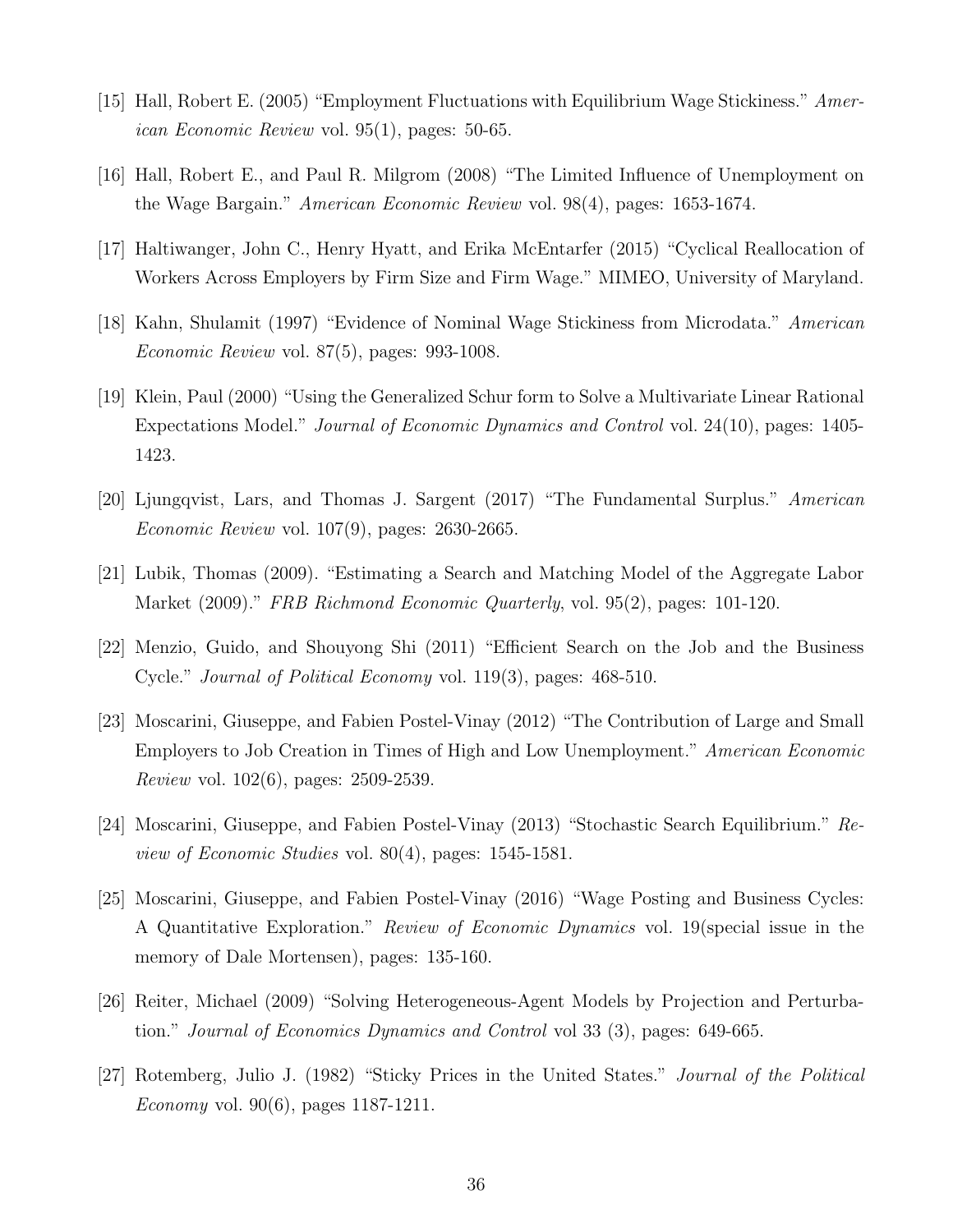[28] Schmitt, John (2003) "Creating a Consistent Hourly Wage Series From The Current Population Survey's Outgoing Rotation Group, 1979-2002." Unpublished Manuscript. Center for Economic and Policy Research.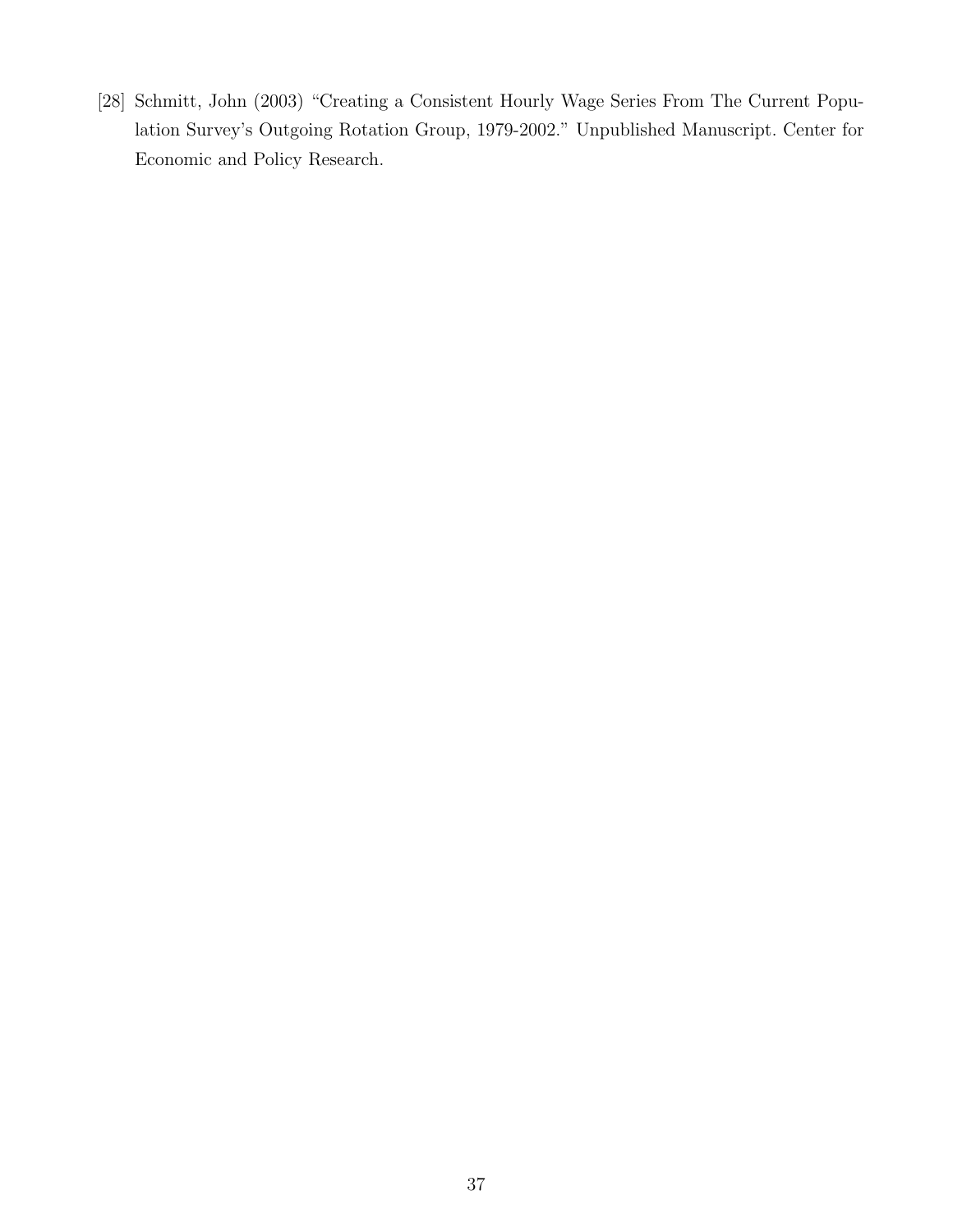## <span id="page-38-0"></span>A Wages (Details)

I use the Current Population Survey (CPS) microdata to construct wage series adjusted for workers' characteristics. The CPS is the main labor force survey for the United States, and it is the primary source of labor force statistics such as the national unemployment rate. The CPS consists of a rotating panel where households and their members are surveyed for four consecutive months, not surveyed for the following eight months, and interviewed again for another four consecutive months. The CPS includes individual information such as employment status, sex, education, race, and state. However, individual earnings and hours worked are collected only in the fourth and eighth interviews. In addition, since 1994, individuals have been asked if they still work in the same job reported in the previous month, making it possible to identify job changers.

### A.1 Wage Series

I present business cycle statistics for wage series that control for individual characteristics. My empirical model is based on the following MINCER equation for the wage of individual i at time  $t(w_{it})$ :

$$
log(w_{it}) = x_{it}'\beta_x + \left(\sum_{j=1}^T \alpha_j^a \cdot D_j + \alpha_j^{nhu} \cdot D_j \cdot D_{it,nhu} + \alpha_j^{nhc} \cdot D_j \cdot D_{it,nhc}\right) + e_{it}.
$$
 (66)

 $x_{it}$  is a vector of individual characteristics, and  $\beta_x$ ,  $\{\alpha_j^a, \alpha_j^{nhu}, \alpha_j^{nhc}\}_{j=1}^T$  are coefficients.  $D_j$ is a time dummy equal to 1 if  $j = t$  and 0 otherwise.  $D_{it,nhu}$  is a dummy variable equal to 1 if worker *i* spent time in unemployment during the past three months and 0 otherwise.  $D_{it,nhc}$  is a dummy variable equal to 1 if worker  $i$  was previously employed at another firm during the past three months and has not been unemployed while switching jobs. Hence, the average (log) wage for all workers  $(w^a)$  is given by:  $w_t^a = \alpha_t$ .

The hourly wage rate is constructed by dividing weekly earnings by weekly hours. Following Schmitt (2003), top-coded weekly earnings are imputed assuming a log-normal cross-sectional distribution for earnings. Following Haefke et al. (2013), I drop hourly wage rates below the 0.25th and above the 99.75th percentiles each month. In order to uniquely identify workers in the CPS files, I use the IMPUMS-CPS ID variables CPSID and CPSIDP.[19](#page-1-0)

Vector  $x_{it}$  includes a fourth order polynomial in experience, gender, race, marital status, state, 10 occupation dummies, and 14 industry dummies. For occupation, industry, and education, I use harmonized variables OCC1950, IND1950, and EDUC provided by IPUMS-CPS. Experience

<sup>&</sup>lt;sup>19</sup>I follow IPUMS-CPS recommendations, and I drop a few observations for which changes in sex or race are reported and for individuals whose age changes more than two years between samples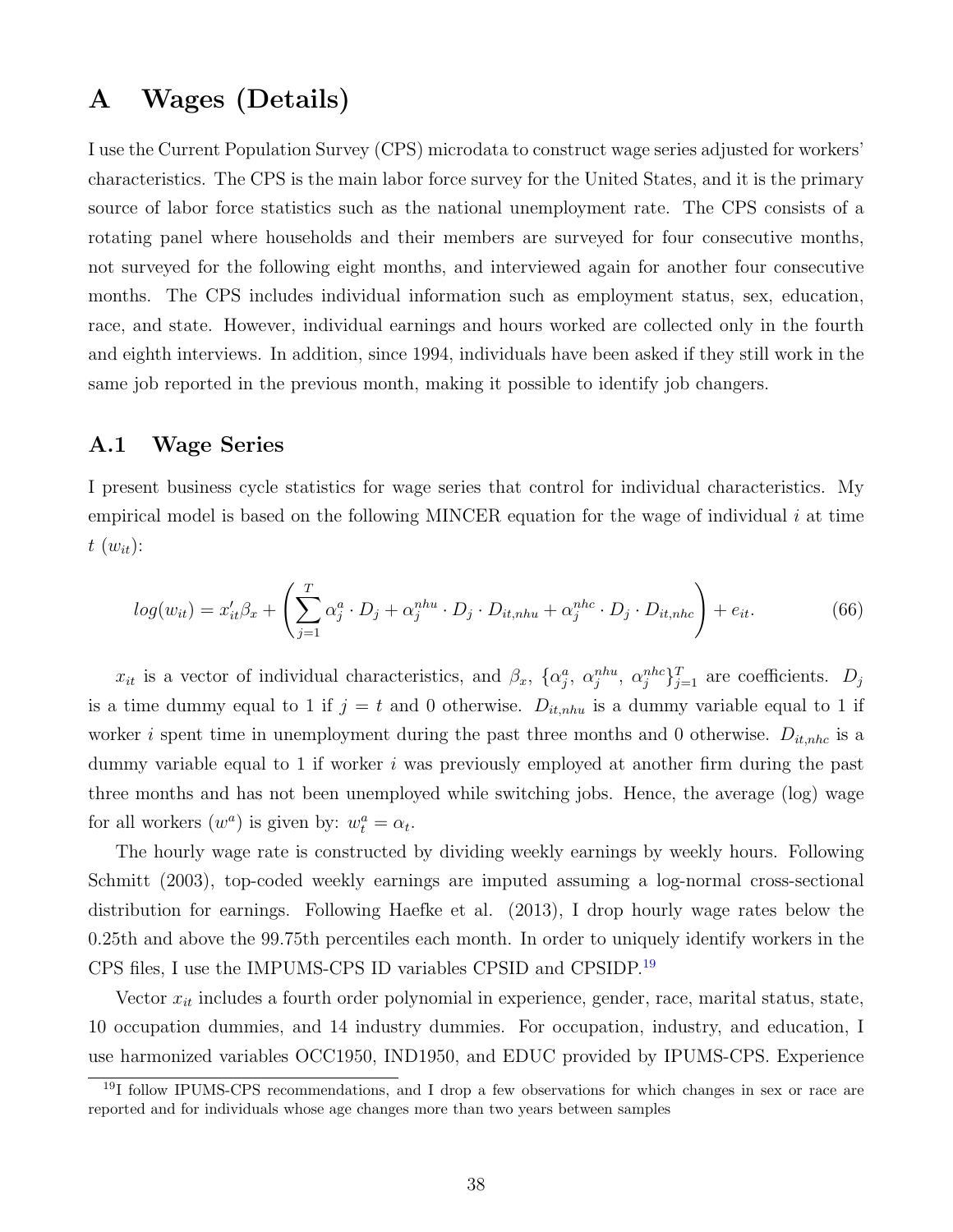is defined as age minus years of education minus 6. Following the literature, individual i's weight is the product of the individual's weight reported by the BLS and hours worked.

Due to well known problems, it is not possible to match individuals between July and December 1985 and between June and November 1995. Hence, with the exception of the average wage for all workers, wage series have a missing value in those months. To compute business cycle statistics for these wage series, I impute the missing months using the average wage for all workers.

#### A.1.1 Wage Distribution

To compute the distribution of wages for Table [2,](#page-20-0) I find the deciles of the distribution of  $e_{it}$  for each month. Then, Table [2](#page-20-0) presents the mean of those deciles.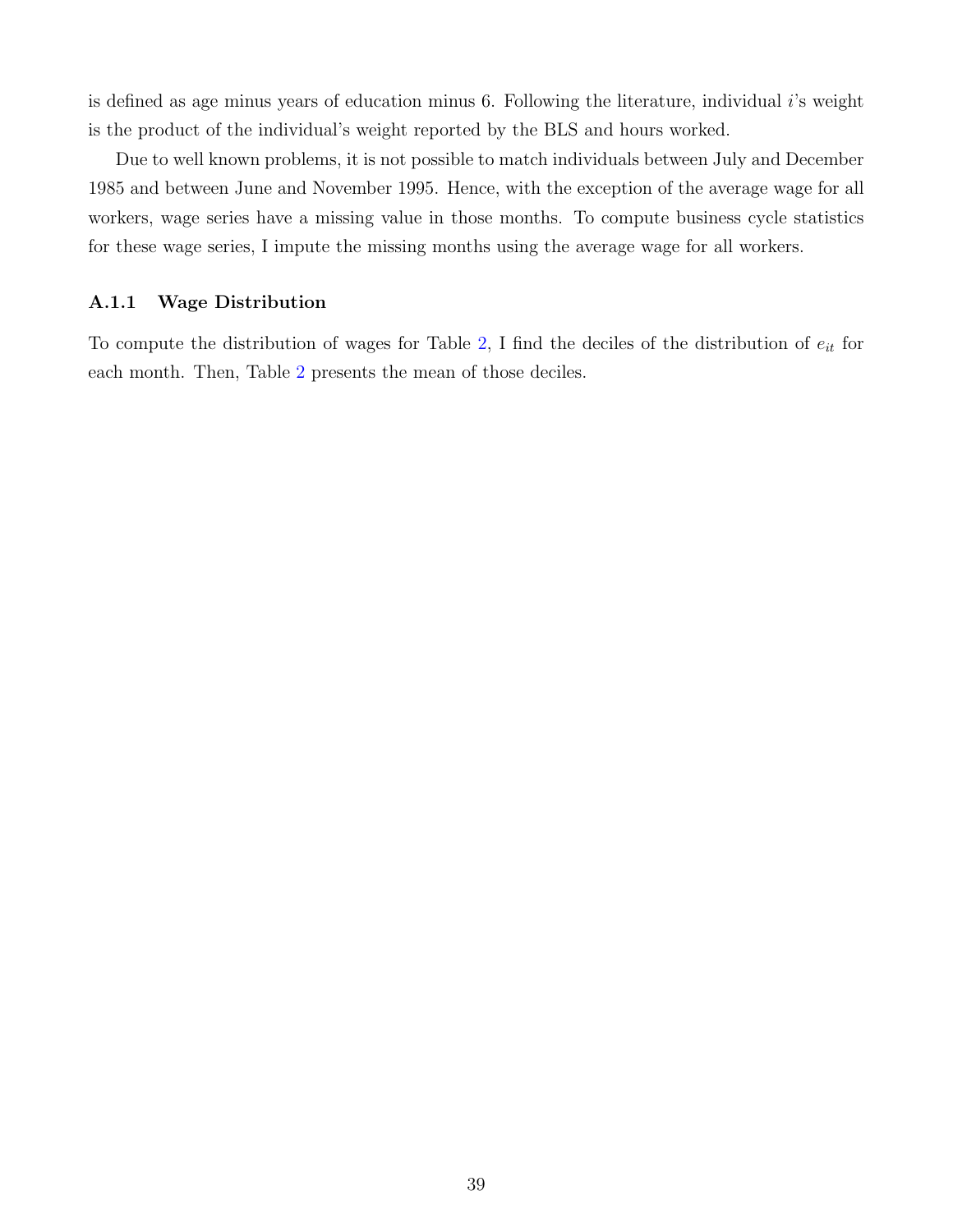# <span id="page-40-0"></span>B Separation Rate Shocks, Unemployment, Hires, and Jobto-Job Transitions

To gain some intuition about the negative correlation between unemployment and total hires and between unemployment and the job-to-job transition rate, notice that in steady state, the value of a filled vacancy  $(J_i)$  and the optimal number of new hires  $(h_i)$  at firm j are given by:

$$
J_j = \frac{[1 - (1 - \delta_n)(1 - \bar{i}qG_j)]}{2^{1 - I_h}(1 - \delta_n)\bar{i}qf_j^v}
$$
\n(67)

<span id="page-40-2"></span>
$$
h_j = \left(\tilde{q}_j^{1-I_h}\right)^{1+\frac{1}{\chi}} \left(\frac{\beta}{\kappa}\right)^{\frac{1}{\chi}} J_j^{\frac{1}{\chi}} \tag{68}
$$

 $I_h$  is an indicator function equal to 1 if firms face a hiring cost function and 0 otherwise. Taking the total derivative with respect to a permanent change in the exogenous retention rate  $(1 - \delta_n)$ :

<span id="page-40-1"></span>
$$
\partial J_j = \frac{1}{2^{1-I_h}} \left[ -\frac{1}{(1-\delta_n)^2 \bar{i}q f_j^v} \partial (1-\delta_n) - \frac{\delta_n}{(1-\delta_n)^2 \bar{i}q^2 f_j^v} \partial q - \frac{\partial G_j}{f_j^v} - \frac{J_j}{f_j^v} \partial f_j^v \right]
$$
  
\n
$$
\frac{\partial J_j}{\partial (1-\delta_n)} = \frac{1}{2^{1-I_h} f_j^v} \left[ -\frac{1}{(1-\delta_n)^2 \bar{i}q} - \frac{\delta_n}{(1-\delta_n)^2 \bar{i}q^2} \frac{\partial q}{\partial (1-\delta_n)} - \frac{\partial G_j}{\partial (1-\delta_n)} - J_j \frac{\partial f_j^v}{\partial (1-\delta_n)} \right]
$$
  
\n(70)

Assuming that the job finding rate is pro-cyclical, based on equation [\(70\)](#page-40-1), the value of a filled vacancy tends to go down for all firms when the separation rate goes down (increase in  $(1 - \delta_n)$ ), as the first two terms are negative. It is possible that some firms will experience an increase in  $J_j$  if those firms face less competition for workers, meaning that the fraction of their workers that gets poached  $(G_i)$  decreases and the firm gains little from increasing its wages at the margin (decline in  $f_j^v$ ). However, based on the calibration of this model, the last two terms in equation [\(70\)](#page-40-1) seem to be small. This result means that, in response to a lower separation rate, firms tend to give up a larger fraction of the match surplus so they can retain an even larger fraction of their workers, reduce the amount of hiring, and see total profits go up. Now, by taking the total derivative of [\(68\)](#page-40-2), the effect of a permanently lower separation rate on the hiring decision by firm  $j$  is given by:

<span id="page-40-3"></span>
$$
\partial h_j = (1 - I_h) \cdot \left(1 + \frac{1}{\chi}\right) \left(\frac{\beta}{\kappa}\right)^{\frac{1}{\chi}} (\tilde{q}_j)^{\frac{1}{\chi}} J_j^{\frac{1}{\chi}} \partial \tilde{q}_j + \frac{1}{\chi} \left(\frac{\beta}{\kappa}\right)^{\frac{1}{\chi}} \left(\tilde{q}_j^{-1-h}\right)^{1 + \frac{1}{\chi}} J_j^{\frac{1}{\chi} - 1} \partial J_j \tag{71}
$$

$$
\frac{\partial h_j}{\partial (1 - \delta_n)} = (1 - I_h) \cdot \left(1 + \frac{1}{\chi}\right) \left(\frac{\beta}{\kappa}\right)^{\frac{1}{\chi}} (\tilde{q}_j)^{\frac{1}{\chi}} J_j^{\frac{1}{\chi}} \frac{\partial \tilde{q}_j}{\partial (1 - \delta_n)} + \frac{1}{\chi} \left(\frac{\beta}{\kappa}\right)^{\frac{1}{\chi}} \left(\tilde{q}_j^{-1-h}\right)^{1 + \frac{1}{\chi}} J_j^{\frac{1}{\chi} - 1} \frac{\partial J_j}{\partial (1 - \delta_n)} \tag{72}
$$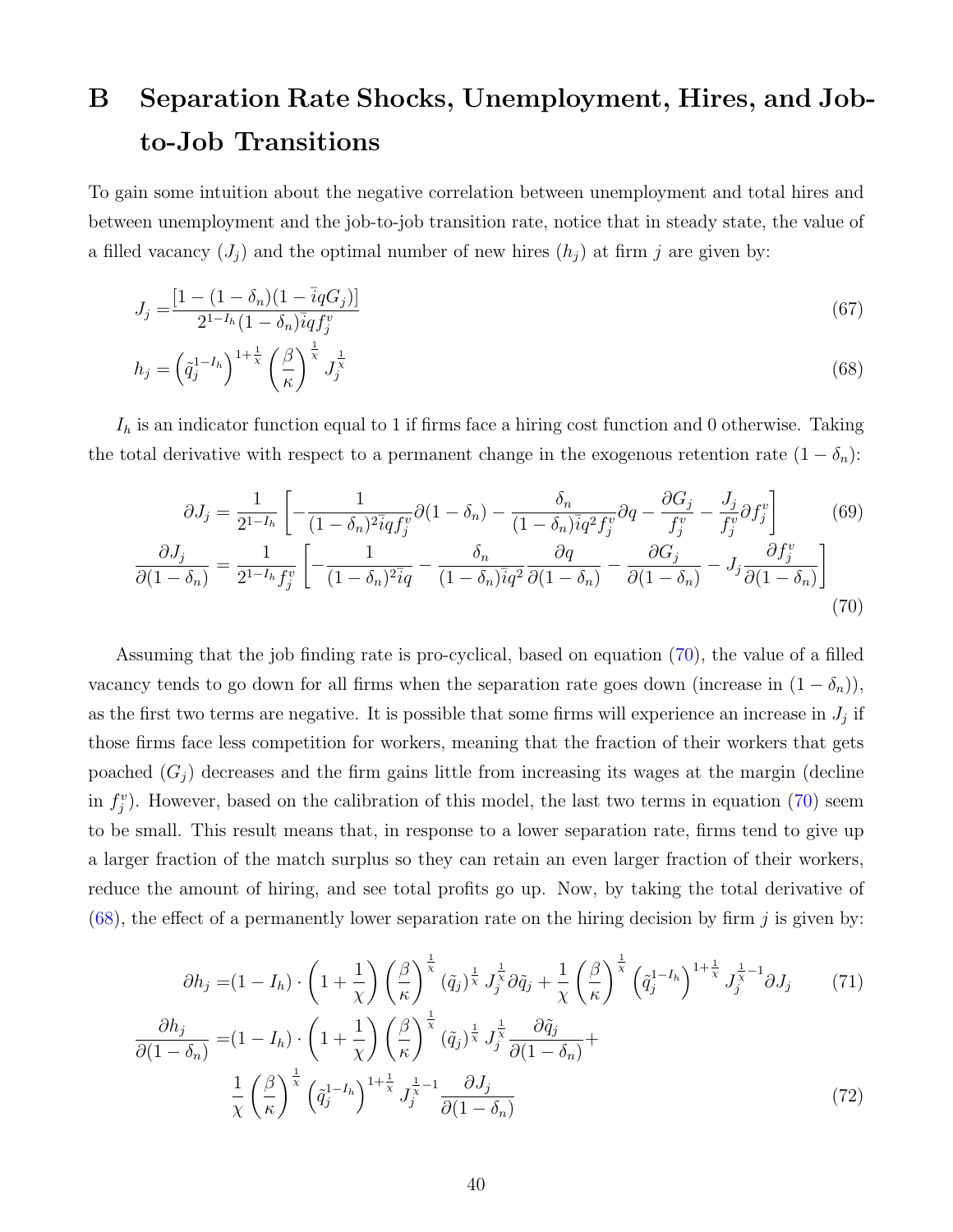Based on equation [\(72\)](#page-40-3), we can see that total hires tend to go down when the separation rate decreases. Assuming that the vacancy contact rate  $(\tilde{q})$  and the ratio  $(\frac{u}{s})$  are countercyclical, job finding rates  $(\tilde{q}_j)$  tend to decrease, even though the most-productive firms experience a lower decline. Hence, as discussed before, if firms increase their wages significantly by reducing  $J_j$  so they can retain a large fraction of their workers, hiring of new workers should fall.

Equations [\(70\)](#page-40-1) and [\(72\)](#page-40-3) also shed light on the positive correlation between unemployment and the job-to-job transition rate. If total hiring declines in response to a decrease in the separation rate, total job-to-job transitions should fall or increase less than total employment, even if the most-productive firms reduce their hiring the least. As a consequence, the job-to-job transition rate should decline.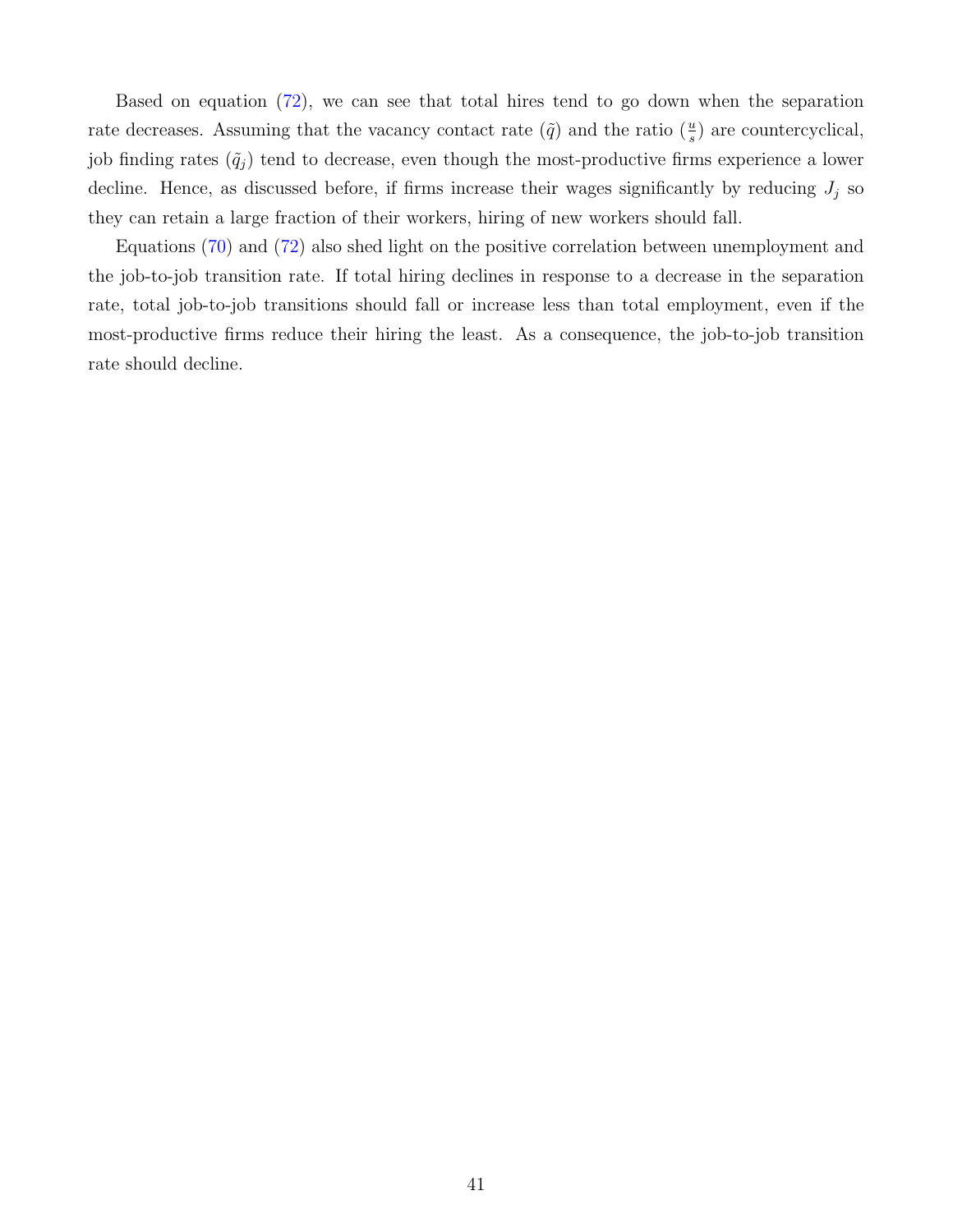## <span id="page-42-0"></span>C Wage Posting and Wage Rigidity

I showed that the baseline value posting model tends to predict counterfactual wage responses to aggregate shocks, which tends to increase wage volatility and reduce wage persistence. These responses seem unfeasible since wages for job stayers look sticky in the data (e.g., Kahn, 1997; Barattieri, Basu, and Gottschalk, 2014; Grigsby, Hurst, and Yildirmaz, 2019). Given that firms commit to a value of employment, once a higher employment value is offered in the future, current wages could decrease in order to keep the current employment value constant for job stayers.

Given that the Shimer puzzle gave rise to a large body of the literature studying the amplifying effects of wage rigidity (e.g., Hall, 2005; Hall and Milgrom, 2008; Gertler and Trigari, 2009), I modify the baseline model to  $(1)$  limit the wage responses on impact to aggregate shocks and (2) assess the amplifying effects of wage rigidity in this framework. To this end, I first propose a modification to the baseline model in which firms post wages instead of employment values to retain workers and poach workers from other firms. Then, I introduce wage rigidity by assuming that firms face quadratic cost of wage adjustment a la Rotemberg (1982).

Model: Specifically, the household problem is the same. However, firms post wages instead of employment values to attract workers, whose decisions will continue to depend on the value of employment. In addition, I assume that firms face quadratic cost of wage adjustment. Hence, we can rewrite the firm's problem as follows:

$$
\Pi_{jt}(n_{jt}, \bar{w}) = \max_{v_{jt}, k_{jt}, w_{jt+1}} \pi_{jt} + E_t \left[ Q_t \Pi_{jt+1}(n_{jt+1}, w_{jt+1}) \right]
$$
\n(73)

s.t.

 $W_{jt}$ 

$$
\pi_{jt} = y_{jt} - w_{jt} n_{jt} - r_t k_{jt} - \kappa \frac{\left(\tilde{q}_{jt}^{I_h} v_{jt}\right)^{1+\chi}}{1+\chi} - \frac{\phi}{2} \left(\frac{w_{jt+1}}{w_{jt}} - 1\right)^2 \tag{74}
$$

$$
y_{jt} = e^{a_j + a_t} k_{jt}^{\alpha} n_{jt}^{1-\alpha} \tag{75}
$$

$$
n_{jt+1} = (1 - \delta_n)(1 - \bar{i}q_t G_{jt})n_{jt} + \tilde{q}_{jt}v_{jt}
$$
\n(76)

<span id="page-42-1"></span>
$$
=w_{jt} - z_{jt} + E_t \{ Q_t [(1 - \delta_{nt})(1 - \bar{i}q_t G_{jt}) W_{jt+1} + (1 - \delta_{nt}) \bar{i}q_t \int_{W_{jt+1}}^{\infty} W f_{Wt}^v dW - q_t \int_0^{\infty} W f_{Wt}^v dW ] \}
$$
(77)

$$
G_{jt} = \int_{W_{jt+1}}^{\infty} f_{Wt}^v dW \tag{78}
$$

$$
\tilde{q}_{jt} = \frac{\tilde{q}_t}{s_t} \left( u_t + \bar{i} (1 - \delta_{nt}) \int_0^{W_{jt+1}} n_{Wt} f_{Wt}^n dW \right) \tag{79}
$$

$$
W_{jt} \ge 0\tag{80}
$$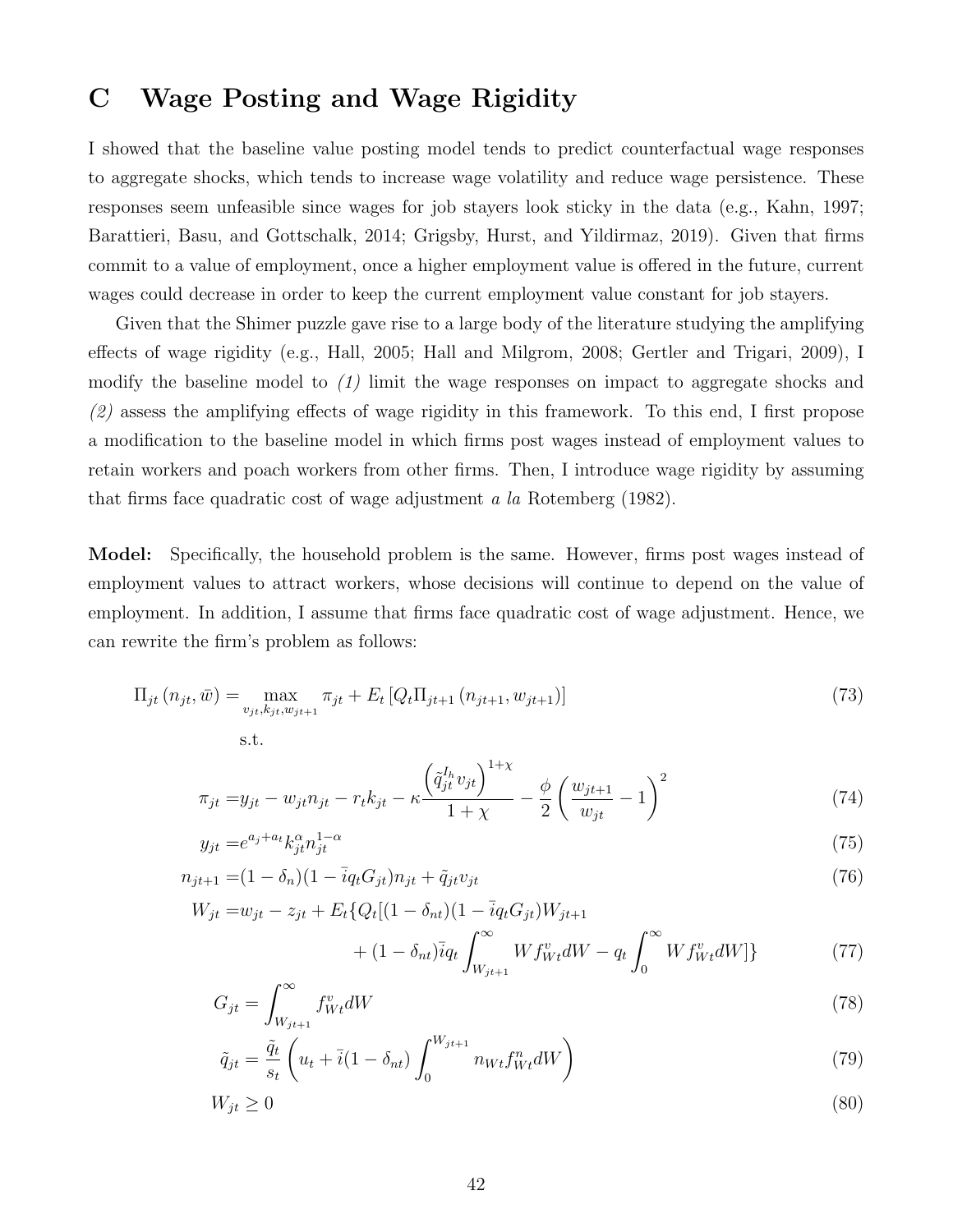as before,  $f_{Wt}^v$  and  $f_{Wt}^n$  denotes the density functions of employment value offers and employment. Notice that there is a mapping between wage and employment offers given by [\(77\)](#page-42-1). Hence, when firms post a wage  $w_{jt+1}$ , they are implicitly posting a value of employment  $W_{jt+1}$  given by [\(77\)](#page-42-1). Therefore, given that workers only move to jobs that offer higher employment values, the relevant distributions continue to be over employment values and not over wages. It can be shown that the optimality conditions for capital and vacancies (or hires) do not change, but the optimality condition for wage offers is now given by:

<span id="page-43-0"></span>
$$
E_t [Q_t n_{jt+1}] + \phi \left( \frac{w_{jt+1}}{w_{jt}} - 1 \right) \frac{1}{w_{jt}} - E_t \left[ Q_t \phi \left( \frac{w_{jt+2}}{w_{jt+1}} - 1 \right) \frac{w_{jt+2}}{w_{jt+1}^2} \right] \ge E_t \{ Q_t J_{jt+1} (1 - \delta_{nt}) \bar{i}_t \left[ q_t f_{jt}^v n_{jt} + (1 - I_h) \cdot \tilde{q}_t f_{jt}^n v_{jt} \right] \}
$$
\n(81)

When firms commit to a higher wage in the future, they retain a larger fraction of their workforce and poach more workers (right hand side of equation [\(81\)](#page-43-0)), but their payroll will increase by the size of their new workforce (first term on the left hand side) and will have to pay a wage adjustment cost (last two terms on the left-hand side). When firms post employment values, the cost is proportional to the increase (and not the level) of the firm's workforce because firms can change their current wages to keep the current value of employment constant.

Notice that total income in this economy is now used for consumption, capital accumulation, vacancy posting costs, and wage adjustment costs. Hence, the aggregate resource constraint is now given by:

$$
y_t = c_t + k_{t+1} - (1 - \delta_k)k_t + \kappa \int \frac{\left(\tilde{q}_{jt}^{I_h} v_{jt}\right)^{1+\chi}}{1+\chi} dj + \int \frac{\phi}{2} \left(\frac{w_{jt+1}}{w_{jt}} - 1\right)^2 dj. \tag{82}
$$

Definition 4. Competitive Search Equilibrium with Wage Posting. A competitive search equilibrium with wage posting is a sequence of prices  $\{r_t, w_t\}$ , quantities  $\{y_t, c_t, k_t, u_t, n_t\}$ , probabilities  $\{q_t, \tilde{q}_t\}$ , and functions  $\{v_{jt}, W_{jt+1}, J_{jt}, n_{jt+1}\}$  on productivity  $a_j$ , firm size  $n_{jt}$  and  $w_{jt}$ , such that given exogenous variables, an initial stock of capital and initial distributions of employment and wages: (i) The household optimizes, taken as given prices and exogenous shocks. Consump-tion satisfies the optimality condition [\(4\)](#page-7-0). (ii) Taking as given the exogenous variables,  $\{r_t\}$ , and all other firms strategies (i.e. employment, wage, and vacancies), firms optimize. Functions  ${v_{jt}, W_{jt+1}, J_{jt}, n_{jt+1}}$  solve equations [\(5\)](#page-7-1), [\(12\)](#page-8-0), [\(21\)](#page-9-0), and [\(25\)](#page-9-2); and prices satisfy equations [\(20\)](#page-9-3) and [\(81\)](#page-43-0). (iii) Probabilities evolve according to  $q_t = m(\theta_t, 1)$  and  $\tilde{q}_t = m(1, \theta_t^{-1})$ . (iv) Markets clear: the aggregate resource constraint holds.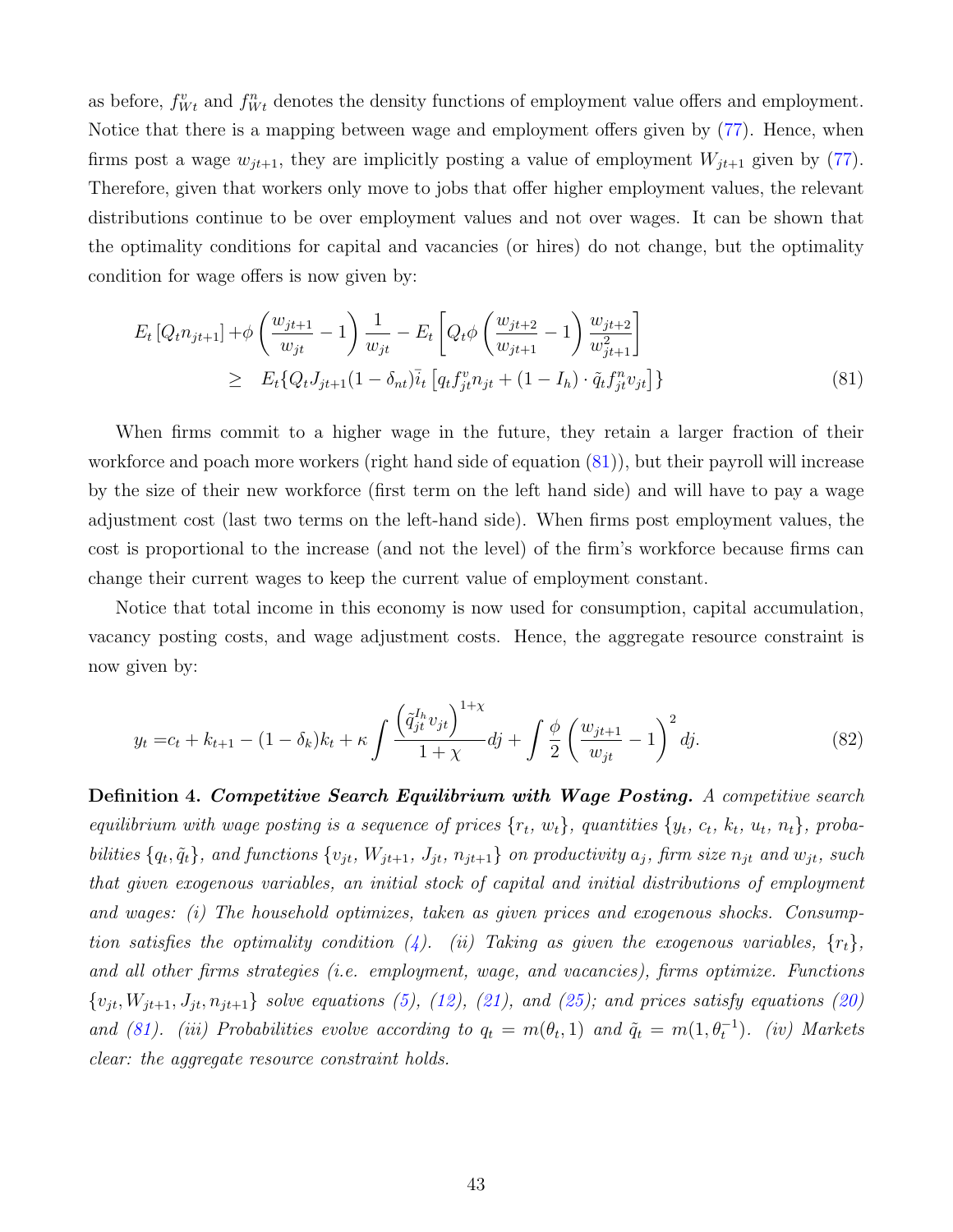## <span id="page-44-1"></span><span id="page-44-0"></span>D Additional Tables and Figures

|  |  |  |  |  | Table 12: Business Cycle Moments. MPV16 Calibration. |
|--|--|--|--|--|------------------------------------------------------|
|--|--|--|--|--|------------------------------------------------------|

### Standard deviation u v h UEr EUr EEr w<sup>a</sup> y p a Productivity  $(\rho_{a\delta} = 0)$  0.03 0.03 0.01 0.04 0.00 0.02 1.71 1.00 1.00 1.00 Separation 15.20 4.98 0.33 8.96 9.39 6.28 7.44 1.00 0.37 0.00 Productivity 8.64 2.79 0.18 5.58 5.45 3.51 3.38 1.00 0.65 0.66 Data 9.09 8.32 1.52 6.33 4.93 3.39 0.72 1.00 0.75 0.67 Correlation with Unemployment  $\begin{array}{cccccccccccccc} u & v & h & UEr & EUr & EEr & w^a & y & p & a \end{array}$ Productivity  $(\rho_{a\delta} = 0)$  1.00 -0.82 -0.65 -0.89 0.01 -0.99 0.78 0.67 0.67 0.67<br>Separation 1.00 -0.97 0.87 -0.96 0.60 -0.97 -0.20 -0.92 -0.29 -0.66 Separation 1.00 -0.97 0.87 -0.96 0.60 -0.97 -0.20 -0.92 -0.29 -0.66 Productivity 1.00 -0.85 0.81 -0.80 0.57 -0.85 -0.35 -0.77 -0.60 -0.51 Data 1.00 -0.93 -0.40 -0.97 0.92 -0.84 -0.04 -0.76 0.42 -0.01 Autocorrelation u v h UEr EUr EEr w<sup>a</sup> y p a Productivity  $(\rho_{a\delta} = 0)$  0.91 0.82 0.74 0.86 0.99 0.91 0.40 0.75 0.75 0.75 Separation 0.91 0.92 0.86 0.91 0.75 0.91 0.14 0.93 0.96 0.83 Productivity 0.90 0.91 0.86 0.90 0.75 0.91 0.30 0.85 0.75 0.75

Notes and source: This table reports business cycle moments for a value posting model calibrated as in Moscarini and Postel-Vinay (2016). Standard deviation is relative to output standard deviation. Shock "Productivity"  $(\rho_{a\delta})$  refers to a pure productivity shock that is not correlated with the separation. Statistics for the U.S. economy are based on the following. u: Unemployment level (UNEMPLOY). v: Help-wanted index (Barnichon, 2010). h: total hires. UEr: Unemployment-to-employment transition rate.  $EUr$ : Employment-to-unemployment transition rate.  $w^a$ : Average wage in the economy.  $y$ : Real output in the nonfarm business sector (GDPC1).  $p$ : Real output perhour in the non-farm business sector (OPHNFB). a: Utilization adjusted TFP from the San Francisco FED. Total hires, average wage, and labor transition rates are author's calculations based on the Current Population Survey (CPS). For details see sections [6.1](#page-21-1) and [A.](#page-38-0) All series are seasonally adjusted, logged, and detrended via the HP filter with a smoothing parameter of 100,000.

Data 0.98 0.95 0.48 0.93 0.89 0.84 0.94 0.97 0.93 0.92